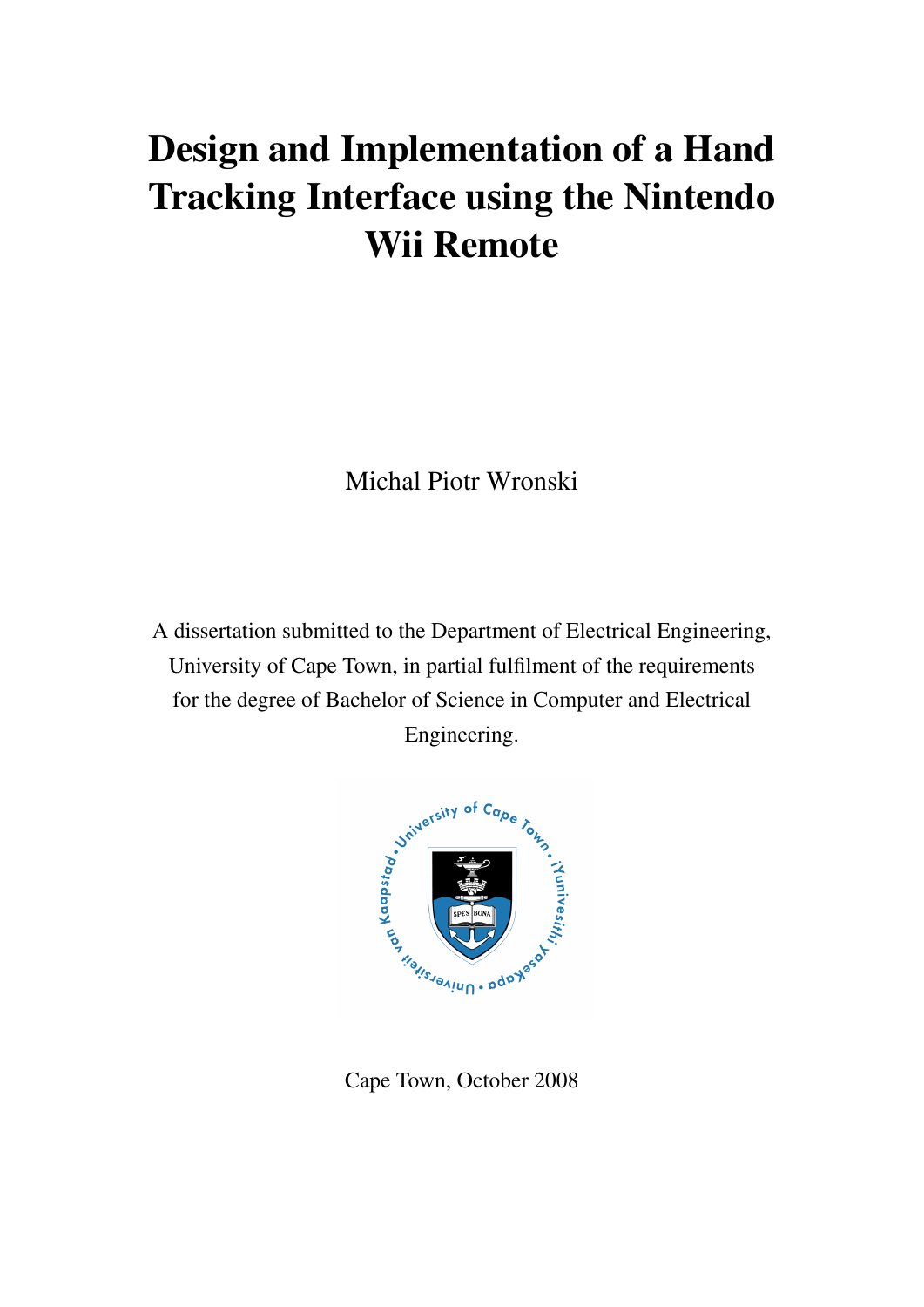# Declaration

I declare that this dissertation is my own, unaided work. It is being submitted for the degree of Bachelor of Science in Computer and Electrical Engineering in the University of Cape Town. It has not been submitted before for any degree or examination in any other university.

Signature of Author . . . . . . . . . . . . . . . . . . . . . . . . . . . . . . . . . . . . . . . . . . . . . . . . . . . . . . . . . . . . . .

Cape Town 20 October 2008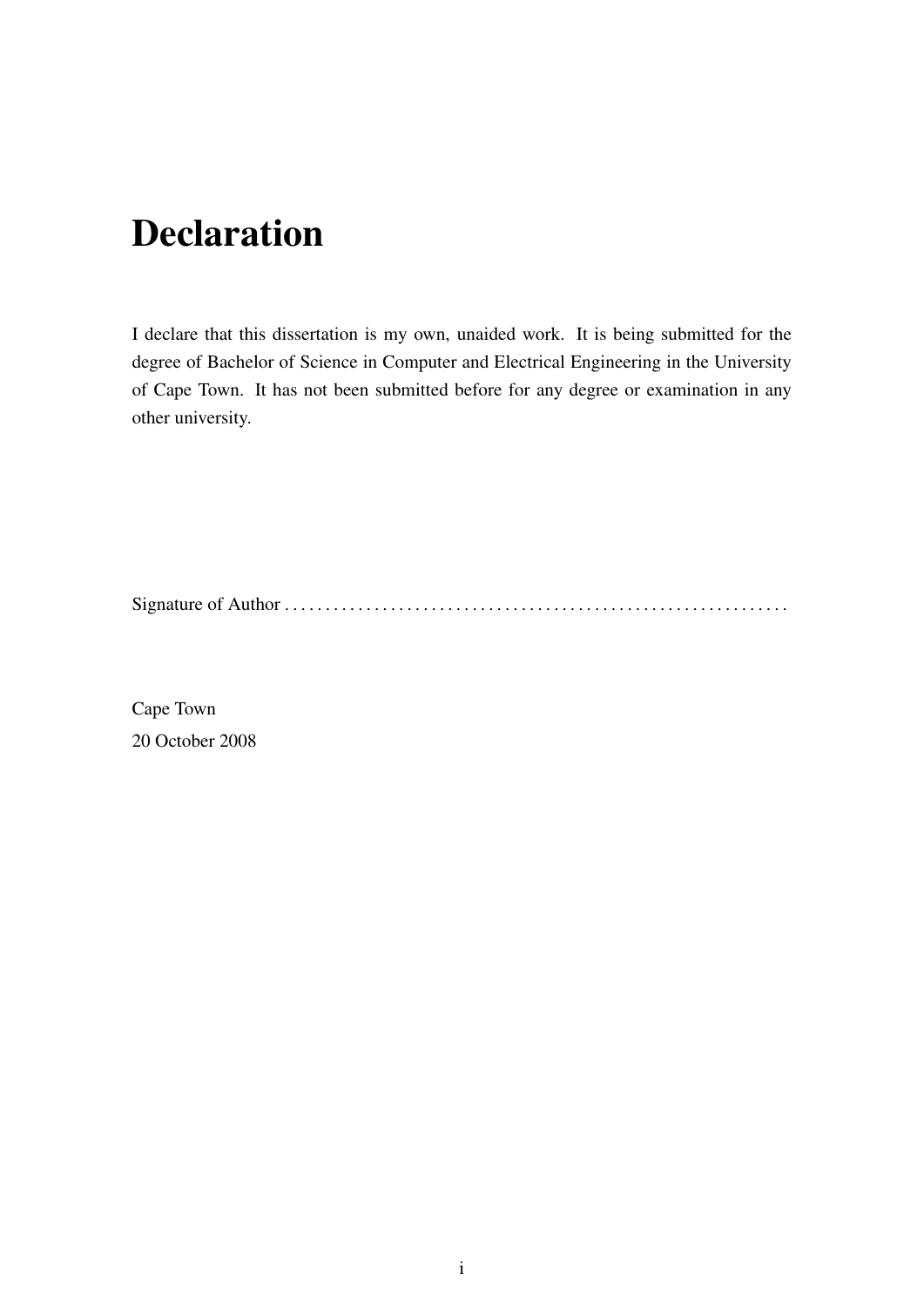# Abstract

This project designs and implements a 3D hand tracking interface for aiding molecular visualisation applications. It uses the infrared optical sensor in the Nintendo Wii remote to track infrared LED light sources attached to a user's hands.

A review of the Wiimote's capabilities, sensors and interfaces is presented. Several conceptual models are discussed, and the most appropriate solution is chosen and implemented. A theory is presented that allows for very fast 3D tracking at a slight expense of accuracy. A 6 degree of freedom hand tracking interface is built that is less computationally intensive compared to proprietary tracking hardware, at a fraction of the cost.

It is concluded that 3D hand tracking is a novel, yet acceptable method of interfacing with a computer. The implementation allows for easier and more intuitive visualisation of complex molecules, and can easily be extended and adapted to other Computer Aided Design (CAD) applications.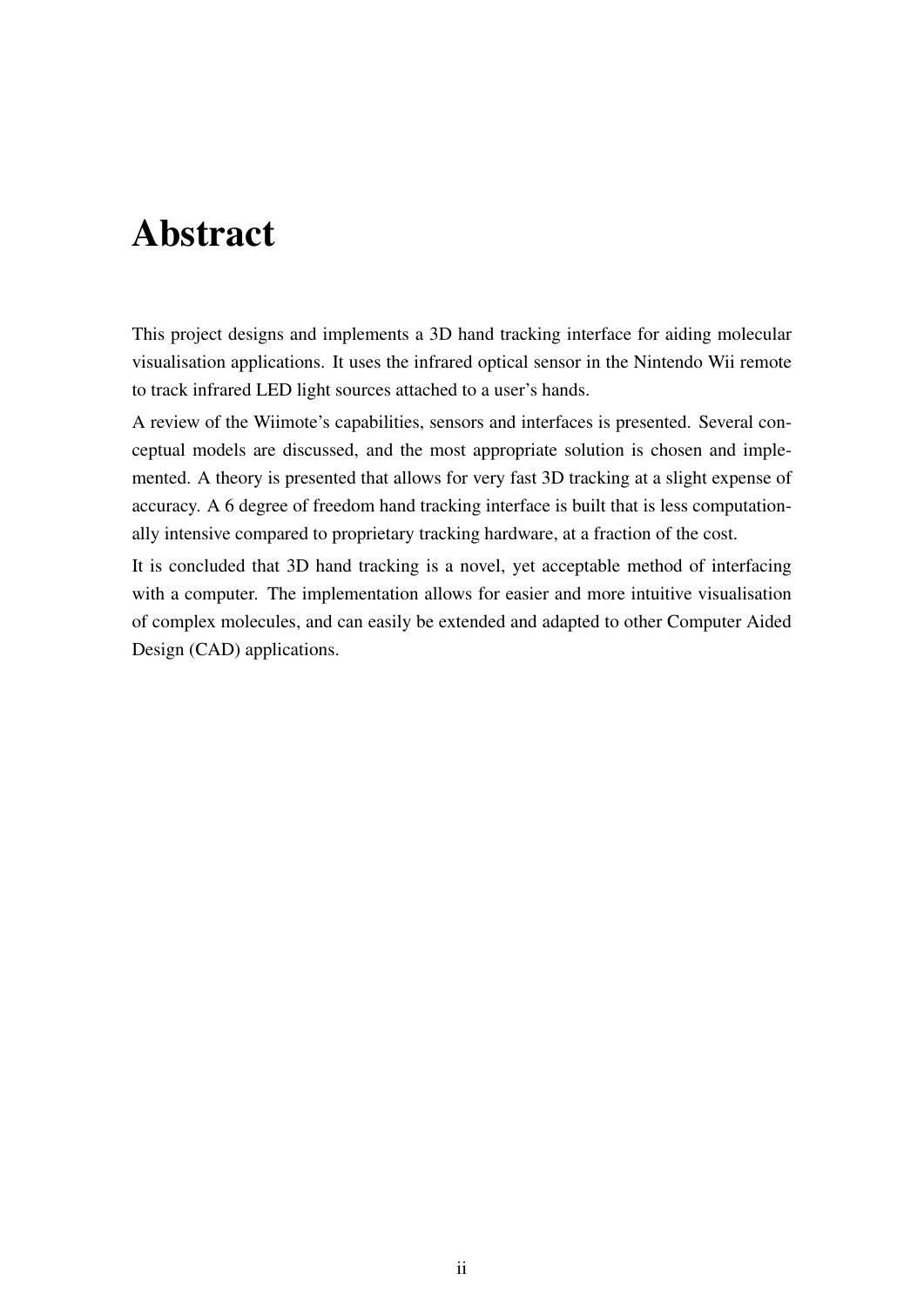# Acknowledgements

I would like to acknowledge valuable advice and contributions from the following individuals:

- Professor Mike Inggs, for his supervision and assistance during the design and write up of this thesis. His suggestions and oversight proved invaluable, and he addressed my concerns quickly and professionally.
- Sebastian Wyngaard, for his insight and recommendations for the implementation of the hand tracking interface, and for providing me with an excellent starting point from which I could begin my research.
- My family, including Mirek Wronski, Sonja Wronski, Eva Wronski and Jan Nel. Without your love and support over the years, I would never have accomplished what I have.
- Vladimir Mtei, for helping me formulate my ideas and for the numerous technical discussions we shared that broadened our perspective and knowledge.

I would like to thank the Centre for High Performance Computing for providing me with testing equipment and a computer for the duration of my thesis, and for allowing me to use their facilities.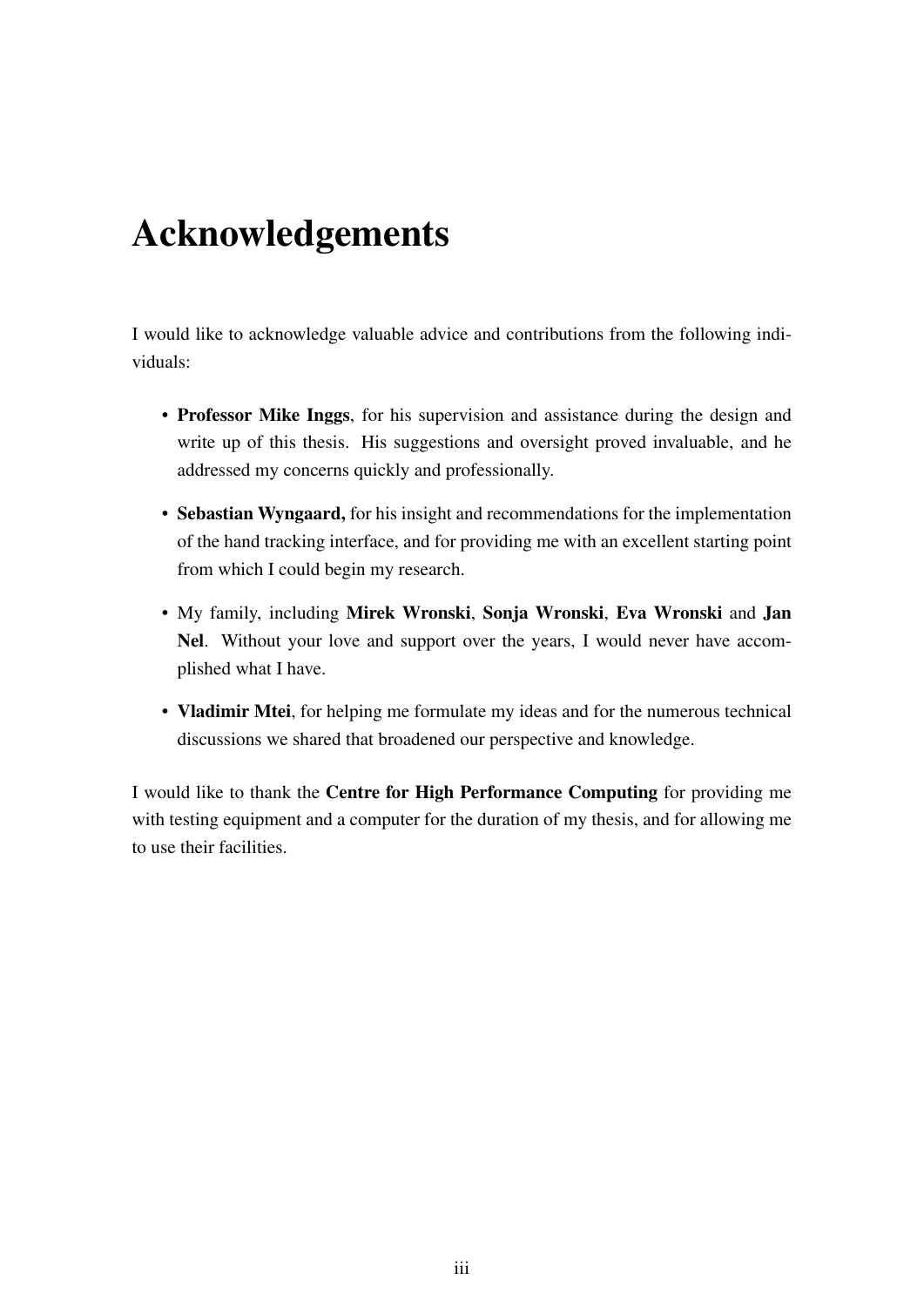# **Contents**

|              | <b>Declaration</b> |                         |                                                                                           | $\mathbf i$    |
|--------------|--------------------|-------------------------|-------------------------------------------------------------------------------------------|----------------|
|              | <b>Abstract</b>    |                         |                                                                                           | ii             |
|              |                    | <b>Acknowledgements</b> |                                                                                           | iii            |
| $\mathbf 1$  |                    | <b>Introduction</b>     |                                                                                           | $\overline{2}$ |
|              | 1.1                |                         |                                                                                           | $\overline{2}$ |
|              | 1.2                |                         | Objectives of the Investigation $\ldots \ldots \ldots \ldots \ldots \ldots \ldots \ldots$ | 3              |
|              | 1.3                |                         | Scope and Limitations of this Investigation $\dots \dots \dots \dots \dots \dots$         | $\overline{4}$ |
|              | 1.4                |                         |                                                                                           | $\overline{4}$ |
| 2            |                    |                         | <b>Literature Review</b>                                                                  | 5              |
|              | 2.1                |                         |                                                                                           | 5              |
|              |                    | 2.1.1                   |                                                                                           | 6              |
|              | 2.2                |                         |                                                                                           | 9              |
|              |                    | 2.2.1                   |                                                                                           | 9              |
|              |                    | 2.2.2                   |                                                                                           | 11             |
|              |                    | 2.2.3                   |                                                                                           | 12             |
|              | 2.3                |                         |                                                                                           | 13             |
|              |                    | 2.3.1                   |                                                                                           | 13             |
|              |                    | 2.3.2                   |                                                                                           | 13             |
|              |                    | 2.3.3                   | Molecular Visualisation Software                                                          | 14             |
| $\mathbf{3}$ |                    | <b>System Design</b>    |                                                                                           | 15             |
|              | 3.1                |                         |                                                                                           | 15             |
|              |                    | 3.1.1                   |                                                                                           | 17             |
|              |                    | 3.1.2                   |                                                                                           | 18             |
|              |                    | 3.1.3                   | Highly Accurate 3 DOF Tracking                                                            | 19             |
|              |                    | 3.1.4                   |                                                                                           | 20             |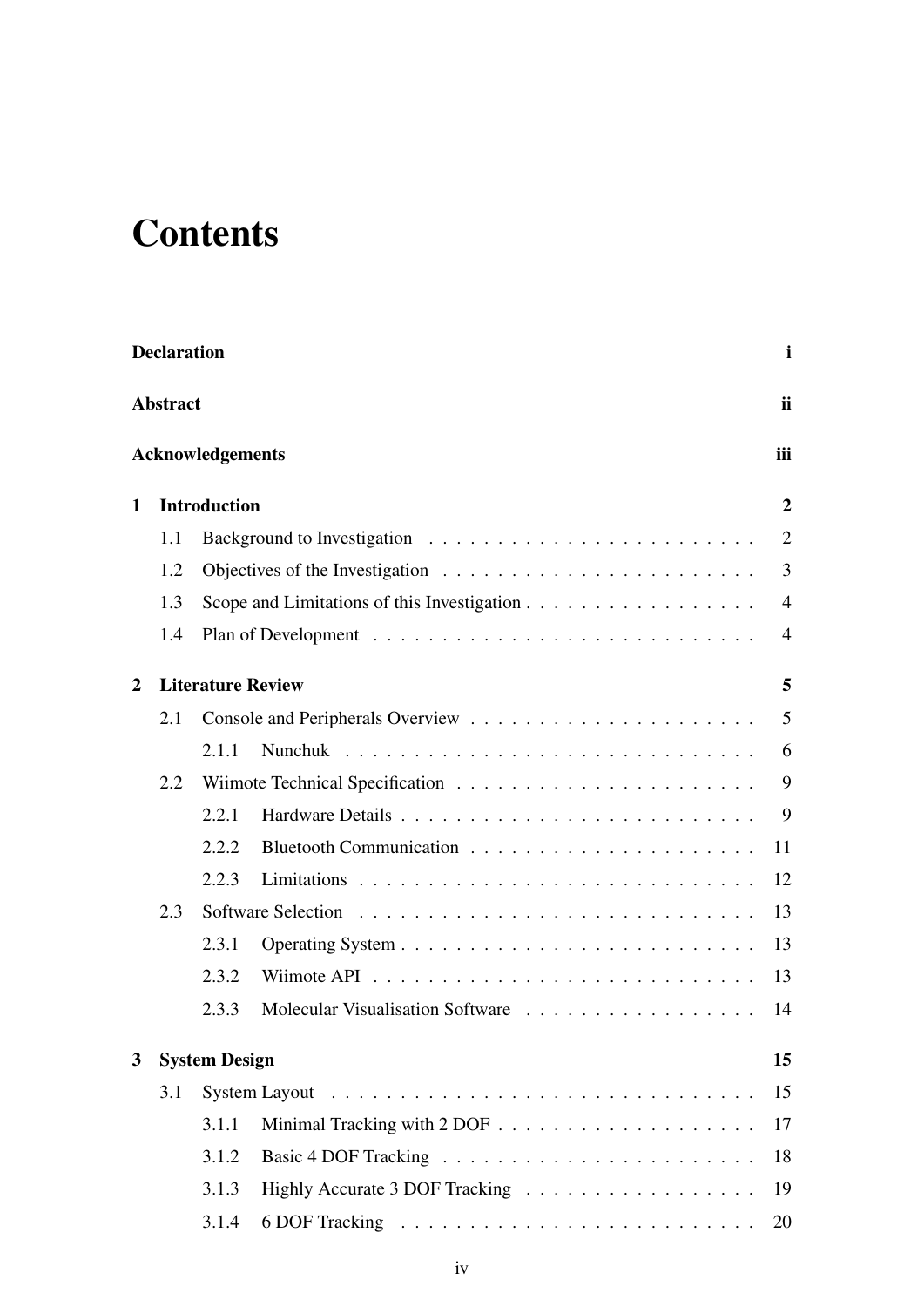| 4 |           |       | <b>3D Stereoscopic Tracking</b>                                                            | 23 |
|---|-----------|-------|--------------------------------------------------------------------------------------------|----|
|   | 4.1       |       |                                                                                            | 23 |
|   | 4.2       |       |                                                                                            | 24 |
|   | 4.3       |       |                                                                                            | 27 |
| 5 |           |       | <b>System Implementation</b>                                                               | 28 |
|   | 5.1       |       |                                                                                            | 28 |
|   | 5.2       |       |                                                                                            | 28 |
|   | 5.3       |       |                                                                                            | 29 |
|   |           | 5.3.1 |                                                                                            | 29 |
|   |           | 5.3.2 |                                                                                            | 30 |
|   |           | 5.3.3 |                                                                                            | 30 |
|   |           | 5.3.4 |                                                                                            | 31 |
|   | 5.4       |       | System Testing $\ldots \ldots \ldots \ldots \ldots \ldots \ldots \ldots \ldots \ldots$     | 31 |
|   |           | 5.4.1 |                                                                                            | 31 |
|   |           | 5.4.2 |                                                                                            | 32 |
|   |           | 5.4.3 |                                                                                            | 32 |
|   |           | 5.4.4 |                                                                                            | 32 |
|   |           | 5.4.5 |                                                                                            | 33 |
|   |           | 5.4.6 |                                                                                            | 34 |
|   |           | 5.4.7 |                                                                                            | 34 |
|   | 6 Results |       |                                                                                            | 35 |
|   | 6.1       |       |                                                                                            | 35 |
|   |           | 6.1.1 |                                                                                            | 35 |
|   |           | 6.1.2 |                                                                                            | 36 |
|   |           | 6.1.3 |                                                                                            | 37 |
|   |           | 6.1.4 |                                                                                            | 37 |
|   |           | 6.1.5 |                                                                                            | 38 |
|   | 6.2       |       |                                                                                            | 38 |
|   |           | 6.2.1 |                                                                                            | 38 |
|   |           | 6.2.2 |                                                                                            | 39 |
|   |           | 6.2.3 |                                                                                            | 39 |
|   |           | 6.2.4 |                                                                                            | 40 |
|   |           | 6.2.5 | $Cost \ldots \ldots \ldots \ldots \ldots \ldots \ldots \ldots \ldots \ldots \ldots \ldots$ | 41 |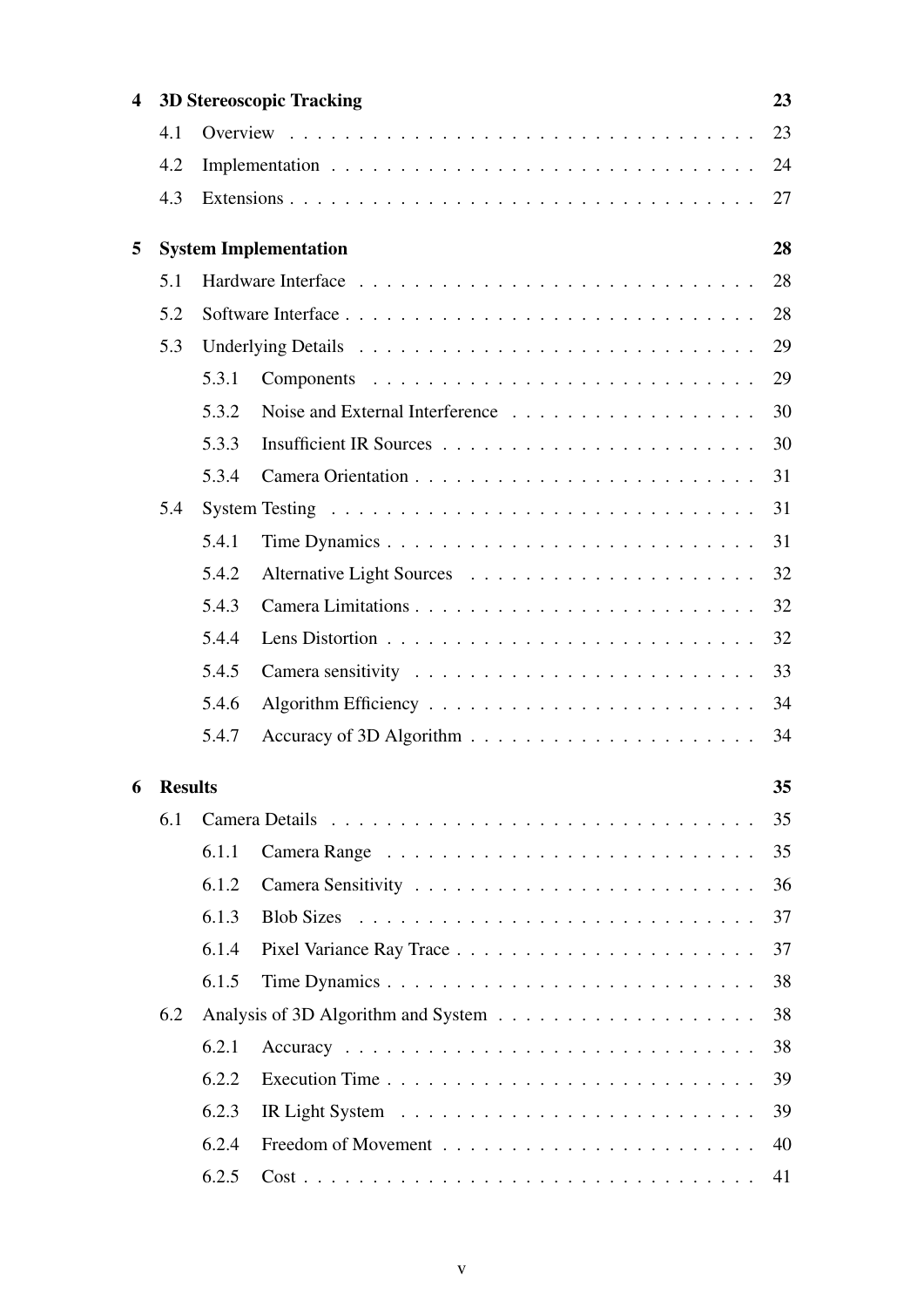| 7            |     | <b>Conclusions</b>                      | 42 |
|--------------|-----|-----------------------------------------|----|
|              | 7.1 | Fast 3D Tracking with Low Cost Hardware | 42 |
|              | 7.2 |                                         | 43 |
|              | 7.3 |                                         | 43 |
|              | 7.4 |                                         | 43 |
| 8            |     | <b>Future Work</b>                      | 45 |
|              | 8.1 |                                         | 45 |
|              |     | 8.1.1                                   | 45 |
|              |     | 8.1.2                                   | 45 |
|              | 8.2 |                                         | 47 |
| $\mathbf{A}$ |     | <b>Bluetooth Communications</b>         | 49 |
| <sup>R</sup> |     | <b>CD</b> Contents                      | 51 |
|              |     | <b>Bibliography</b>                     | 52 |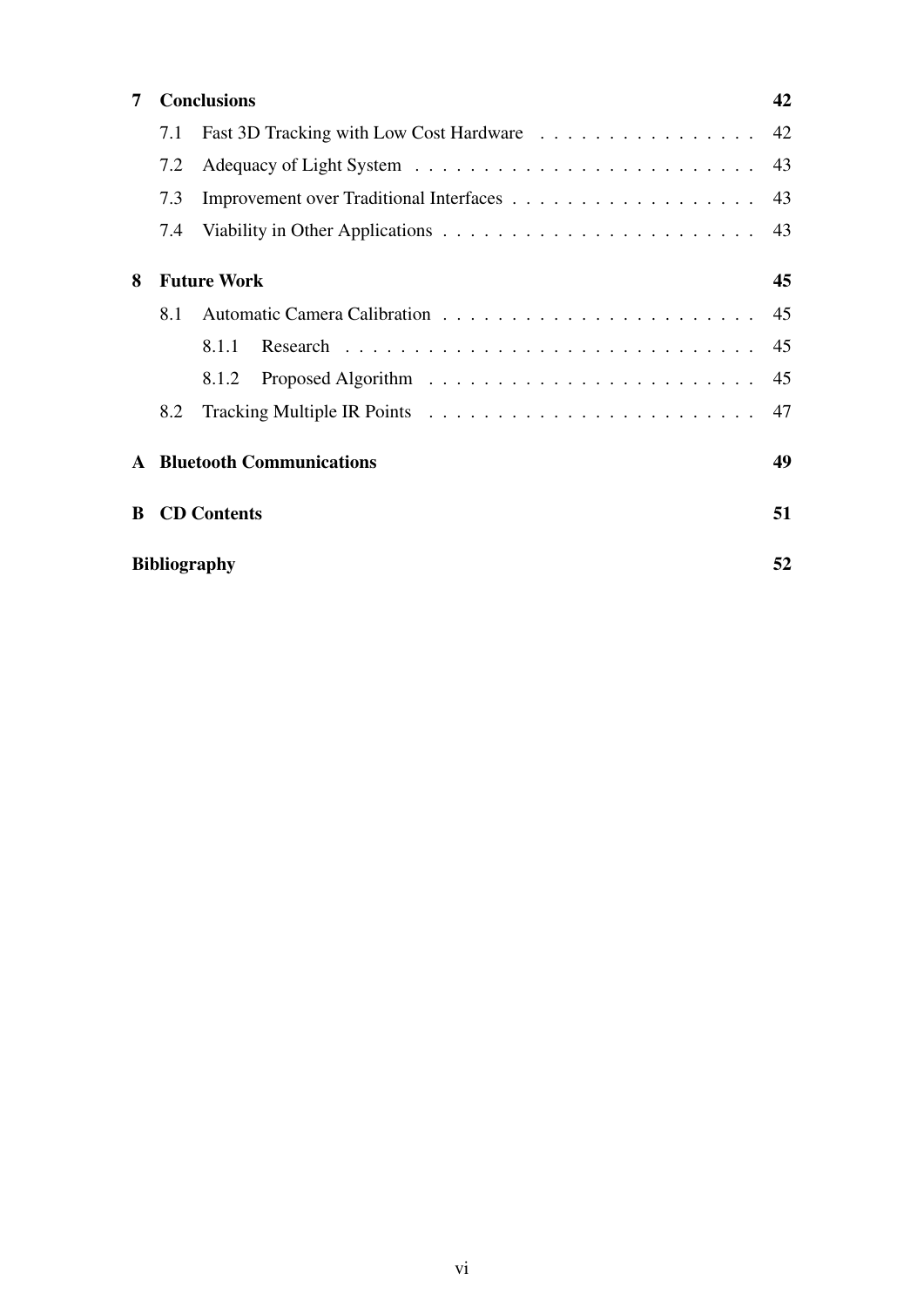# List of Figures

| 1.1  | Wii console with the Wiimote (left). $\dots \dots \dots \dots \dots \dots \dots \dots$ | $\overline{2}$ |
|------|----------------------------------------------------------------------------------------|----------------|
| 2.1  |                                                                                        | 6              |
| 2.2  |                                                                                        | $\tau$         |
| 2.3  |                                                                                        | 8              |
| 2.4  |                                                                                        | 8              |
| 2.5  | Wiimote viewed from different angles. $\dots \dots \dots \dots \dots \dots \dots$      | 10             |
| 3.1  |                                                                                        | 15             |
| 3.2  |                                                                                        | 16             |
| 3.3  | Field of view symbols for the Wiimote's camera.                                        | 16             |
| 3.4  | Tracking system with 2 degrees of freedom.                                             | 17             |
| 3.5  | Tracking system with 4 degrees of freedom.                                             | 18             |
| 3.6  | Camera model showing triangulation principle.                                          | 18             |
| 3.7  | System showing implementation of accurate 3 DOF tracking.                              | 20             |
| 3.8  | System showing two light sources for 6 DOF tracking.                                   | 20             |
| 3.9  | Variables in the 6 DOF tracking model. $\ldots \ldots \ldots \ldots \ldots \ldots$     | 21             |
| 3.10 |                                                                                        | 22             |
| 4.1  | An example of mapping pixel coordinates to 3D rays.                                    | 24             |
| 4.2  | Ray constructions using two parallel Wiimotes.                                         | 25             |
| 5.1  | Photo of the LED system mounted on an index finger. $\dots$                            | 28             |
| 5.2  |                                                                                        | 30             |
| 5.3  | Relative IR data images for both Wiimotes.                                             | 31             |
| 6.1  | Viewing ranges at given distances from the Wiimote. $\dots \dots \dots$                | 35             |
| 6.2  | Meauring sensitivity at distances from Wiimote.                                        | 36             |
| 6.3  |                                                                                        | 37             |
| 6.4  |                                                                                        | 38             |
| 6.5  | Diagram showing freedom of movement.                                                   | 40             |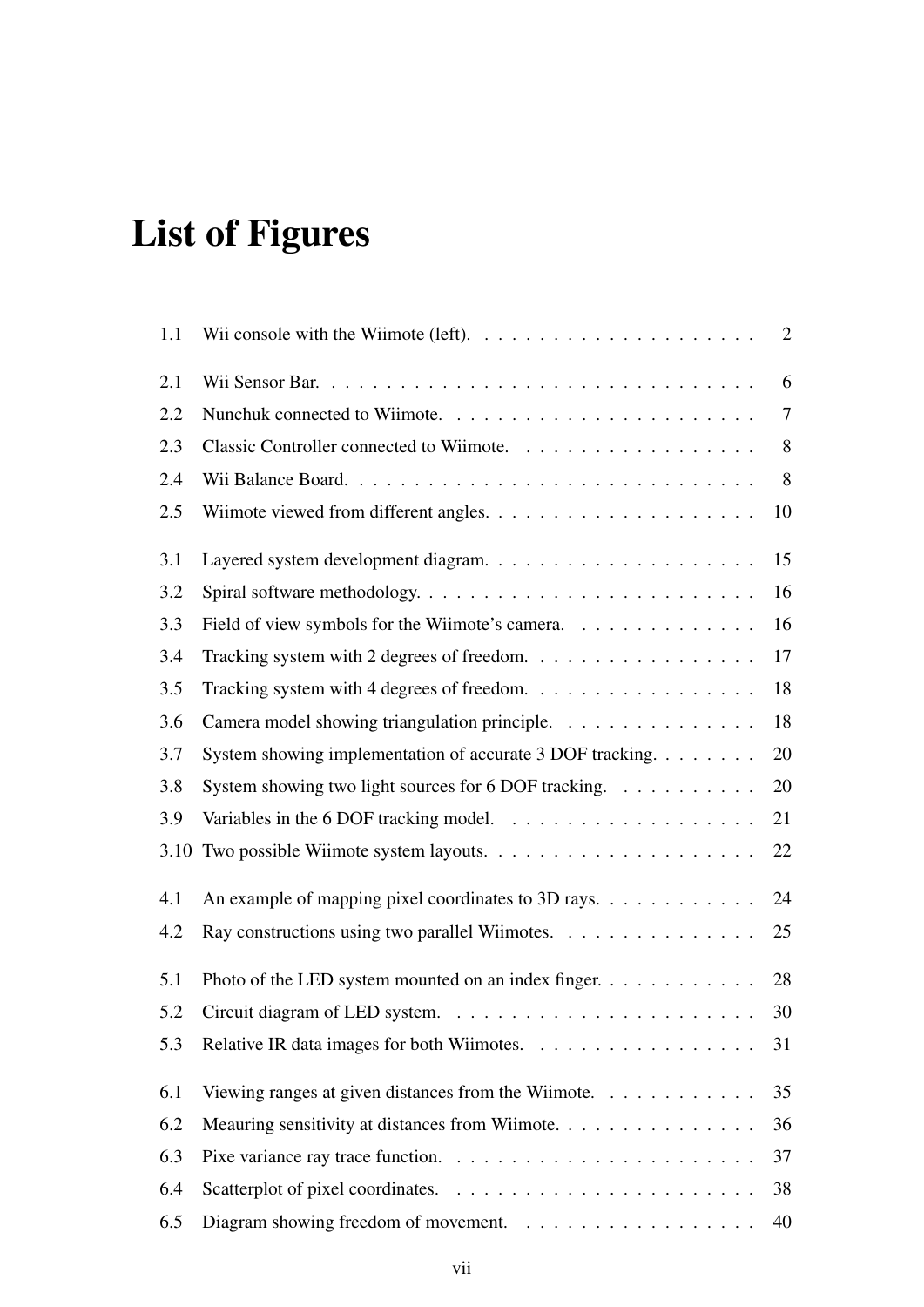| 8.1 Automatic calibration using several generated planes. 46 |  |
|--------------------------------------------------------------|--|
|                                                              |  |
|                                                              |  |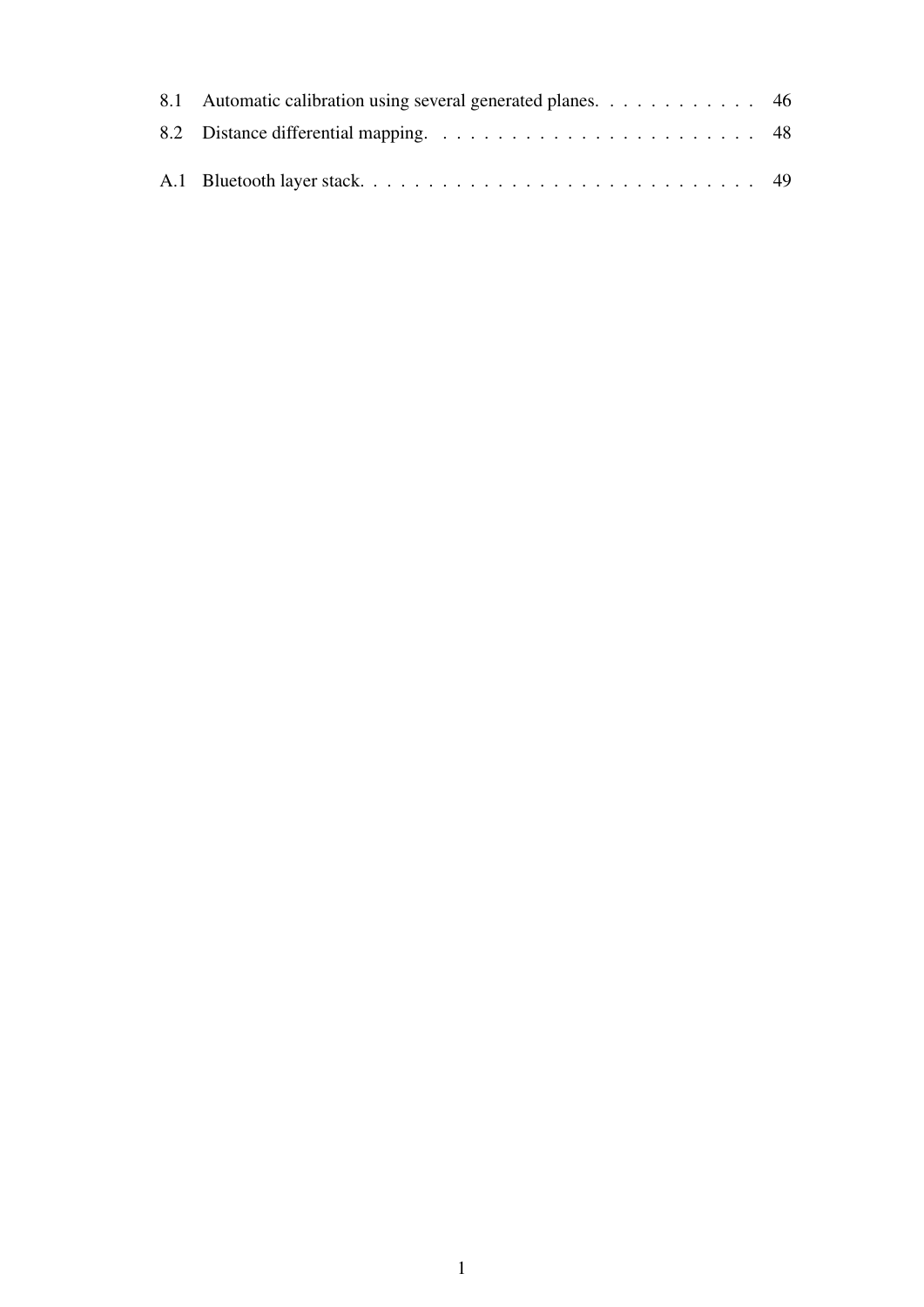# Chapter 1

# Introduction

## 1.1 Background to Investigation

The Nintendo Wii Remote (Wiimote) is an extremely versatile device that incorporates both a high precision accelerometer that can capture motion with 3 degrees of freedom, as well as an infrared (IR) camera that can detect sources of IR light. The Wiimote communicates with a host controller, such as the Wii console or a PC, via wireless Bluetooth technology. Using this wireless connection, it can transmit accelerometer data and IR camera pixel coordinates at frequencies of 100 Hz.

The components of the Wiimote allow it to be used in a variety of ways, but it is typically used as the hardware interface for games played on the Wii console. The user holds the Wiimote and moves it around, and the motion data is sent to the host controller. Connected to the console is a sensor bar, which features a set of 5 IR Light Emitting Diodes (LEDs) on each side. The console subsequently calculates the relative 3D location of the Wiimote via triangulation, based on the relative positions of the IR LED sources detected by the IR camera.



Figure 1.1: Wii console with the Wiimote (left).

The Wiimote need not only track the IR light being emitted from the sensor bar. It can be utilised as a tracking device for practically any source of IR light, including candles,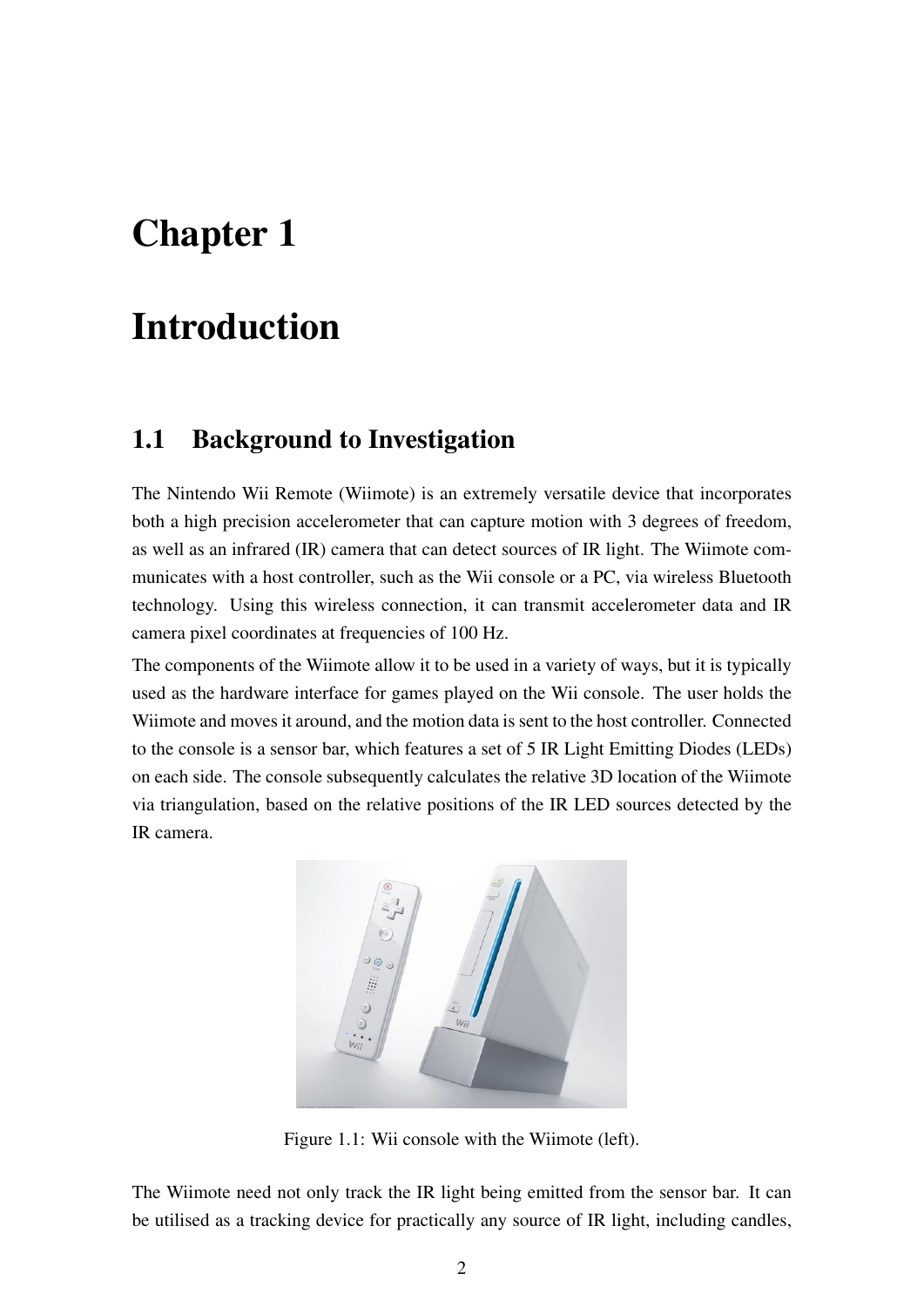IR pens and even natural daylight. Using this idea, the Wiimote can be mounted on a stationary object, and any sources of IR light within the camera's field of view will be accurately tracked. In this particular setup, the accelerometer will not be used since the Wiimote remains stationary.

Using the concept of tracking any source of IR light, a set of IR LEDs can be mounted on a user's hands and detected by one or more Wiimotes. This data can then be used to reconstruct the approximate positions of the user's hands in space, which can in turn be used as the basis of a software interface of a Computer Aided Design (CAD) package or for navigation in an arbitrary software program. The application in this project focuses on the effective visualisation and transformation of molecules utilizing hand tracking.

## 1.2 Objectives of the Investigation

This project investigates the design, performance and accuracies of tracking one's fingers using the technique outlined. The objective is to successfully build and test a working prototype for use in a molecular visualisation interface at the Centre for High Performance Computing (CHPC) in Cape Town. Several conceptual models are outlayed, and the most appropriate design is selected and implemented.

The potential of the Wiimote as a tracking device in an engineering context will be analysed, with emphasis on:

- The underlying hardware functionality and the communication with relevant software Application Programming Interfaces (APIs);
- The stability of the system over an extended usage period and with different sources of IR light;
- The dynamic range, sensitivities and sensing limits of the optical sensor;
- The performance characteristics of the IR camera, such as visible pixel range, field of view and tracking distance;

The factors influencing the above list are examined and quantitavely analysed.

A hand tracking algorithm is constructed based on the selected design, and is analysed with respect to its efficiency, viability and execution time. The algorithm is coded and used in conjunction with a system of LEDs and Wiimotes to perform hand tracking. The system is analysed for its speed, accuracy, cost and viability and conclusions from these results are drawn.

An appropriate open source software Wiimote API is examined and modified as necessary for use in this project. Performance modifications are programmed if possible, in order to more efficiently interact with the software's Graphical User Interface (GUI).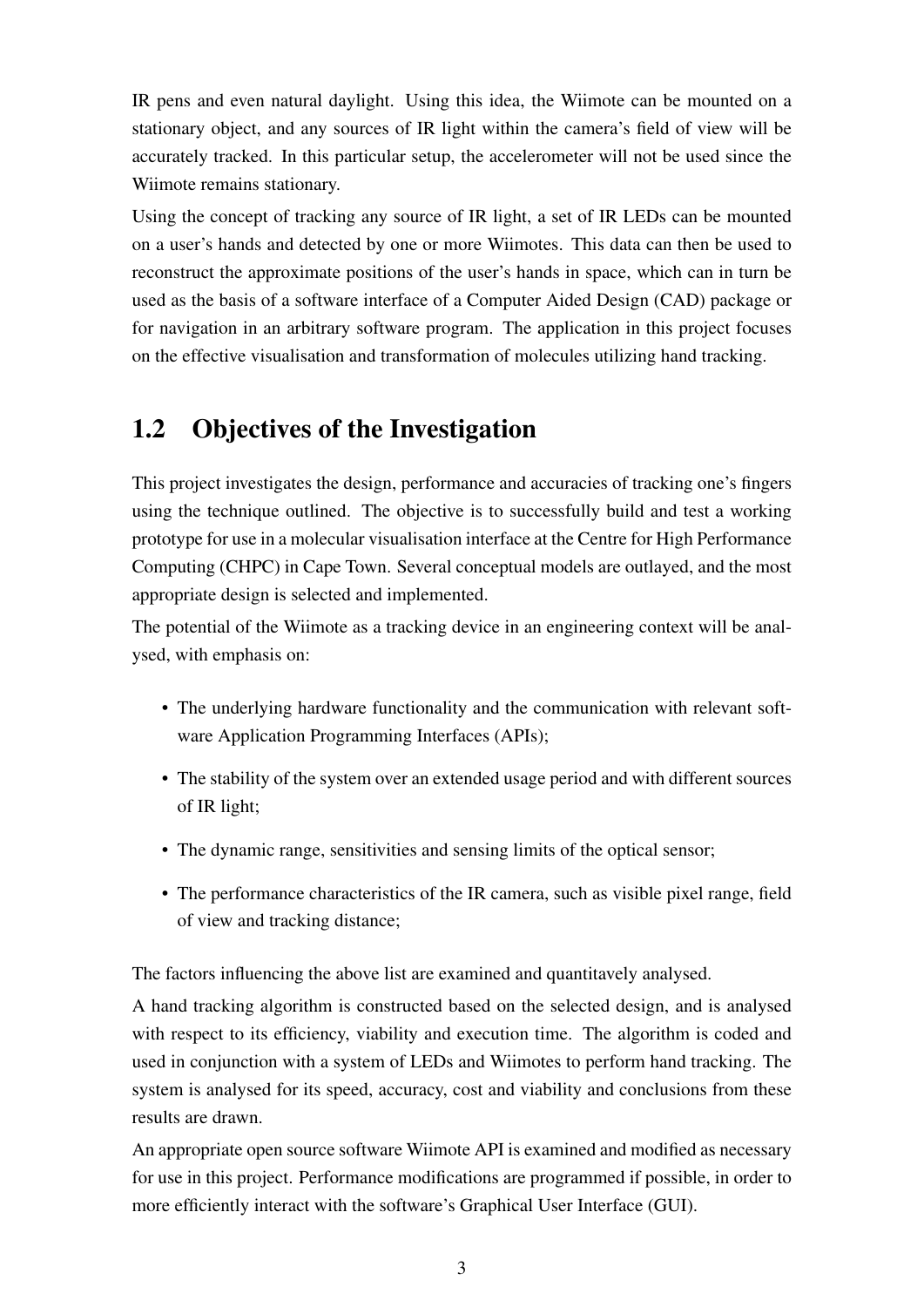## 1.3 Scope and Limitations of this Investigation

This project only deals with the theory and application of hand tracking using the IR camera on the Wiimote. Several available software APIs will be analysed and only the most appropriate package will be chosen for the application. The application of the API will be tested in a molecular visualisation package only, although it will be designed to easily connect to any higher level software applications through a modularized, layered software model. The limitation of the project design to only one application is primarily due to the time constraints of an undergraduate thesis. However, useful insight is gained from studying the implementation of the device in a high performance computing environment.

## 1.4 Plan of Development

The scope of the remainder of this document is outlined as follows:

- A detailed literature review is presented, providing details of the underlying hardware of the Wiimote and its various hardware extensions, as well as an in depth analysis of the software API that will be used
- An explanation of the environment in which the system operates is given, followed by information regarding the layered approach to how the hardware, software driver and software GUI communicate in the system.
- A list of the most viable conceptual models is presented, giving their advantages and disadvantages.
- A hand tracking algorithm is created and described based on the selected model.
- A set of results is given describing the functionality and technical details of the constructed system, as well as a description of its accuracies and limitations.
- Conclusions are drawn from these results, and recommendations for further use of the finger tracking system are given.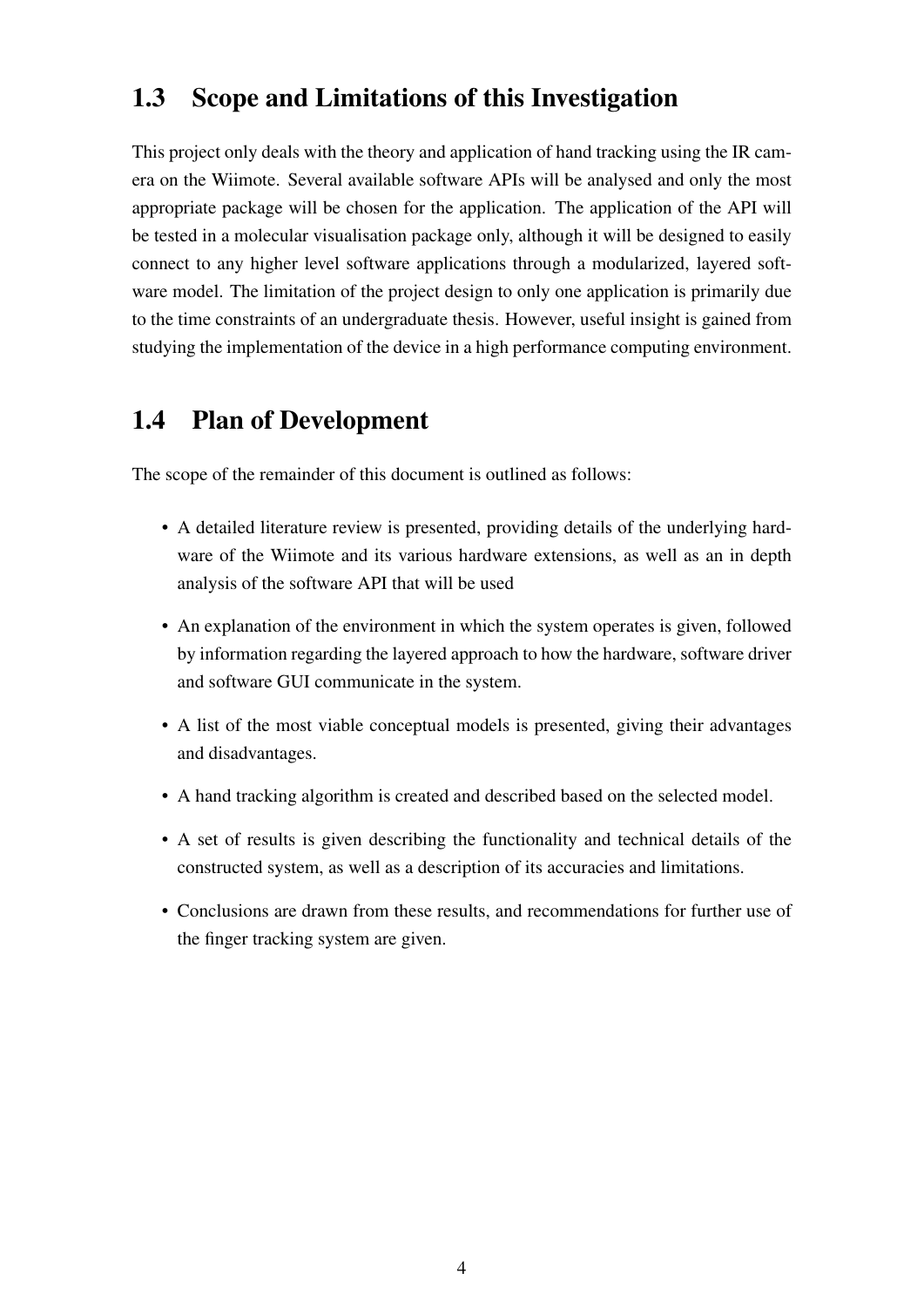# Chapter 2

# Literature Review

In this chapter, an overview of the Wii console and its peripherals is given. This provides some details of the overall system hardware and software interfaces that are used with the Wii system. Since the Wiimote is the only necessary device in the Wii system for this project, a seperate section is given to providing an in-depth review of the Wiimote's capabilities. An overview of the available software APIs is presented, as well as an analysis of the library selected for this project.

## 2.1 Console and Peripherals Overview

The Wii is a video game console produced by Nintendo. Nintendo has attempted to keep detailed hardware information concerning their console to a minimum. However, several individuals have reverse engineered the Wii hardware and the technical details are fairly well known already.<sup>1</sup>

The core Wii CPU is a PowerPC based processor codenamed "Broadway", clocked at 729 Mhz. The graphics processor is a custom made GPU from ATI, running at 243 Mhz. It should be evident that these hardware specifications are geared towards the midlevel market, since Nintendo games are typically not as computationally or graphically intensive as their competitor's products, such as the Microsoft XBox 360 and the Sony Playstation 3.

The Wii has support for up to four Wii Remote controllers, connected via Bluetooth<sup>2</sup>. This allows up to four players to connect simultaneously in order to play a game or access the Wii console functionality. Connected to the Wii console is a sensor bar. The sensor bar contains 10 IR LEDs, with 5 positioned on each side. The LEDs are angled outwards in order to maximise the sensing range of the Wiimote's IR camera. Despite its name, the sensor bar does not perform any sensing functions. It is merely a set of LEDs that is powered through a proprietary connector from the Wii console. No data is read from or written to the sensor bar, and the light intensity is not modulated in any way.

<sup>1</sup>http://www.wiire.org/

<sup>2</sup>For an overview of the Bluetooth protocol, consult Appendix A.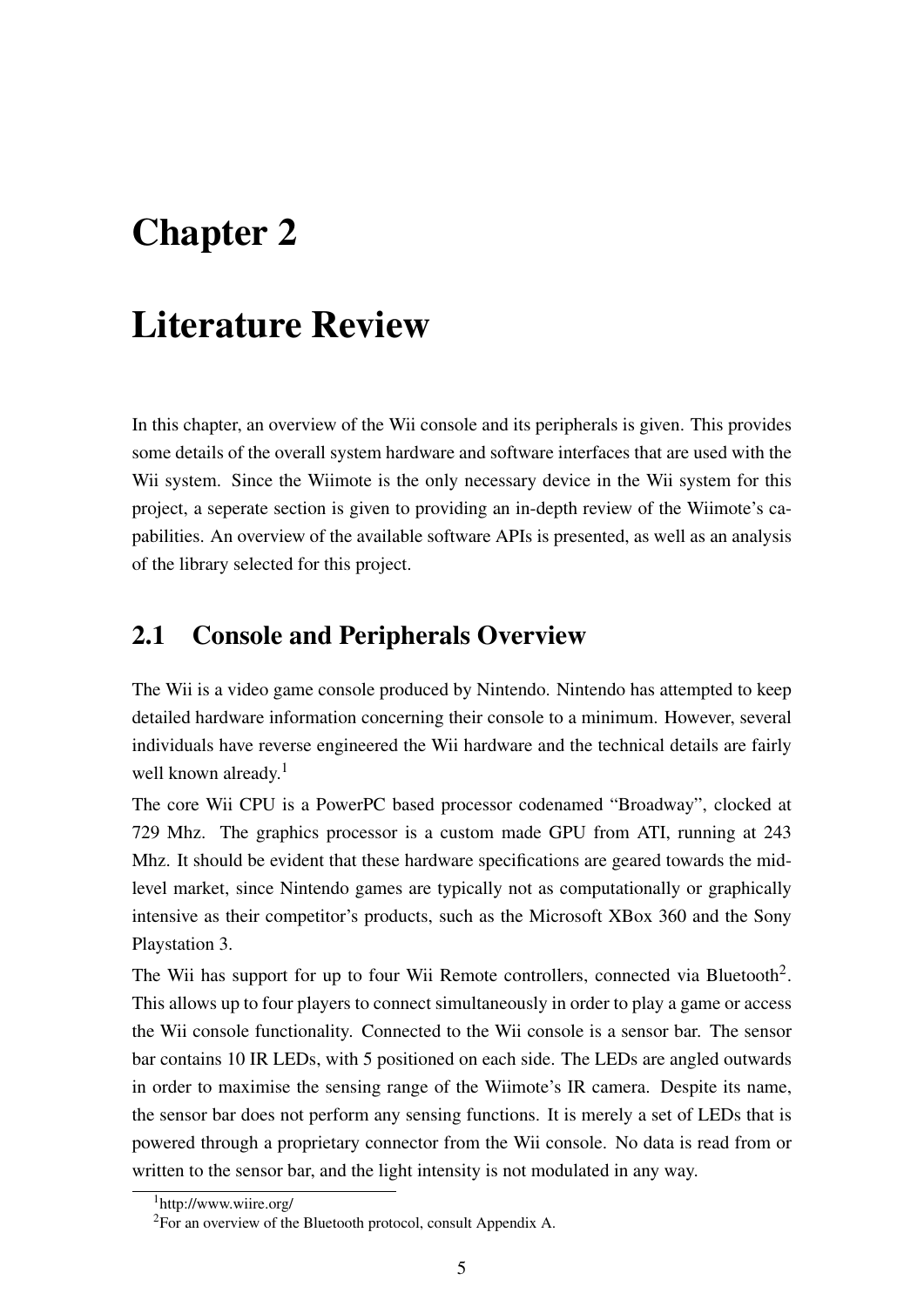

Figure 2.1: Wii Sensor Bar.

More specific details regarding the console are tabulated below:

| Name    | Description                                                            |
|---------|------------------------------------------------------------------------|
| Memory  | 24 MB onboard, 64 MB GDDR3, 3 MB GPU texture memory                    |
| Storage | 512 MB flash memory                                                    |
| Ports   | SD memory card slot, AV multi-port, 2 USB ports, 4 Gamecube controller |
|         | ports, 2 Gamecube memory card ports                                    |
| Video   | Up to 480p NTSC or PAL/SECAM                                           |
| Audio   | Dolby Pro Logic II-capable                                             |
| Other   | 802.11b/g Wi-Fi capability, bcm4318 compatible                         |

The Wii console is roughly 2x as powerful as its predecessor, the Nintendo DS. However, it is the least powerful mainstream consumer gaming console in its generation, competing with far more powerful devices. However, it features several novel interfaces and extensions that have made it exceedingly popular, with 3,629,361 consoles having been sold in 2007.<sup>3</sup> At the time of writing, a single Wii console can be purchased for R3400 in South Africa, and a single Wiimote costs R650.<sup>4</sup>

Several peripheral extensions for the Wii console have been manufactured, and are described briefly.

### 2.1.1 Nunchuk

The Nunchuk controller is a peripheral that is connected to the Wiimote via a cable. It contains a 3D accelerometer to detect acceleration with 3 degrees of freedom, as well as an analogue stick and two buttons on the front end of the controller. Data is sent to and received from the Nunchuk by writing to and reading from a certain address range on the Wiimote's flash memory. The Wiimote in turn relays the data to the host controller via Bluetooth. The constant calibration data for the Nunchuk's accelerometer, which is used to determine the correct balance of forces during force measurements, is stored in its internal flash memory. The calibration data is determined after manufacture and manually

<sup>3</sup>http://www.nintendo.com/whatsnew/detail/UQkQDsY6UcUbiHdjvIEXMrbwcYk2sbpx <sup>4</sup>http://www.incredible.co.za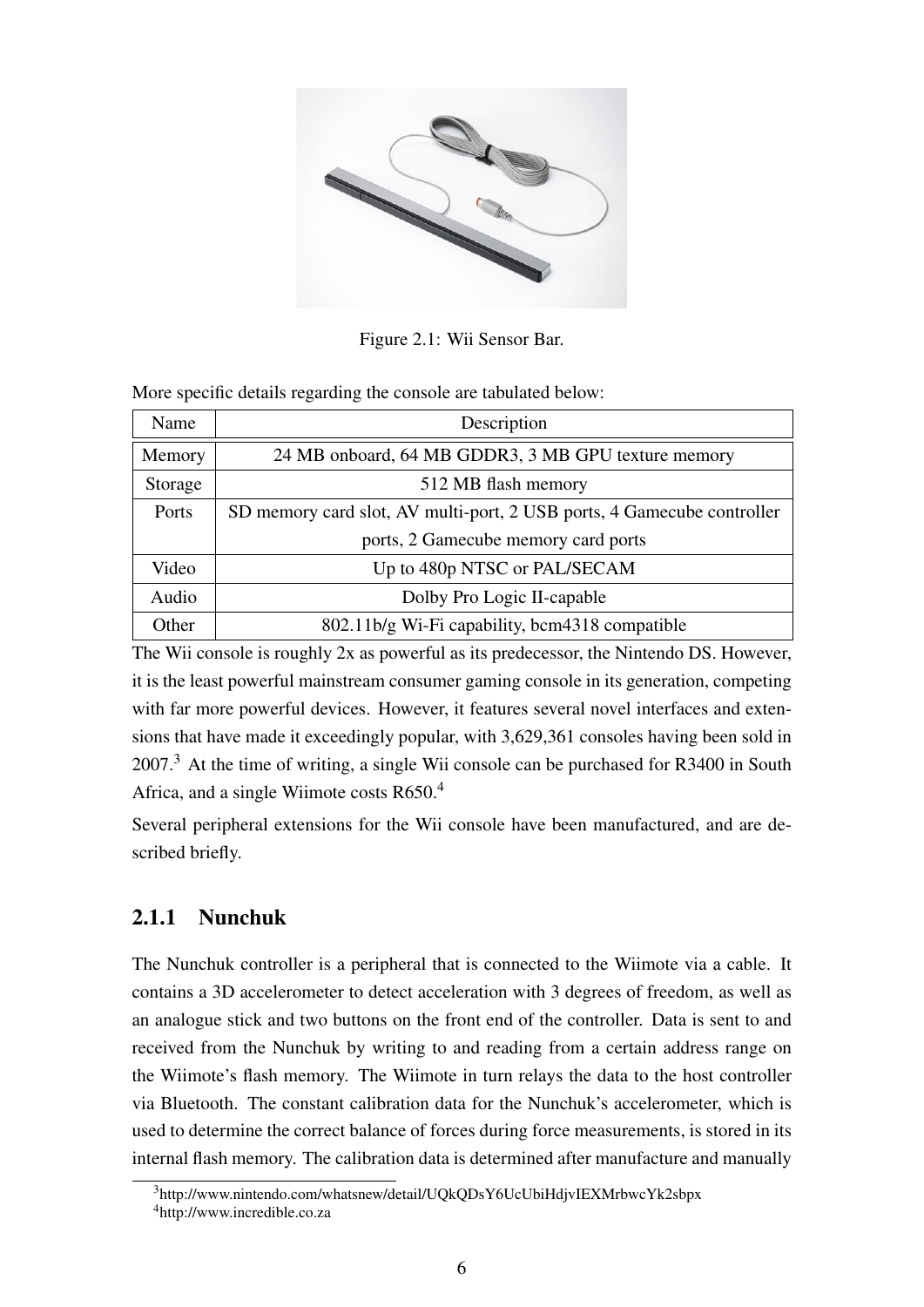uploaded to the device. These values are added to the accelerometer readings on each axis, in order to accurately compensate for the effect of gravity on the accelerometer and minor manufacturing defects.



Figure 2.2: Nunchuk connected to Wiimote.

#### Classic Controller

This peripheral connects to the Wiimote in a similar fashion to the Nunchuk. It contains two analogue sticks and several buttons for input, but unlike the Wiimote and the Nunchuk, it contains no accelerometer. However, it has proprietary connecting slots on its back side in order to directly hook onto a Wiimote, in order to take advantage of the Wiimote motor rumble and accelerometer functions.

Anascape Ltd filed a lawsuit against Nintendo claiming that the Classic Controller and other Nintendo devices violated Anascape's "six degrees of freedom" interface device patent. In July 2008 the verdict ruled in favor of Anascape and Nintendo was ordered to stop selling the Classic Controller in the United States until further notice.<sup>5</sup>

#### Balance Board

The Balance Board is another peripheral available for the Wii and has a similar shape to a body scale, featuring a flat rectangular design. The board contains four pressure sensors situated at each corner. These are used to determine the user's centre of balance and body mass index. However, for fully accurate sensing, the board must be positioned on a flat, hard surface. The board can be powered for up to 60 hours with four AA batteries, and communicates via Bluetooth with the host controller. It is thus not dependant on the Wiimote for communications, unlike the Nunchuk peripheral.

<sup>5</sup>http://www.bloomberg.com/apps/news?pid=newsarchive&sid=aO\_ucYxT3eNw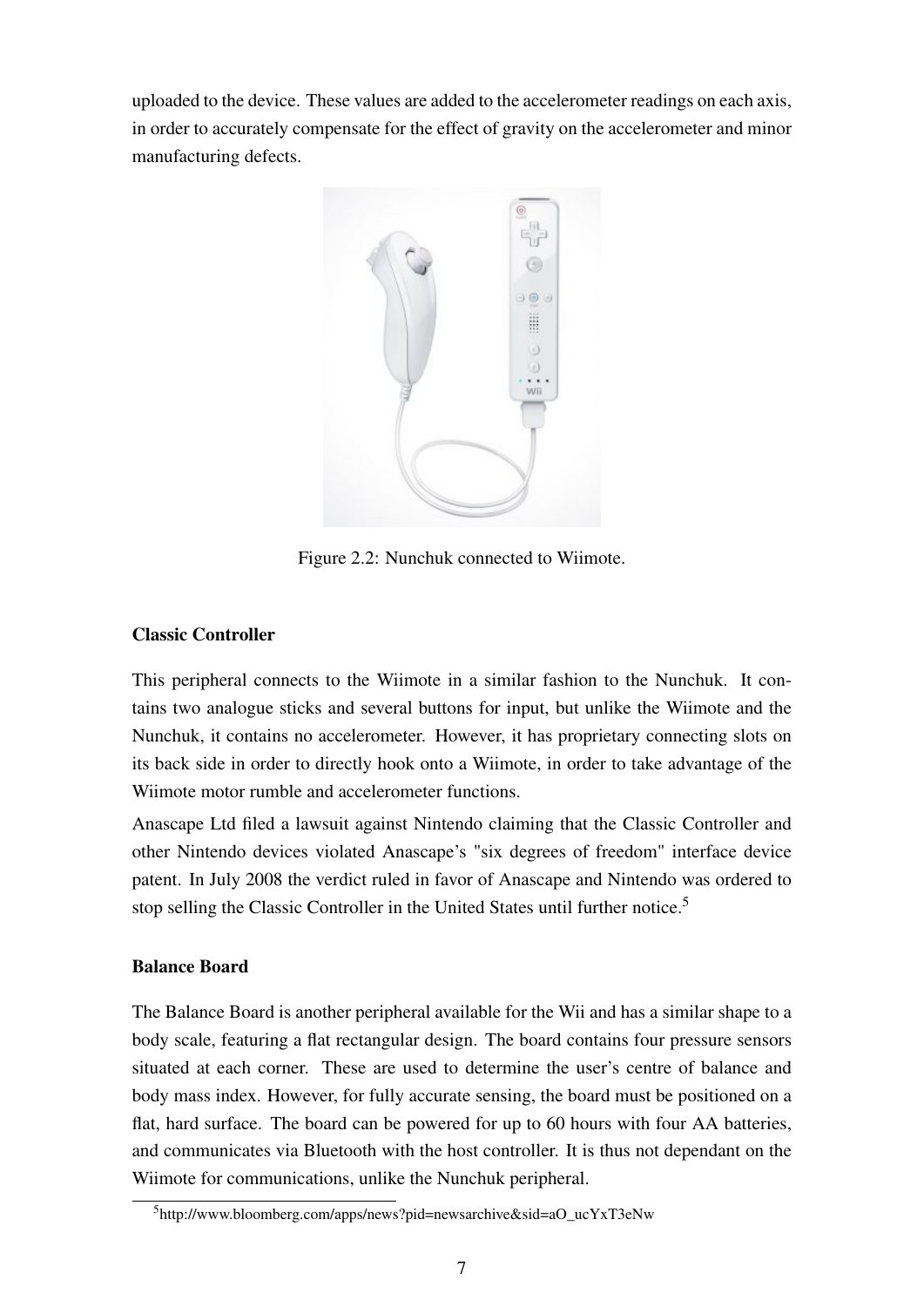

Figure 2.3: Classic Controller connected to Wiimote.

The board was closely developed with the Wii Fit game, which utilizes the technology. Wii Fit contains several training programs where a user can select from yoga, strength training, aerobics and balance games. The Wii Fit proved to be a huge success, selling over  $1,000,000$  copies in its first week.<sup>6</sup>

In an interview conducted by gaming web site IGN, Shigeru Miyamoto stated that the Balance Board's ability to measure weight is probably more accurate than that of a typical bathroom scale.<sup>7</sup> The Balance Board can withstand a mass of up to 300 kg, although the pressure sensors do not read any values above 136 kg in the Japanese version, and 160 kg in the "Western" version.



Figure 2.4: Wii Balance Board.

<sup>6</sup>http://www.gamesindustry.biz/content\_page.php?aid=31293 <sup>7</sup>http://uk.media.wii.ign.com/articles/804/804464/vids\_1.html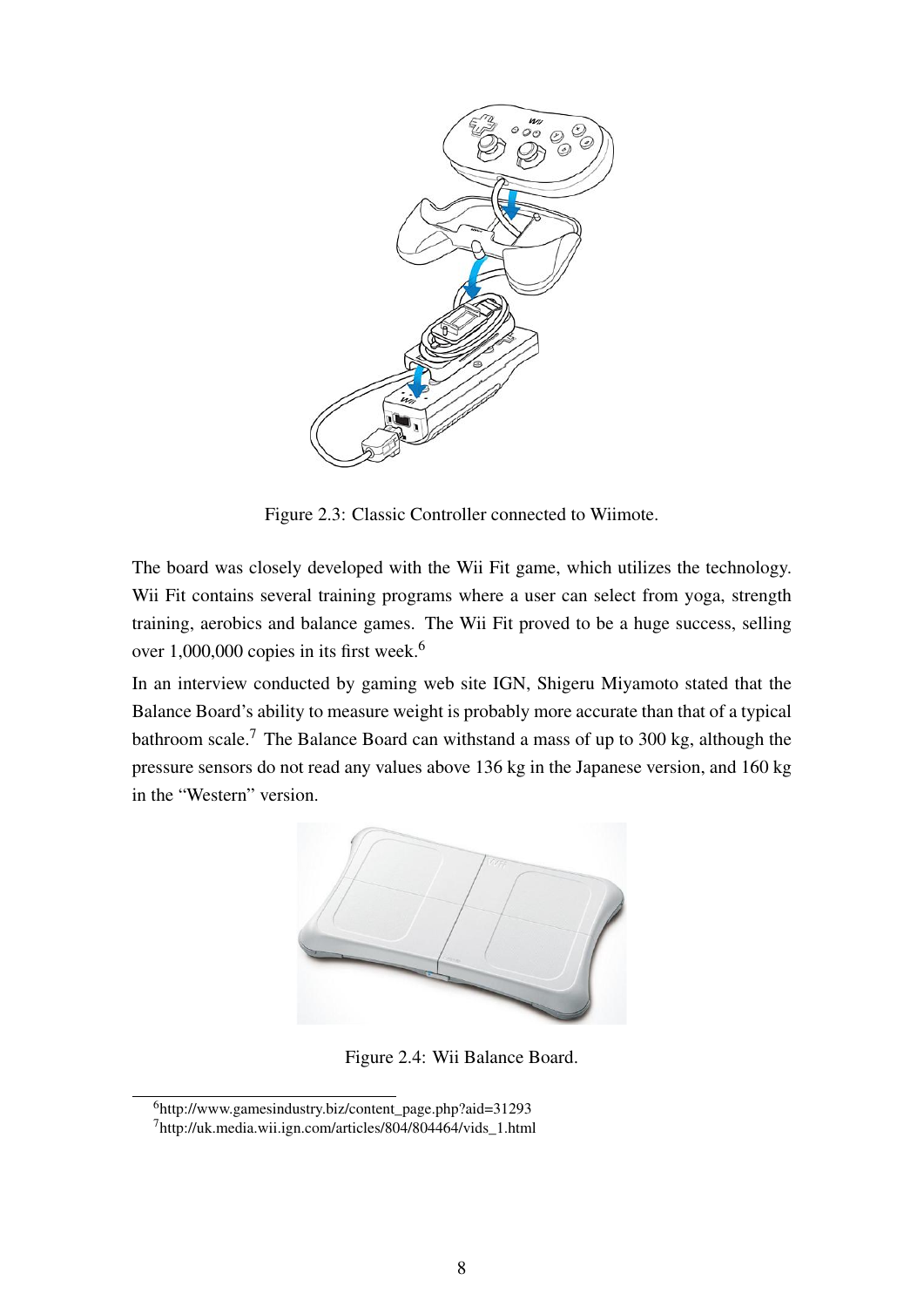## 2.2 Wiimote Technical Specification

### 2.2.1 Hardware Details

The Wiimote is a wireless communications device that transmits and receives data via a Bluetooth link. It has an on-board Broadcom 2042 Bluetooth driver chip that facilitates this purpose. The chip is a class 2 Bluetooth device that fully supports the Bluetooth human interface device (HID) standard and comes complete with a Bluetooth stack, a 16 bit 8051 microprocessor and on-board RAM/ROM memory.<sup>8</sup> The Wiimote does not use any of the authentication or encryption features of the Bluetooth standard. Appendix A gives an overview of Bluetooth communications technology.

The Wii Remote contains a 16 KB EEPROM chip from which a section of 6 kilobytes can be freely read from and written to by the host controller. This allows for easy storage and transportation of custom application data, given the wireless nature of the Wiimote. Certain hardware and software calibration settings, as well as interface options, can be stored in the Wiimote in this fashion and can be accessed anywhere by an appropriate host.

Perhaps the most relevant hardware component of the Wiimote for this project is the IR camera, located at the front end of the remote. On May 12th, 2006, PixArt announced a strategic relationship with Nintendo to provide object tracking technology exclusively for the Nintendo Wii Remote.<sup>9</sup> The camera features a resolution of  $1024x768$  with builtin hardware for IR "blob" tracking of up to 4 points at 100Hz. The camera contains a Charge Coupled Device (CCD) with an IR filter attached that senses light within the near-infrared spectrum, at wavelengths of greater than 800 nm. There are reports that the camera operates at 128x96 resolution, and uses 8x8 sub-pixel analysis to create a virtual resolution of 1024x768. This, however, is abstracted from the higher level user interface and only a constant pixel resolution of 1024x768 is made available to software APIs. Due to Bluetooth transmission bottlenecks, it would be highly inefficient to transmit all pixel values of the camera at its operating frequency, and only information concerning the detected IR blobs are transmitted. Blobs are essentially IR hot spots that the camera senses, from which pixel coordinates and relative blob sizes are extracted and transmitted across the wireless link. Any IR light source can be tracked to some degree, including incandescent lamps, torches, candles and daylight. IR LEDs are available that can be tracked accurately and efficiently, due to their specially matched IR wavelengths, high luminescence and small active areas, making them ideal for use in applications using the Wiimote's optical sensor. According to recent reports, 940 nm IR sources are detected with approximately twice the intensity of equivalent 850 nm sources, but are not resolved as well at close distances. If the IR filter is removed from the camera, it can track any

<sup>8</sup>http://www.broadcom.com/collateral/pb/2042-PB03-R.pdf

<sup>9</sup>http://www.pixart.com.tw/investor.asp?sort=4&learname=level03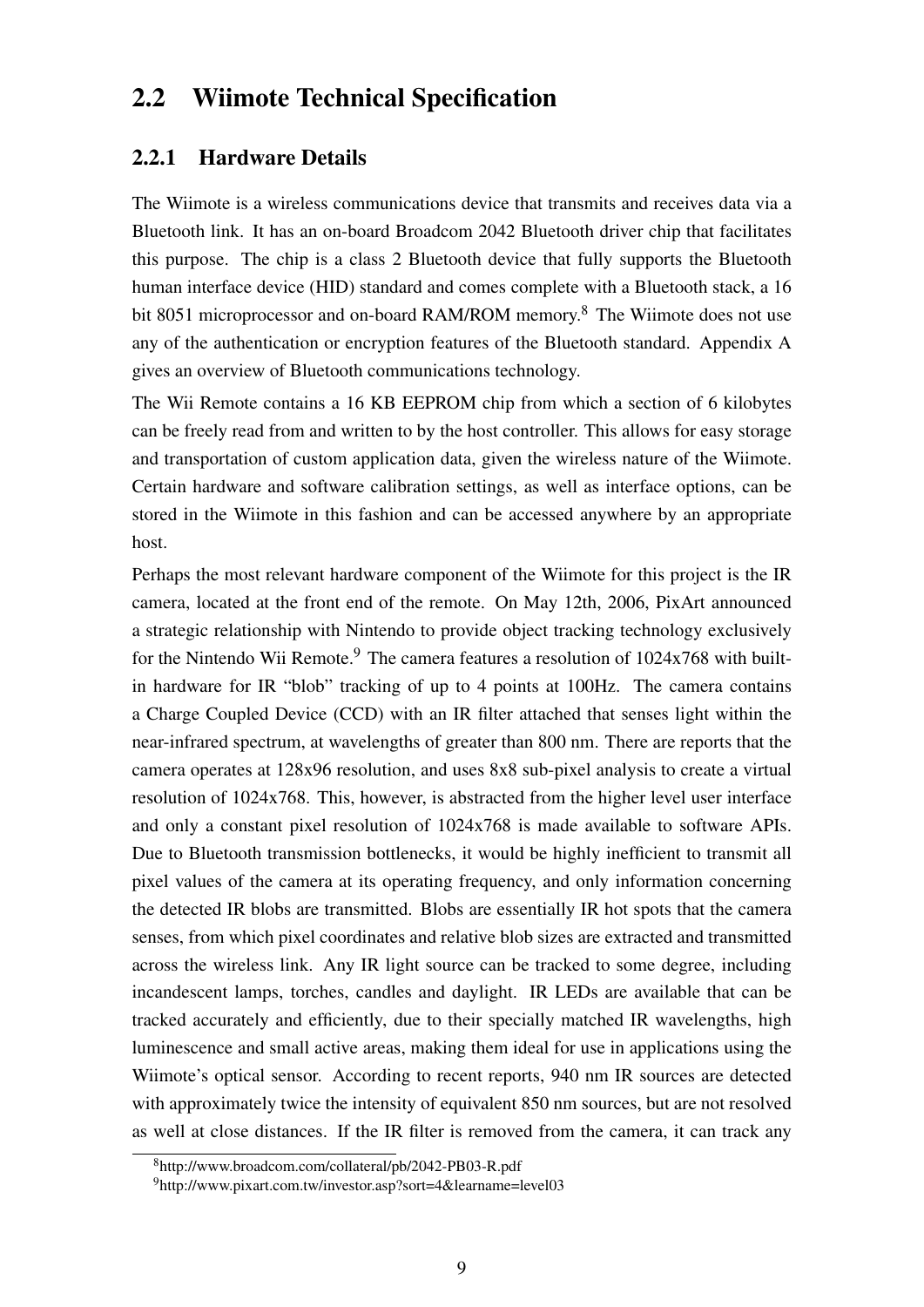bright object.<sup>10</sup>

The motion of the remote is sensed by a 3-axis linear accelerometer located towards the front of the remote. The integrated accelerometer circuit is the  $ADXL330<sup>11</sup>$ , manufactured by Analog Devices. This device is physically rated to measure accelerations over a range of at most +/- 3g with 10% sensitivity. Inside the chip is a mechanical structure which is supported by springs built out of silicon. Differential capacitance measurements allow the net displacement of the tiny mass to be converted to a voltage, which is then digitized. The voltage reading is proportional to the acceleration of the tiny mass inside the circuit. It should be noted that acceleration is not directly measured with this technique, but the force that the mass exerts on the test springs attached to the capacitors is measured. The digitized values are added to the internally stored calibration constants, which are used in a similar nature to those of the Nunchuk. When at rest, the Wiimote reports a vertical force reading of 1 g  $(9.81 \text{ m/s}^2)$  due to gravitational pull on the internal mass. When dropped, the Wiimote reports an acceleration of approximately 0. Manufacturing and calibration defects do cause some intrinsic zero offsets, but the chip is self-calibrated during manufacture to produce offset values for any measurement inaccuracies present. These calibration values are stored near the start of the Wiimote's flash RAM.



Figure 2.5: Wiimote viewed from different angles.

There are 12 buttons on the Wiimote. Four of them are arranged into a directional pad as shown above, and the rest are spread across the controller. The proprietary connector port for the Nunchuk and classic controller is shown on the left of the above image. The IR camera housing is shown on the right side of the image, which is the front of the Wiimote. The bottom edge of the remote body contains 4 blue LEDs. These LEDs are used to indicate that the Wiimote is in discoverable mode by blinking, and in normal game play are used to show battery level. This functionality can be overridden via a Wiimote API on a PC.

In order for a host to interface with the Wiimote, it must be put into discoverable mode by pressing the 1 and 2 buttons simultaneously. Once in this mode, the 4 Wiimote LEDs will flash on and off and a 20 second period will be allocated in order to connect to a Bluetooth

<sup>10</sup>http://wiibrew.org/wiki/Wiimote#IR\_Camera

<sup>11</sup>http://www.analog.com/static/imported-files/data\_sheets/ADXL330.pdf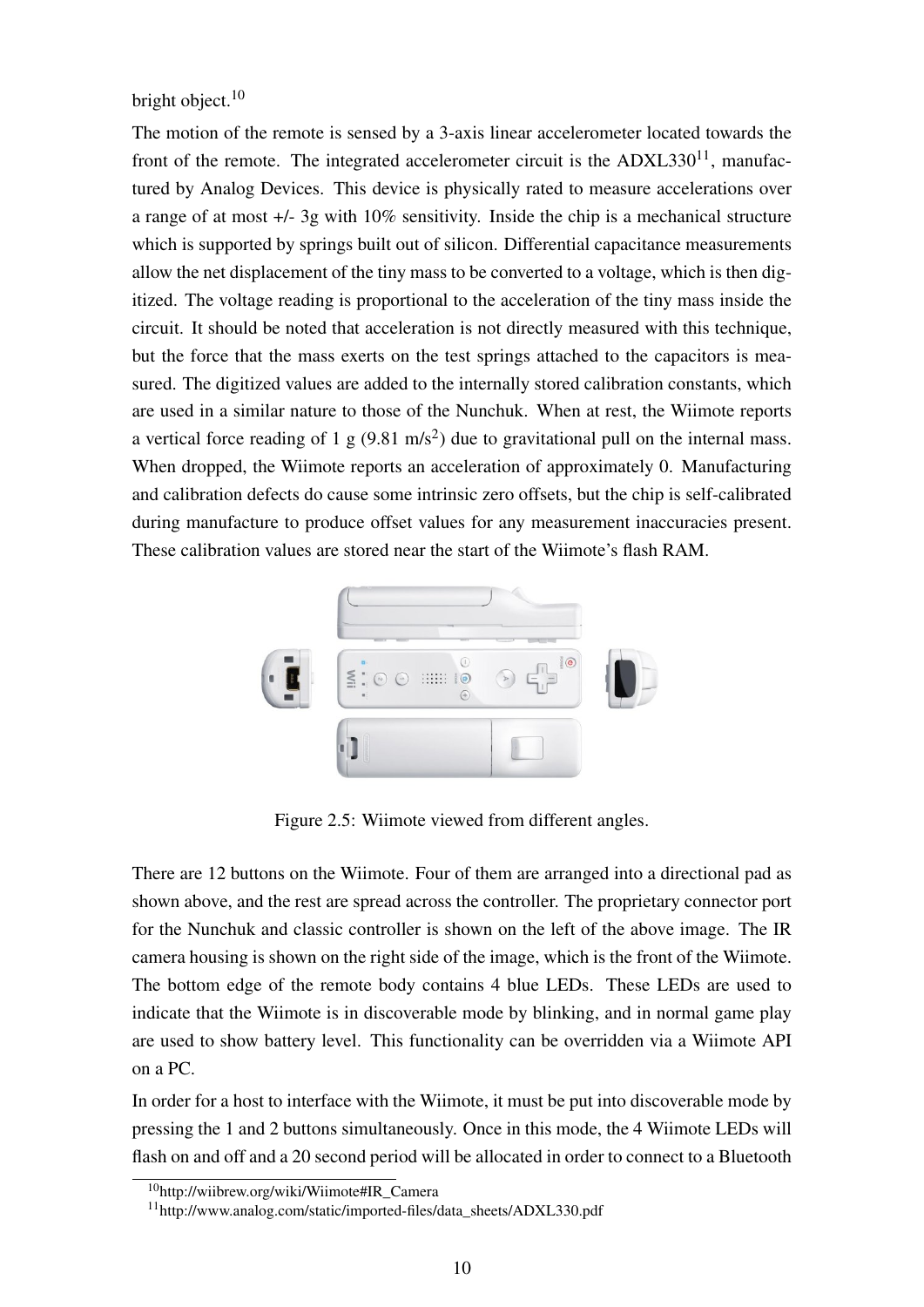HID driver on the host. If connection is not established within this period, the Wiimote will automatically switch off. A Bluetooth dongle connected to a PC with an appropriate Wiimote API installed is sufficient to establish a complete full duplex connection to the Wiimote.

The Wiimote also contains a small low-quality speaker, used for short sound effects during game play. The sound is streamed directly from the host, and the speaker has some adjustable parameters. At the time of writing, the speaker functionality has not been completely reverse engineered yet and produces very low quality sound output with libraries that support its functionality.

### 2.2.2 Bluetooth Communication

The Wiimote is recognized as an Human Interface Device (HID) class peripheral, and the Bluetooth HID standard allows devices to be self-describing using an HID descriptor block. This block includes an enumeration of reports that is transmitted to the host via the wireless link at the beginning of communication. The HID descriptor lists report IDs and payload sizes for the duplex communication link between the host and the controller.

The Service Discovery Protocol (SDP) is the basis for discovery of services on all Bluetooth devices. Using the SDP device information, services and the characteristics of the services can be queried and, subsequently, a connection between two or more Bluetooth devices may be established. Like all Bluetooth HID devices, the Wiimote reports its HID descriptor block when queried using the SDP protocol.[3] When queried with the SDP, the Wiimote reports the following information shown below. A simple query can be made in Linux using the sdptool command.

| Attribute  | Data                |
|------------|---------------------|
| Name       | Nintendo RVL-CNT-01 |
| Vendor ID  | 0x057e              |
| Product ID | 0x0306              |

The values in the above table are unique to the Wiimote and identify it among the range of all registered Bluetooth devices. All Wiimotes also have a built in mac address inside of the Broadcom communications chip that allow for unique hardware referencing during Bluetooth communication. The following table shows the HID descriptor block for all communication originating from the host: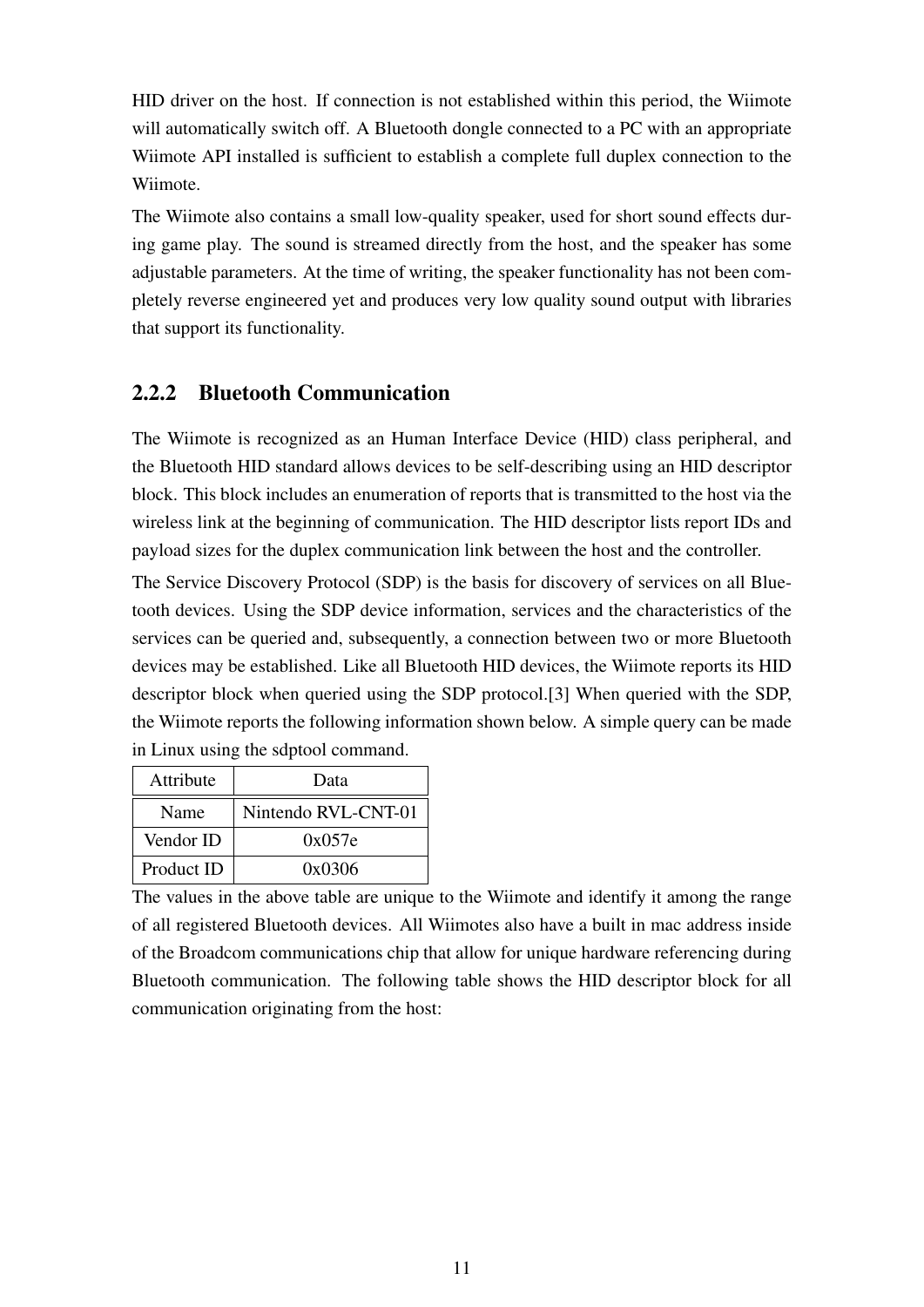| Report ID | Payload Size   | Known functions         |
|-----------|----------------|-------------------------|
| 0x11      | 1              | <b>Player LEDs</b>      |
| 0x12      | $\overline{2}$ | Force Feedback          |
| 0x13      | 1              | <b>IR Sensor Enable</b> |
| 0x14      | 1              | Enable speaker          |
| 0x15      | 1              | Controller status       |
| 0x16      | 31             | Write data              |
| 0x17      | 6              | Read data               |
| 0x18      | 21             | Speaker data            |
| 0x19      | 1              | Mute speaker            |
| 0x1a      | 1              | IR Sensor Enable 2      |

All Wiimote APIs use the above information to transmit data using the Bluetooth link. For example, in order to enable the Wiimote's IR camera, a packet needs to be sent from the host containing the hexadecimal ID 0x13 and a positive integer in the 1 byte payload field.

### 2.2.3 Limitations

Unfortunately much information about the Wiimote has been garnered from reverse engineering of the PCB and hardware integrated circuits, since Nintendo has been rather secretive with releasing detailed technical information for the Wii and its peripherals. Several details of the design are not yet fully understood, and access to certain functions are still restricted. At the time of writing, the following details of the Wiimote's design have not yet been successfully reverse engineered:<sup>12</sup>

- Enabling the classic controller connected to the Wiimote, and reading events from it such as button presses and joystick movements;
- Accessing the Wiimote's power button functionality;
- Successfully playing sound on the speaker without distortion;
- The format of half rate IR reports from the camera;
- Gaining complete control of the Wiimote's expansion port;
- Executing arbitrary code on the 8051 processor;
- A full map of all the available registers is not yet known.

<sup>12</sup>http://www.wiili.org/index.php/Wiimote\_Reverse\_Engineering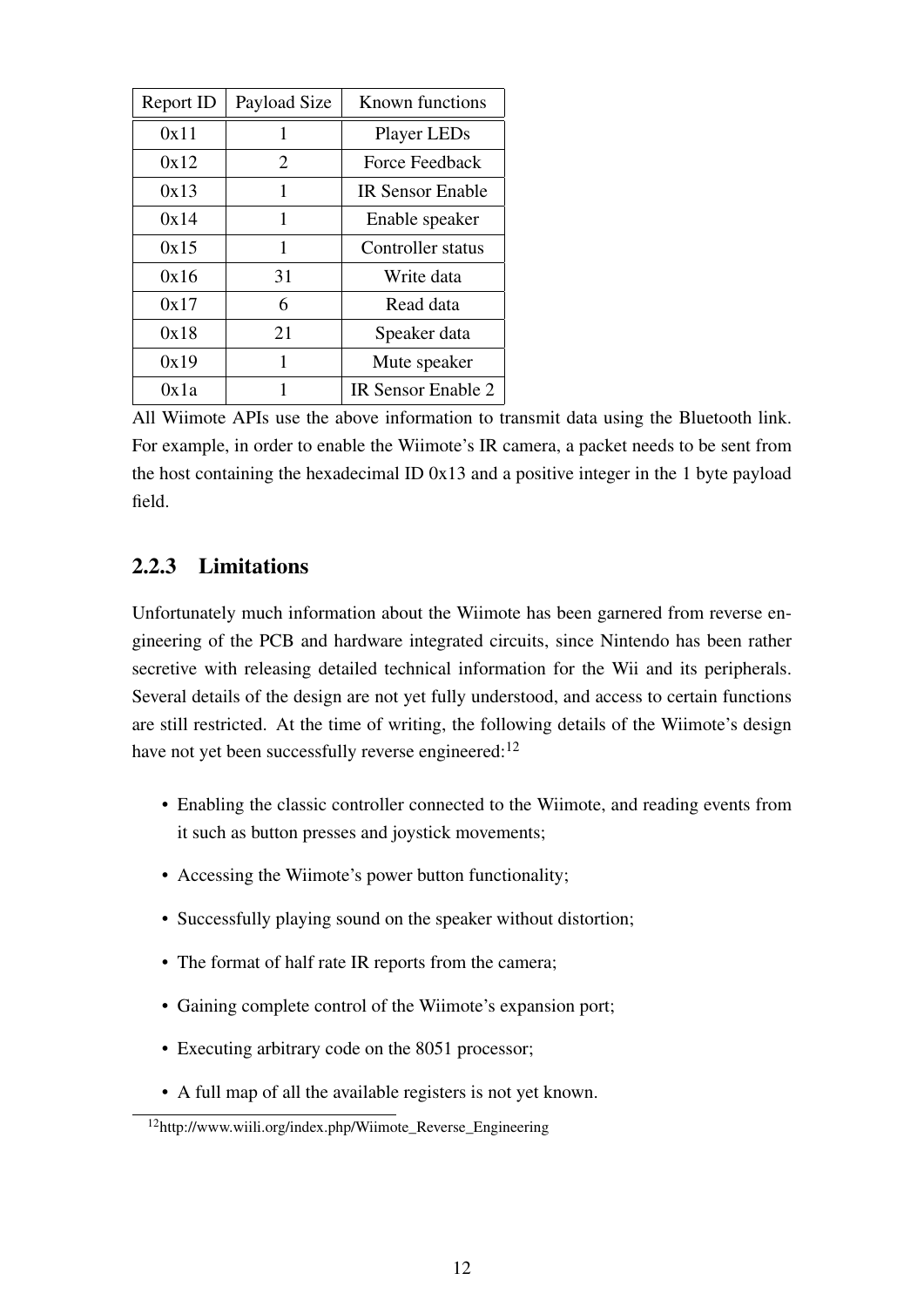## 2.3 Software Selection

### 2.3.1 Operating System

An Ubuntu Linux system was chosen for the basis of this project, due to its vast array of development tools and easy access to the source code of all relevant libraries. Thus, only Wiimote interface libraries for Linux are considered.

The BlueZ library for Linux facilitates Bluetooth communications. All of the considered Linux Wii libraries interface with BlueZ for access to the underlying Bluetooth protocol. It provides a complete modular implementation of the Bluetooth stack and functionality. It also supports multithreaded data processing and symmetric multiprocessing, while allowing access to multiple Bluetooth devices simultaneously.<sup>13</sup>

### 2.3.2 Wiimote API

At the time of writing, there is a vast array of different Application Programming Interfaces (APIs) for Linux that interface with the Wiimote. The selection for this project is based on the library that provides the following characteristic features:

- Clean, simple and efficient codebase that can easily be extended.
- Appropriate documentation of the library's functionality and internal workings.
- Access to most, if not all, of the Wiimote's functionality.
- Access to multiple Wiimotes simultaneously.

Six packages were analysed for their appropriateness and conformity to the above requirements, and the library that matched the specifications of this project most optimally was cwiid<sup>14</sup>, a lightweight event based API. This library has been written in C for faster processing and easier access to underlying hardware mechanisms.

Message packets are read from the Wiimote via a callback function that is registered once connection to the Wiimote has been established. All received packets are decoded and then further processed in the customized callback function. Each received message contains the following information:

• A message type, which indicates the context of the message data. This is used to distinguish between the available input readings, including accelerometer data, IR tracking data, button presses and battery level.

<sup>13</sup>http://www.bluez.org/about/

<sup>14</sup>http://abstrakraft.org/cwiid/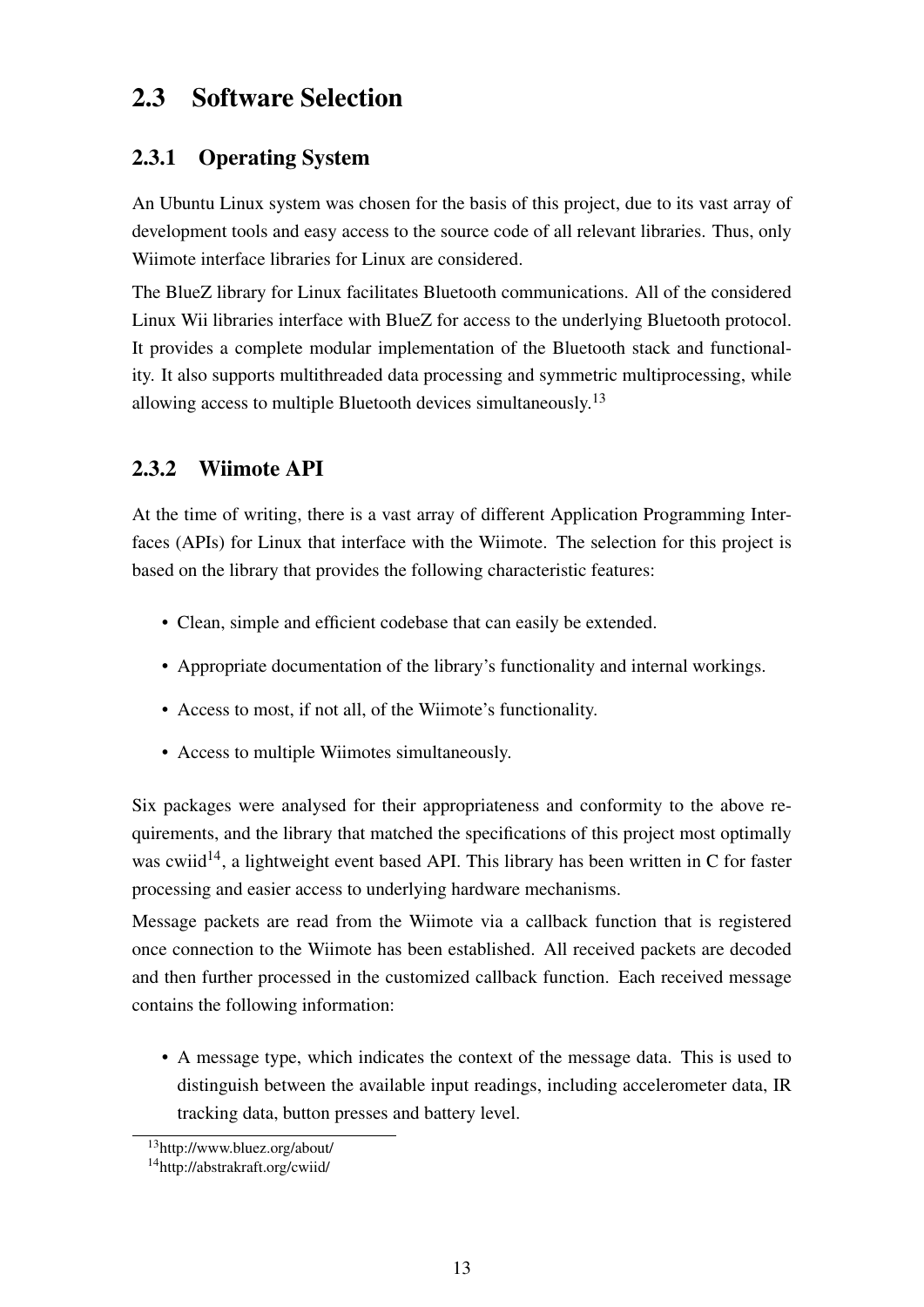- A timestamp, which indicates the exact time of message generation. This is useful in time based processing, although typically a first-come-first-served approach is used when processing packets.
- Message payload, which contains the specific data values relating to the message type.

Various functions of the Wiimote, such as IR tracking, LED control and motion capture can be selectively enabled and disabled by toggling bits in a binary sequence, known as a report mode. The bit sequence, which is represented by an unsigned character type in C, allows 8 bits to be independently changed simultaneously. The updated report mode is passed to a library function which updates the corresponding parameters on the Wiimote. Accelerometer readings and button presses of a connected Nunchuk are also processed by the library and sent through to the callback function for further processing. Much of the underlying implementation, such as low level hardware communications and packet processing, is abstracted from the front end application. This enables easy rapid development with simple, but almost fully complete, access to the Wiimote's functionality.

### 2.3.3 Molecular Visualisation Software

There are several packages that facilitate 3D visualisation of molecules in Linux. Avo- $\text{gadro}^{15}$  was selected for this project. It is a stable cross-platform, open source package that has been in development since late 2006.

Avogadro is an application that has been developed with the idea of extensibility in mind. Plugins are easily created and installed in Avogadro, providing full access to its underlying functions and interfaces. It includes interactive tools, such as an embedded Python interpreter, to run commands and Python scripts in real time that access various widgets in Avogadro. It can quickly process and display complex molecules using OpenGL.

This project aims to create an intuitive hand tracking interface to visualize complex molecules in Avogadro. The molecular viewport, where the molecules are rendered in Avogadro, is accessed using its internal camera widget. This allows for easy perspective transformations that are directly available to plugins, such as scaling, rotation and translation of molecules. A plugin can be compiled with the Avogadro package, and is later accessed via Avogadro's main menu. Thereafter, a plugin can register a "redraw" function which is called per frame update of the molecular viewport. Once the frame rate is measured, it is possible to extract frame timing information in order to standardize the transformations of molecules at constant velocities, independent of frame rate.

An in-depth analysis of conceptual models for the hand tracking application is presented in Chapter 3.

<sup>15</sup>http://avogadro.openmolecules.net/wiki/Main\_Page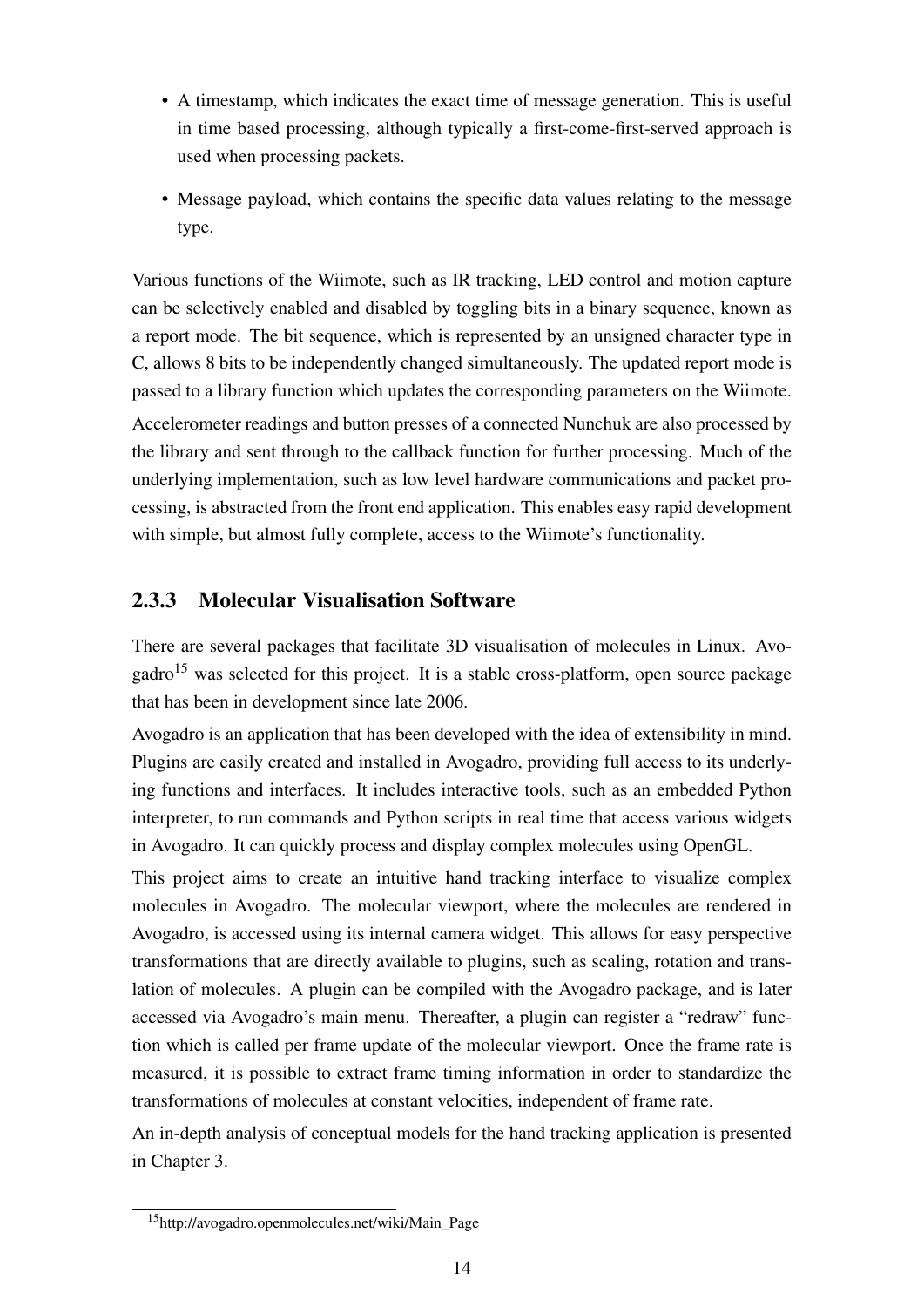# Chapter 3

# System Design

## 3.1 System Layout

A modular approach is taken when designing the system. The overall system layout is fairly complex, and the author has chosen to take a layered approach to providing an adequate solution to the given problem. The overall system layout is presented as follows:



Figure 3.1: Layered system development diagram.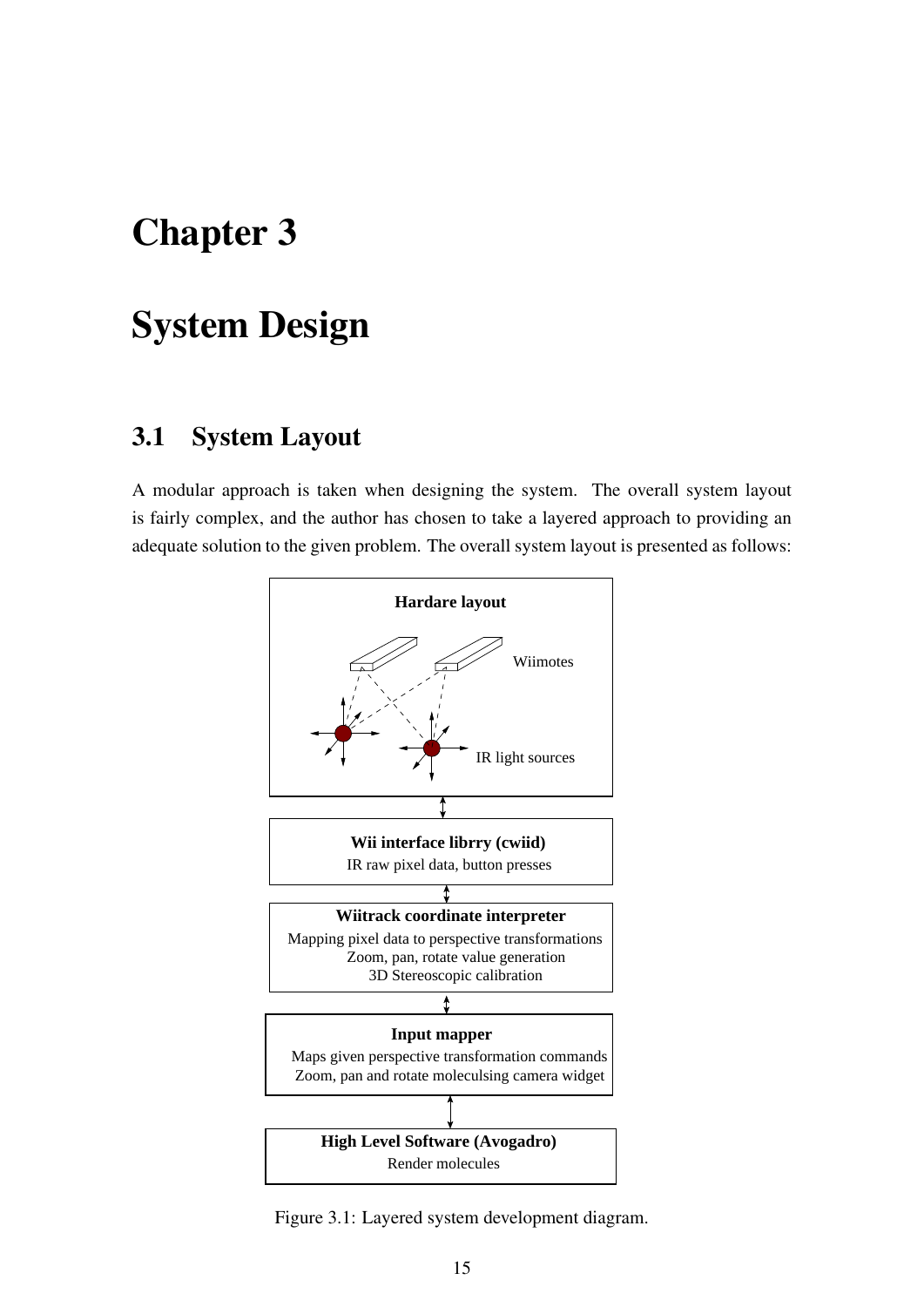The above system is developed using a spiral methodology. The spiral methodology reflects the relationship of tasks with rapid prototyping, increased parallelism, and concurrency in design and build activities. The spiral method should still be planned methodically, with tasks and deliverables identified for each step in the spiral.<sup>1</sup>



Figure 3.2: Spiral software methodology.

In order to implement the following proposed algorithms effectively, certain intrinsic variables of the camera need to be known, including the fields of view in both the horizontal and vertical directions. The perspective distortion of the lens is not taken into consideration in the proposed algorithms, due to the assumption that the camera represents a linear homogeneous system in this project.



Figure 3.3: Field of view symbols for the Wiimote's camera.

One or more IR LEDs are connected to the periphery of a user's hands, and sensed by one or more Wiimote cameras. These LEDs are in turn sensed as IR hotspots by the Wiimote system. Regardless of the design selected, the molecular viewport updates are performed on a per-frame basis. After each successive frame, the differences in the Wiimote camera's recorded IR blob positions between the current frame and the previous frame, measured in pixels, are calculated. These differences are multiplied by the time

<sup>1</sup>http://www.hyperthot.com/pm\_sdm.htm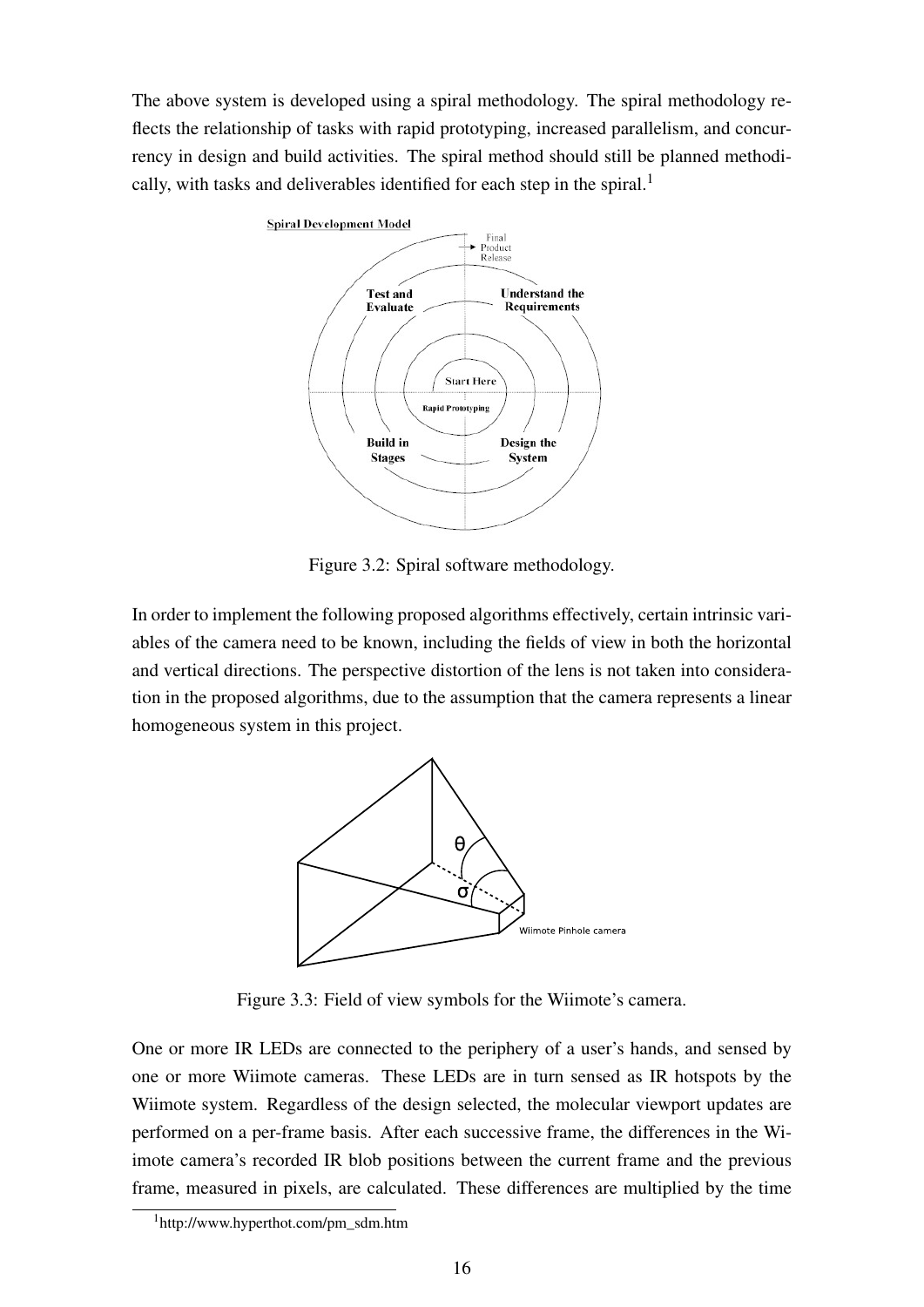elapsed between the successive frames in order to create a time-relative velocity vector, thus standardizing the transformation rates and make the molecule's motion independent of frame rate. The values are also multiplied by pre-determined constants to allow for smooth molecular transformations, according to what is intuitively the optimal transformation rate of the molecule. After the values required for translation, rotation and scaling have been established, Avogadro's camera widget is accessed in order to apply the perspective transformations.

Several design concepts are presented in this chapter. The most appropriate design is selected and built, as well as tested according to the testing methodology given afterwards. The conceptual designs are presented in increasing orders of complexity, implementation and execution cost, and degrees of freedom (DOF).

#### 3.1.1 Minimal Tracking with 2 DOF

A fairly basic, albeit crude, design can be constructed with a single LED light source attached to one hand, and a single Wiimote as shown.



Figure 3.4: Tracking system with 2 degrees of freedom.

The Wiimote detects the single IR light source, and reports its  $(x, y)$  position to the host. The host uses the rate of change of x and y coordinates as the basis for tracking a hand with 2 degrees of freedom as the subject is able to pan vertically and horizontally. It is important to note that the camera's measured x coordinates need to be reversed, since the camera reports its values from its own reference point. Thus if the the user moves left, the camera reports the LED light source as moving to the right, and vice-versa.

This design is very simple, understandable and fast to implement. No computationally intensive post processing is required on the data. However, since there is no depth tracking, the sensitivity of the camera changes as the subject moves closer and further away. Thus, if the subject is further away he will need to move his hand in greater steps of distance to compensate for the camera's larger viewing range at that point. More complex molecular transformations, such as rotation and zooming, are not available with this technique.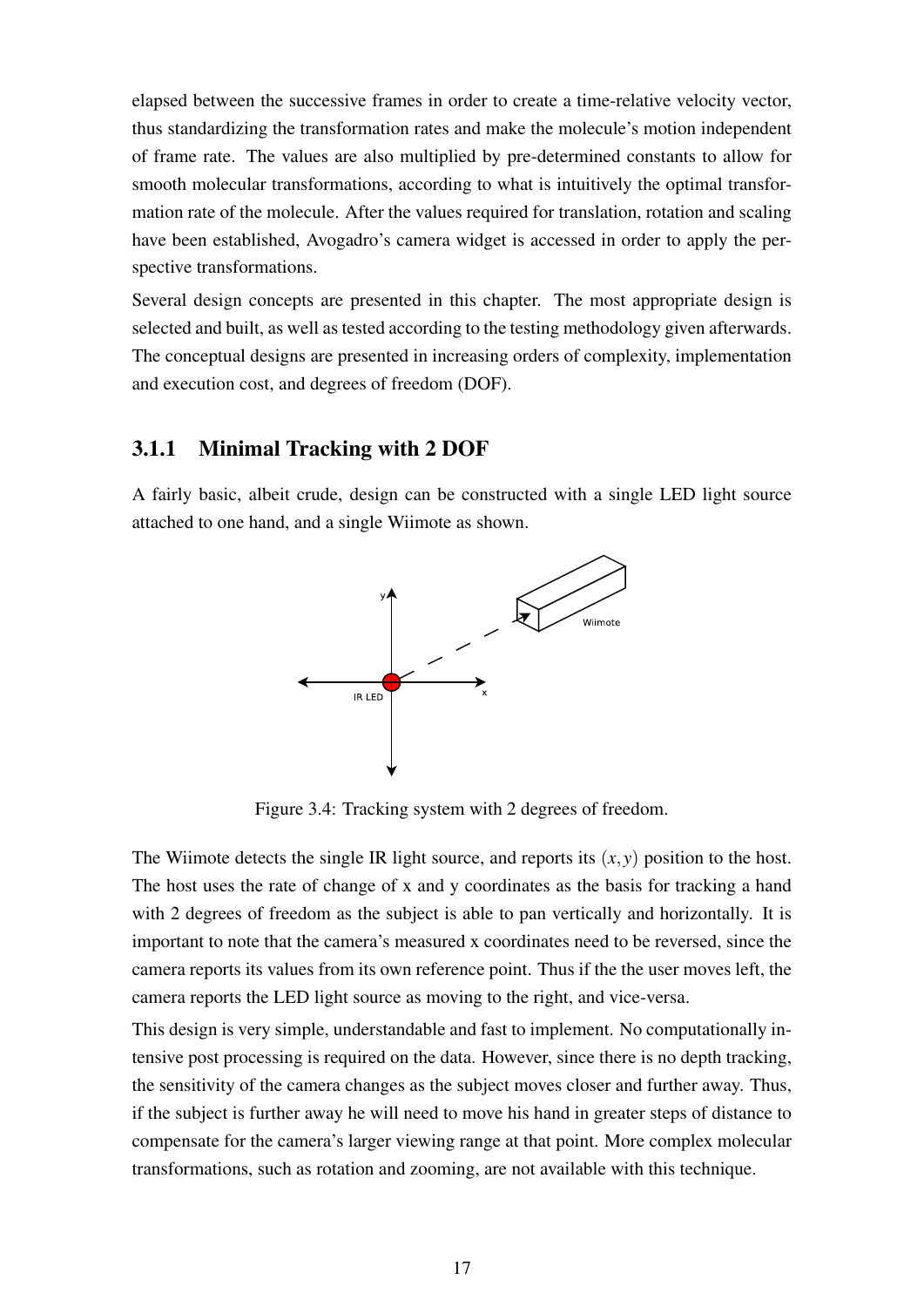#### 3.1.2 Basic 4 DOF Tracking

Basic 4 DOF Tracking, as demonstrated in a head tracking video made by Johnny Chung Lee<sup>2</sup>, can be implemented to track a person's hand. This design involves using two sources of IR light of a fixed known distance apart, and a single Wiimote. A user's distance from the camera can be calculated by using the distance between the two measured light sources from the camera. If the camera reports two IR sources  $(x_1, y_1)$  and  $(x_2, y_2)$ , a relative z coordinate can be calculated by using the inverse of the Pythagorean distance measured between the two points. The further the subject is from the camera, the closer the two points become due to the camera's perspective. The relationship between the subject's distance from the camera and the pixel distance between the points is linear, but due to non-linear perspective distortion of the camera's lens, the greatest change in measured pixel distance occurs when the subject is closest to the camera.



Figure 3.5: Tracking system with 4 degrees of freedom.

If the camera's horizontal field of view is represented as the symbol  $\sigma$ , where *x* is the fixed distance between the two points, and *d* is the subject's distance from the camera, the basic camera model may be represented as shown.



Figure 3.6: Camera model showing triangulation principle.

<sup>2</sup>http://www.cs.cmu.edu/~johnny/projects/wii/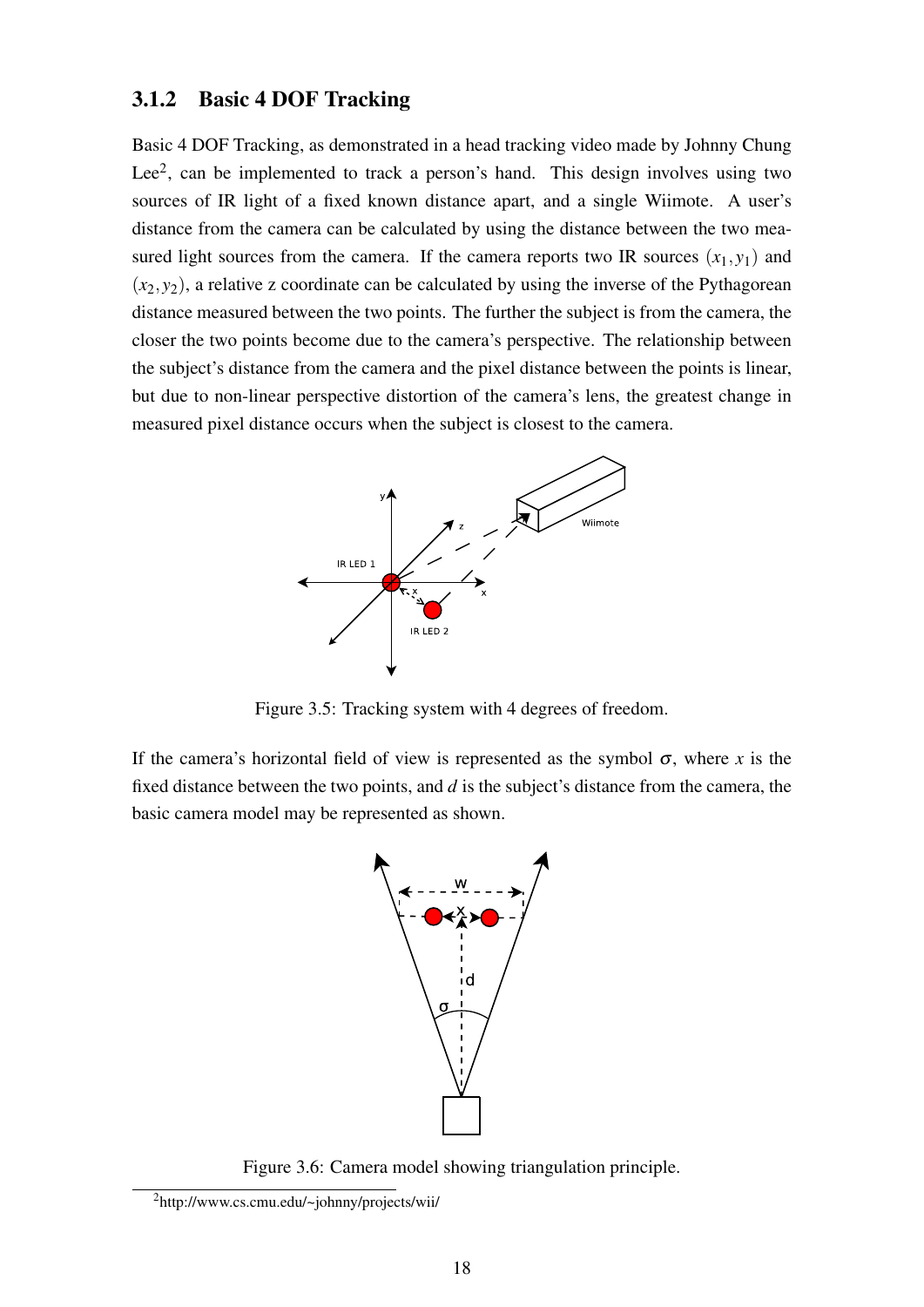The width of the horizontal viewing range at a distance *d* from the camera can be shown as follows.

### $w = (2\tan(\sigma))$ .*d*

If the two sources of light are not rotated in any way, and are kept horizontally parallel to the ground, then an algorithm can be constructed based on the ratio of the measured pixel distance between the light sources *r*, compared to the overall horizontal viewport pixels. The ratio between *r* and its maximum value of 1024 can be equated to the ratio between the physical distance between the LEDs, *x*, and the horizontal viewing range *w* at a distance *d* from the camera. The concepts are mathematically formulated as follows.

$$
\frac{x}{w}.1024=r
$$

$$
\frac{x}{[2\tan(\sigma)].d}.1024 = r
$$

The above equation shows linearity between distance from the camera *d* and the corresponding horizontal pixel distance *r*. If the subject moves away from the camera, a constant proportional amount of measured pixel distance will be decreased. The symbols  $\bar{x}$  and  $\sigma$  are system parameter constants.

This design is fast and simple, and is similar to the method used in the Wii console to measure the player's relative location. However, LEDs must face directly ahead and may not be arbitrarily rotated, and lens distortion does have an impact at excessively large and small distances from the camera. It is a simple technique of implementing 3 DOF tracking. Since the LEDs can be rotated along the z axis without distorting the measured pixel distance between them, the measured angle between the pixels allows for another degree of freedom. The system thus essentially tracks an object with 4 DOF, including the 3 translational degrees of freedom as well as the angular roll of the object. Pitch and yaw are not tracked using this system.

### 3.1.3 Highly Accurate 3 DOF Tracking

The concept presented previously may be modified somewhat to allow for more accurate tracking of a subject. The model presented requires two Wiimotes, but only one point source of light.

The two Wiimotes are placed parallel to each other and at a fixed distance apart. The respective 2D pixel coordinates of the same light source in both cameras are stereoscopically resolved into a 3D coordinate, which represents the IR Light source's true position in 3D space. The basic system layout is shown as follows:

Overall, this system is both financially and computationally more expensive than the previously presented models. It does not contain any rotational degrees of freedom since the rotation of a single point source of light cannot be measured. However, with an additional light source being added to the system, a full 6 DOF can be established by analysing the angular and positional differences between the two light sources in 3D.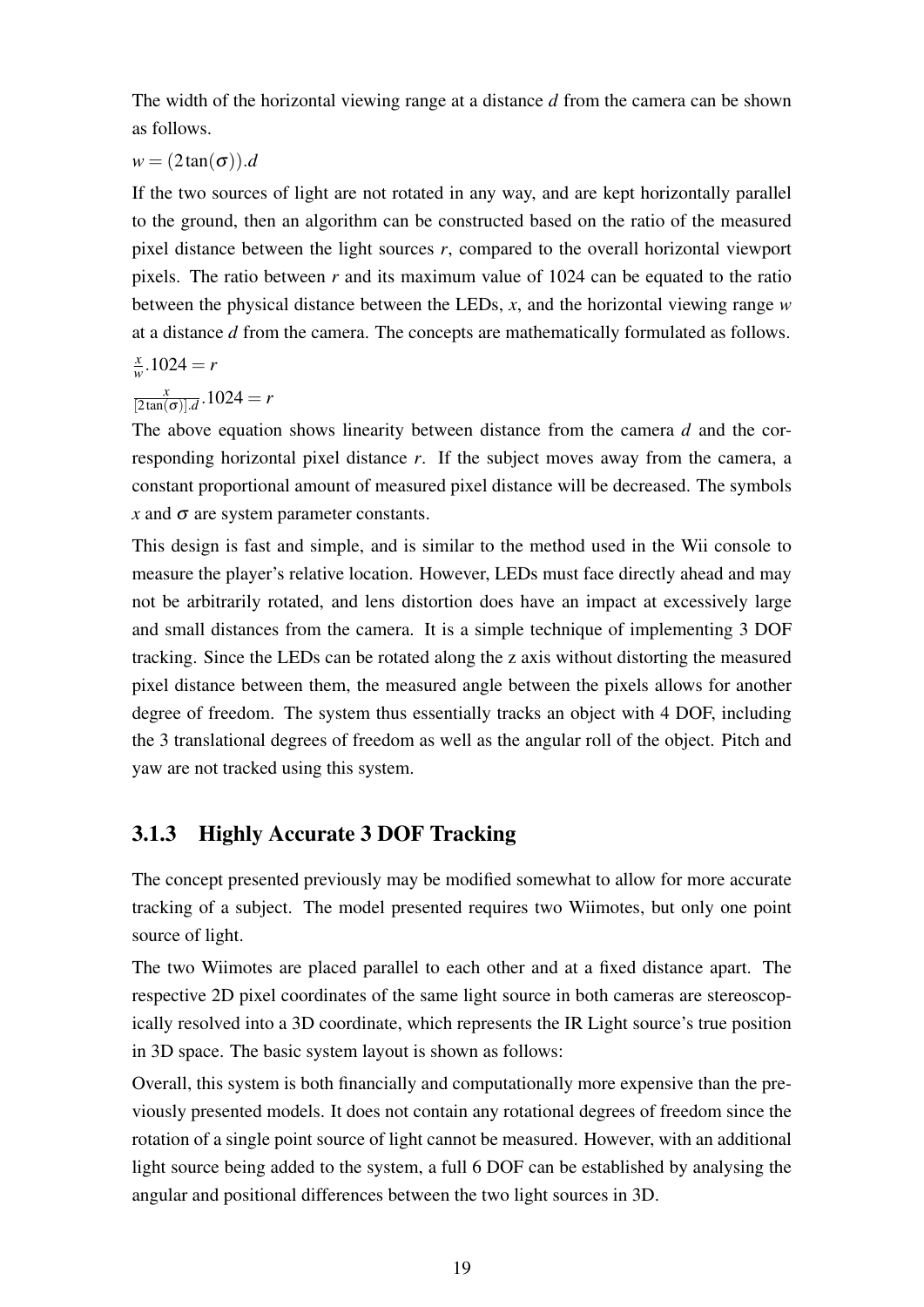

Figure 3.7: System showing implementation of accurate 3 DOF tracking.

Chapter 5 provides an explanation of the underlying details of implementation using this method. It will be shown that this technique is effective, powerful and of adequate accuracy for this project's implementation.

### 3.1.4 6 DOF Tracking

In order to implement complete tracking of a subject with a full six degrees of freedom - that is, movement along all 3 axes with independent rotation along each axis, an extra point source of light needs to be added to the previously presented conceptual model. This is illustrated below.



Figure 3.8: System showing two light sources for 6 DOF tracking.

All six degrees of freedom can be effectively independently resolved using 3D tracking with 2 points sources of light. The respective angles and distances used in the tracking algorithm are shown below:

In this project, the vertical angle  $\alpha$  between the two points in 3D is mapped to the angular roll of the rendered molecule on the screen. The horizontal angle  $β$  determines the yaw of the molecule. The distance *d* between the light sources is mapped proportionally to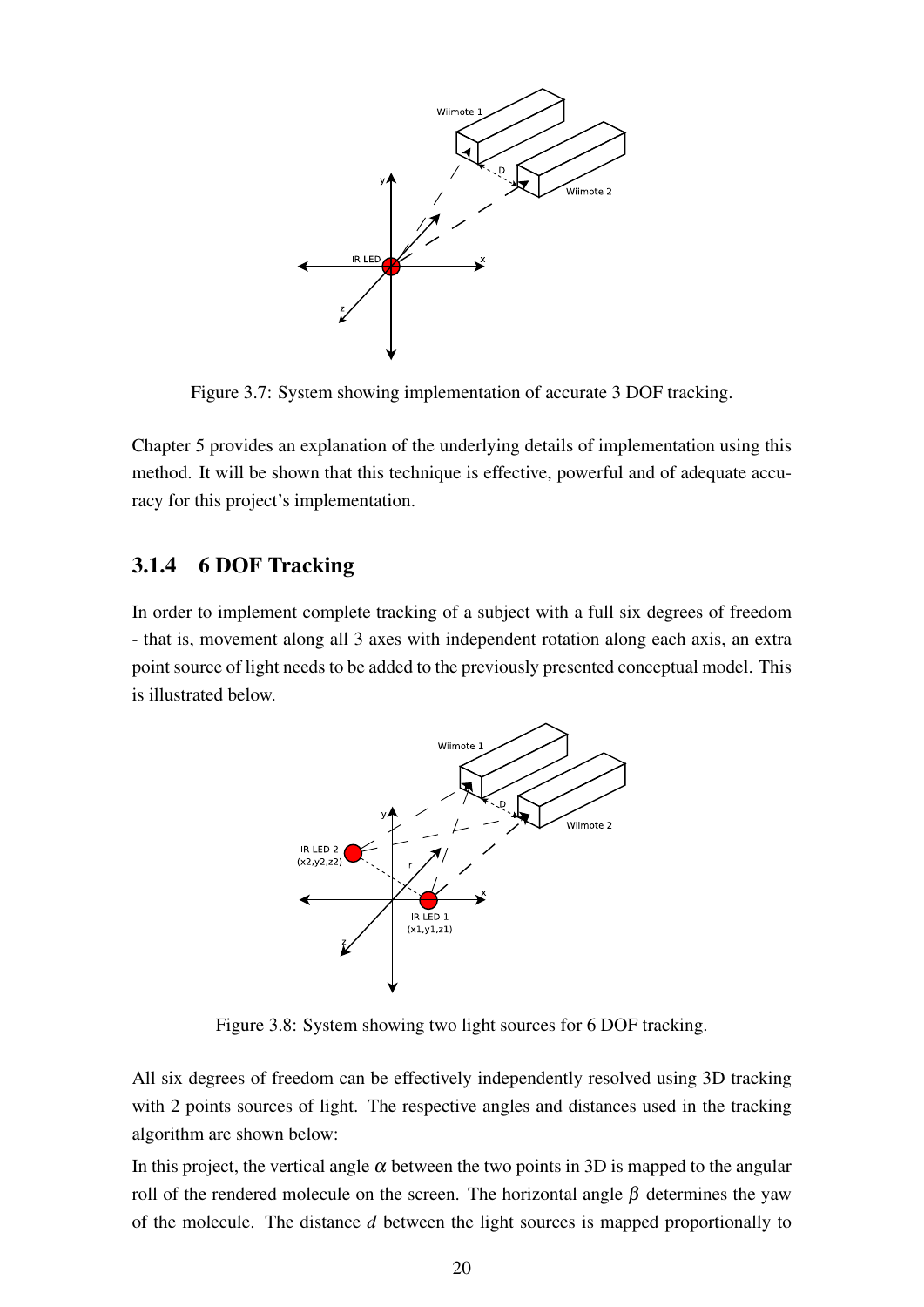

Figure 3.9: Variables in the 6 DOF tracking model.

the zoom of the molecule. The central position between the two light sources gives an indication as to where the average location of the LEDs are in 3D space. The respective x and y values of this central coordinate are used for horizontal and vertical panning of the molecule. The z coordinate, that is the subject's distance from the camera, is mapped to the pitch of the molecule. All of this information is further explained in Chapter 5.

This system is more complex and computationally costly compared to the previous algorithms, but can effectively track a subject with all of its mechanical degrees of freedom. However, the LEDs must always remain in the cameras' viewing ranges and need to face the cameras at all times in order for the 3D tracking algorithm to be effective. Thus there are two important restrictions that are considered:

- The subject needs to move within both the cameras' fields of view simultaneously in order for proper system functioning.
- Both cameras need to capture all point sources of light continuously and thus the lights need to face the cameras at all times.

The best approach to improve the restrictions given above would be to move the cameras further apart and point them inwards slightly, resulting in improved area of the resulting combined viewport. This is illustrated as follows:

In the figure, the rotated Wiimote layout shown on the right has less overall viewing area compared to the parallel Wiimote orientation. However, as the arrows indicate, the shape of the combined area is more intuitive in allowing for more natural movement without crossing the boundaries of the camera's viewports, as may be the case in the initial implementation. It also allows for more flexible rotation of the actual LEDs, which require having a line of sight to the cameras. This would be the ideal setup in a Computer Aided Design (CAD) implementation of this technology, where the user would not move his/her hands too far away from their resting positions, and it would allow for more accurate tracking. In this project's implementation however, the camera's are stationed parallel for improved measuring accuracy.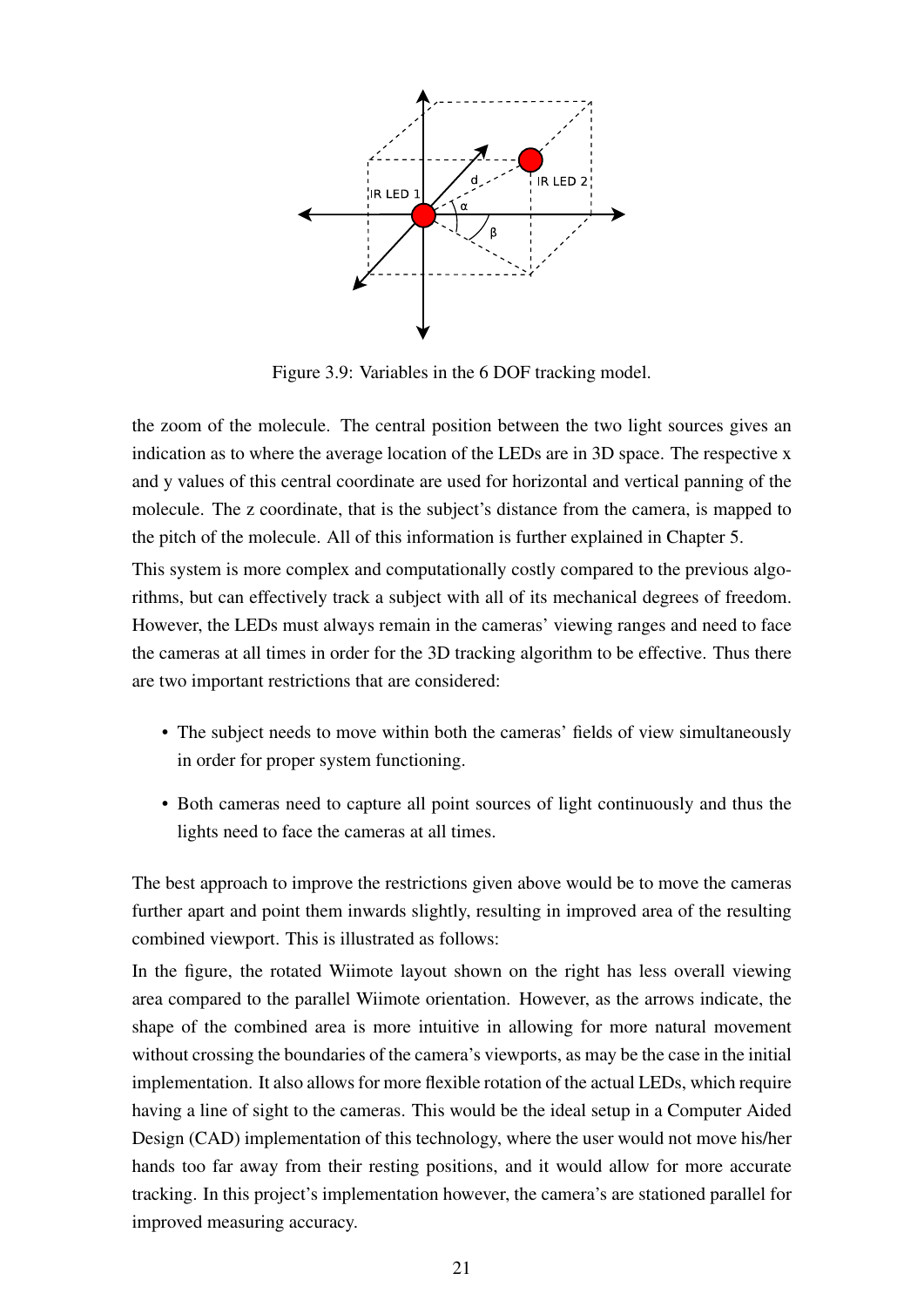

Figure 3.10: Two possible Wiimote system layouts.

The 6 DOF tracking presented in this section is selected as the design for this project. The author's 3D stereoscopic tracking algorithm is explained in chapter 4, and implementation details are presented in Chapter 5.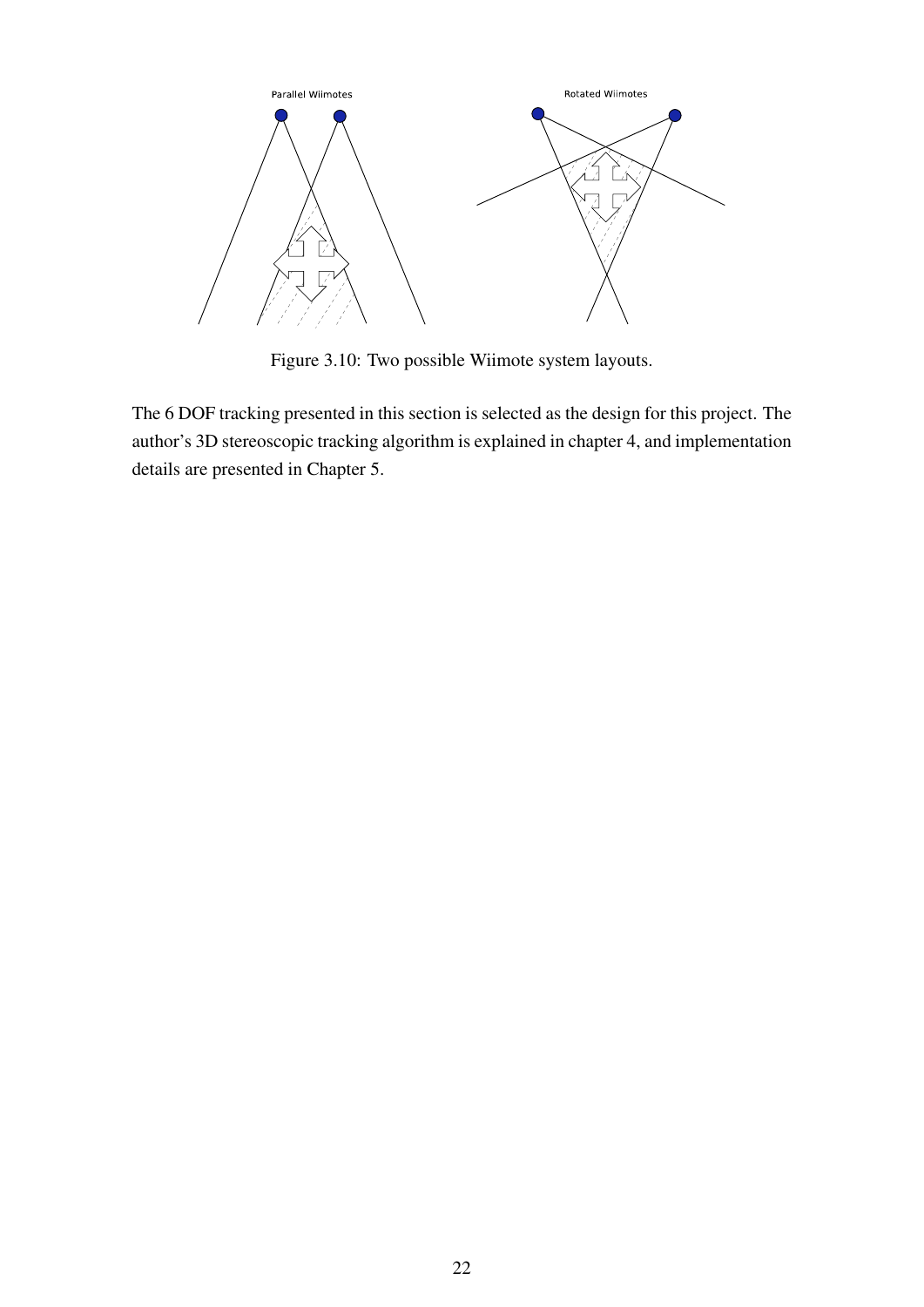# Chapter 4

# 3D Stereoscopic Tracking

## 4.1 Overview

The human visual system operates with a complex neural feedback mechanism that resolves each image captured by the eyes into a 3D landscape. Effectively, two or more cameras can be used to track 3D motion of an object. This project involves the tracking of point sources of light, and so the burden in calibrating the cameras and extracting important pixel data is much reduced because only individual points of known coordinates need to be tracked. However, the fundamental concepts remain the same.

In order to track an object in 3D space with 2 cameras, the intrinsic parameters of each camera need to be known.[7] These intrinsic parameters are typically stored as a matrix, and include data such as the focal length, image center and size of the image sensor of the CCD. Typically a distortion skew matrix is also used to account for lens distortion that exists in all lens cameras. However, in this project the Wiimote camera is assumed to be a linear homogeneous system and only two important properties of the camera are needed for internal intrinsic calibration. These values are the horizontal and vertical fields of view of the camera.

In order for both cameras to be referenced using the same coordinate system, the extrinsic parameters of the camera system need to be resolved.[8] These include the translation and rotation vectors of one camera in relation to the other. In the constructed model, the cameras are pointed parallel outward and are located a fixed distance apart from each other, resulting in zero effective rotation and a simple translation in one axis. This is a proof of concept project and the model can easily be extended to incorporate more advanced transformations. The left-most Wiimote, from the reference point of the cameras, is identified and selected as the origin. All vector geometry is constructed with reference to the leftmost Wiimote's position as the origin. The right-most Wiimote lies along the x-axis at a known distance from the origin, as manually measured when the system is constructed.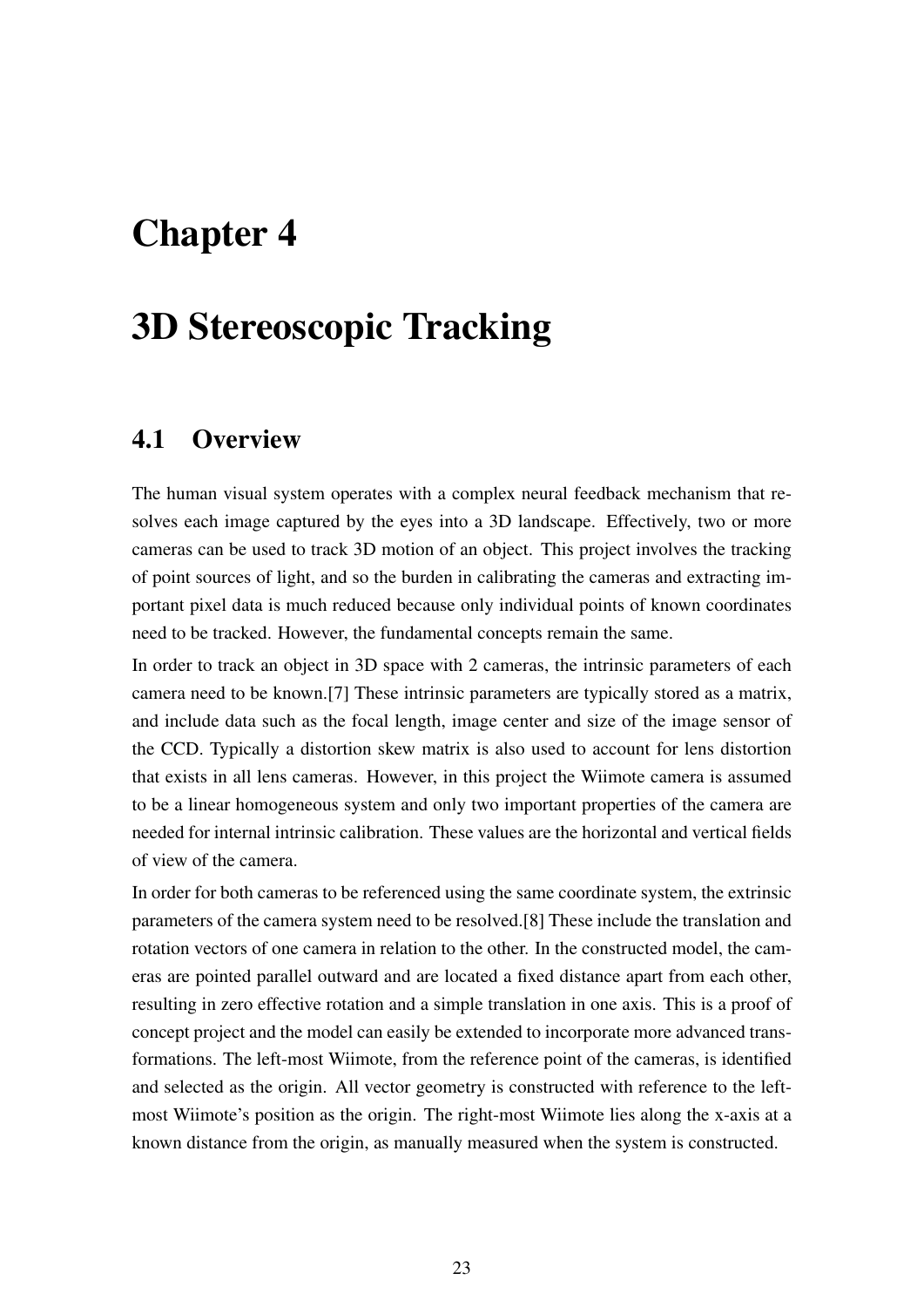## 4.2 Implementation

Once the camera system's intrinsic and extrinsic parameters are known, it is fairly quick to resolve a point source of light into a 3D coordinate.[4] The method presented here is a technique using vector geometry and is taylor made for use in the Wiimote system.

It is important to note that every pixel in the camera can be mapped to a unique ray in 3D space, which propagates outward from the pinhole camera's own origin.[5] As an example, if a recorded pixel of light from the Wiimote camera has the coordinates  $(0,0)$ , then a ray may be constructed that propagates along the bottom left boundary of the camera's viewport and extends outwards. The exact direction of the ray depends on the camera's intrinsic parameters, namely the horizontal and vertical fields of view. This concept is illustrated in figure 4.1, with Ray 0 being the ray mapped to the pixel coordinates  $(0,0)$ , and a ray  $(x, y, z)$  being constructed from an arbitrary coordinate from a detected IR light source. The values of  $\sigma$  and  $\theta$  are the camera's horizontal and vertical fields of view, respectively.



Figure 4.1: An example of mapping pixel coordinates to 3D rays.

As shown in figure 4.1, any sensed light source has a pixel value associated with it, and will lie on any point in the constructed ray. The mathematical approach taken in this project involves calculating the normalized pixel values  $(\hat{x}, \hat{y})$  such that they lie within the range  $[-1;1]$ , scaled from the normal pixel range of  $[0;1024]$  and  $[0;768]$ . The normalizing equation is given below.

$$
\hat{x} = 2\frac{x}{1024} - 1
$$
  

$$
\hat{y} = 2\frac{y}{768} - 1
$$

As explained, any pixel with coordinates  $(x, y)$  can be mapped to a ray originating from the origin with parameters  $x' = y' = z'$ . The Wiimote is assumed to point in the direction  $(0,0,-1)$ , straight down the z axis, in its own coordinate system.

$$
x' = \hat{x} . tan(\sigma/2)
$$
  
\n
$$
y' = \hat{y} . tan(\theta/2)
$$
  
\n
$$
z' = 1
$$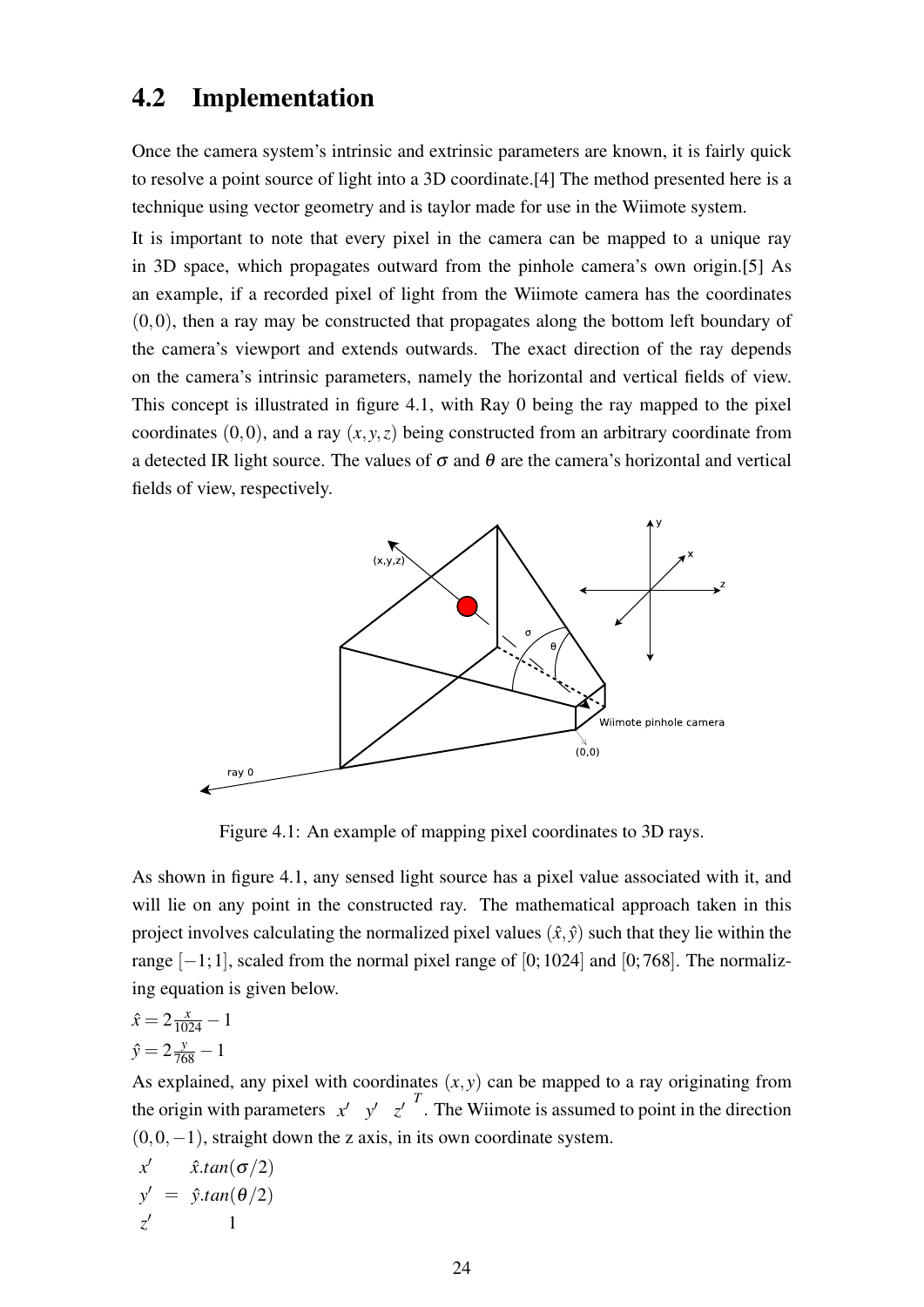With a single camera's measured values, a ray is the greatest amount of information one can extract from the 3D location of the light source. If another camera is added to the system that senses the same light source, the setup appears as follows:



Figure 4.2: Ray constructions using two parallel Wiimotes.

As shown, with two cameras two separate rays are constructed. Since the orientation of one camera to another is known, a plane is formed between the locations of the two pinhole cameras and the 3D point. The 3D point is resolved by the intersection of the two known rays  $\mathbf{r}_1 = (x_1, y_1, z_1)$  originating from the origin, and  $\mathbf{r}_2 = (x_2, y_2, z_2)$  originating at the point  $(D,0,0)$ . The units of *D* determine the units of the final 3D calculated coordinate, and in this project all real world units are measured in centimetres.

If the cameras are pointed inwards for a more efficient viewing angle as shown in figure 3.10, the only underlying difference is the rotation of both constructed rays  $(x_1, y_1, z_1)$ and  $(x_2, y_2, z_2)$  around their y axes by the angles they are rotated from their normal rest orientation. If the angle between the Wiimotes is  $\gamma$ , and they are assumed to be rotated by the same angle from their origins, the left Wiimote needs to have its constructed rays rotated by  $\frac{\gamma}{2}$  around the y axis, and the right Wiimote needs its rays rotated by  $-\frac{1}{2}$  $rac{y}{2}$ . This optional addition to the system can be implemented using the following yaw rotation matrix, where  $\lambda$  is the angle of rotation about the y axis:

$$
M(\lambda) = \begin{matrix} cos(\lambda) & 0 & -sin(\lambda) \\ 0 & 1 & 0 \\ sin(\lambda) & 0 & cos(\lambda) \end{matrix}
$$

The new left Wiimote ray is constructed with the product  $M(\frac{3}{2})$  $(\frac{\gamma}{2})$ .**r**<sub>1</sub> and the right ray, by symmetry, is constructed with the product  $M(-\frac{3}{2})$  $\frac{\gamma}{2}$ ). $\mathbf{r}_2$ .

Algorithms for the intersection of two rays<sup>1</sup> are well documented, and the final solution is presented here.

<sup>&</sup>lt;sup>1</sup>http://www.realtimerendering.com/intersections.html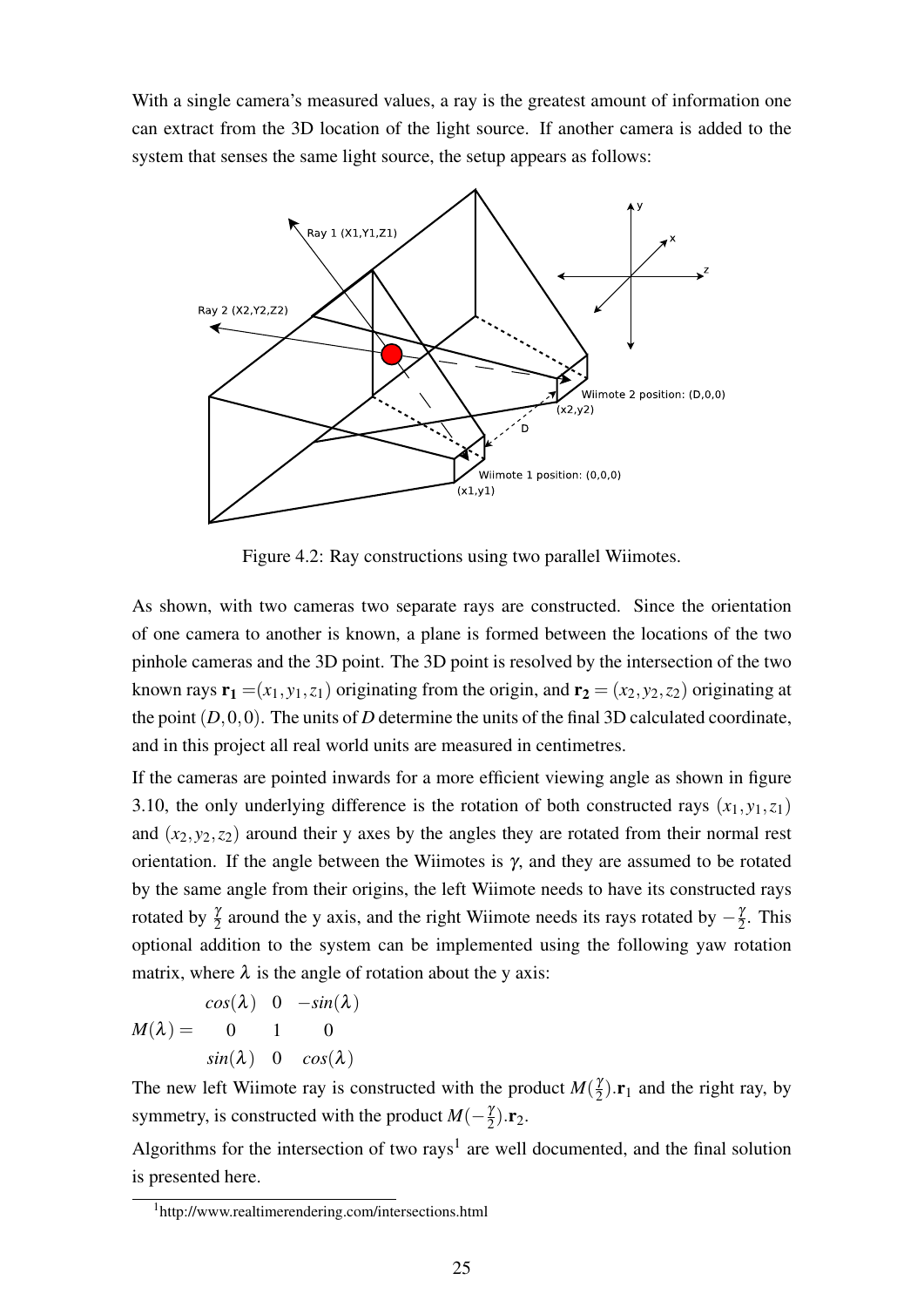With two parallel Wiimotes, the two constructed rays from the two pinhole cameras to the sensed IR light position may be parametrized as follows:

 $$  $R_2 = 0_2 + d_2.t_2$ where  $\mathbf{o}_1 = 0$ 0 0  $$ *D* 0  $d_1 = y_1$ *x*1 *z*1  $d_2 = y_2$ *x*<sup>2</sup> *z*2  $t_1,t_2 \in \mathbb{R} > 0$ 

The values of  $t_1$  and  $t_2$  that provide the points of intersection of the rays  $\mathbf{R}_1$  and  $\mathbf{R}_2$  are as follows:

$$
\hat{t}_1 = \frac{\det(-\mathbf{0}_2 - \mathbf{0}_1 - \mathbf{d}_2 - \mathbf{d}_1 x \mathbf{d}_2)}{|\mathbf{d}_1 x \mathbf{d}_2|^2}
$$
\n
$$
\hat{t}_2 = \frac{\det(-\mathbf{0}_2 - \mathbf{0}_1 - \mathbf{d}_1 - \mathbf{d}_1 x \mathbf{d}_2)}{|\mathbf{d}_1 x \mathbf{d}_2|^2}
$$

Due to the camera setup being a physical system, there will be measuring inaccuracies and errors. The two Wiimotes will never be perfectly parallel and the two rays will realistically almost never cross perfectly, but the values of  $\hat{t}_1$  and  $\hat{t}_2$  give the points on each ray that are the closest to each other, irrespective of whether the rays actually intersect. The final 3D coordinate x is calculated as the average of the two calculated 3D points as follows:  $\mathbf{x} = \frac{\mathbf{o_1} + \mathbf{d_1}.\hat{t}_1 + \mathbf{o_2} + \mathbf{d_2}.\hat{t}_2}{2}$ 2

The presented algorithm can be extended with additional Wiimotes. If the extrinsic variables of all  $n$  cameras in the system are accurately measured, a 3D point  $x_i$ can be created from each unique pairing of two Wiimotes. With 3 Wiimotes (namely  $W_1, W_2, W_3$ ) in the system, the algorithm is executed 3 times. The 3D location of the same point source can be calculated using the constructed rays between  $W_1$  and  $W_2$ ,  $W_2$  and  $W_3$ , and  $W_1$  and  $W_3$ . The points are aggregated and averaged to form an accurate representation of the 3D light source. The only requirement is that the light source remains in all of the cameras' fields of view at all times. The averaging equation simply calculates the mean coordinate of all calculated 3D points:

$$
\mathbf{x} = \frac{\sum x_i}{n}
$$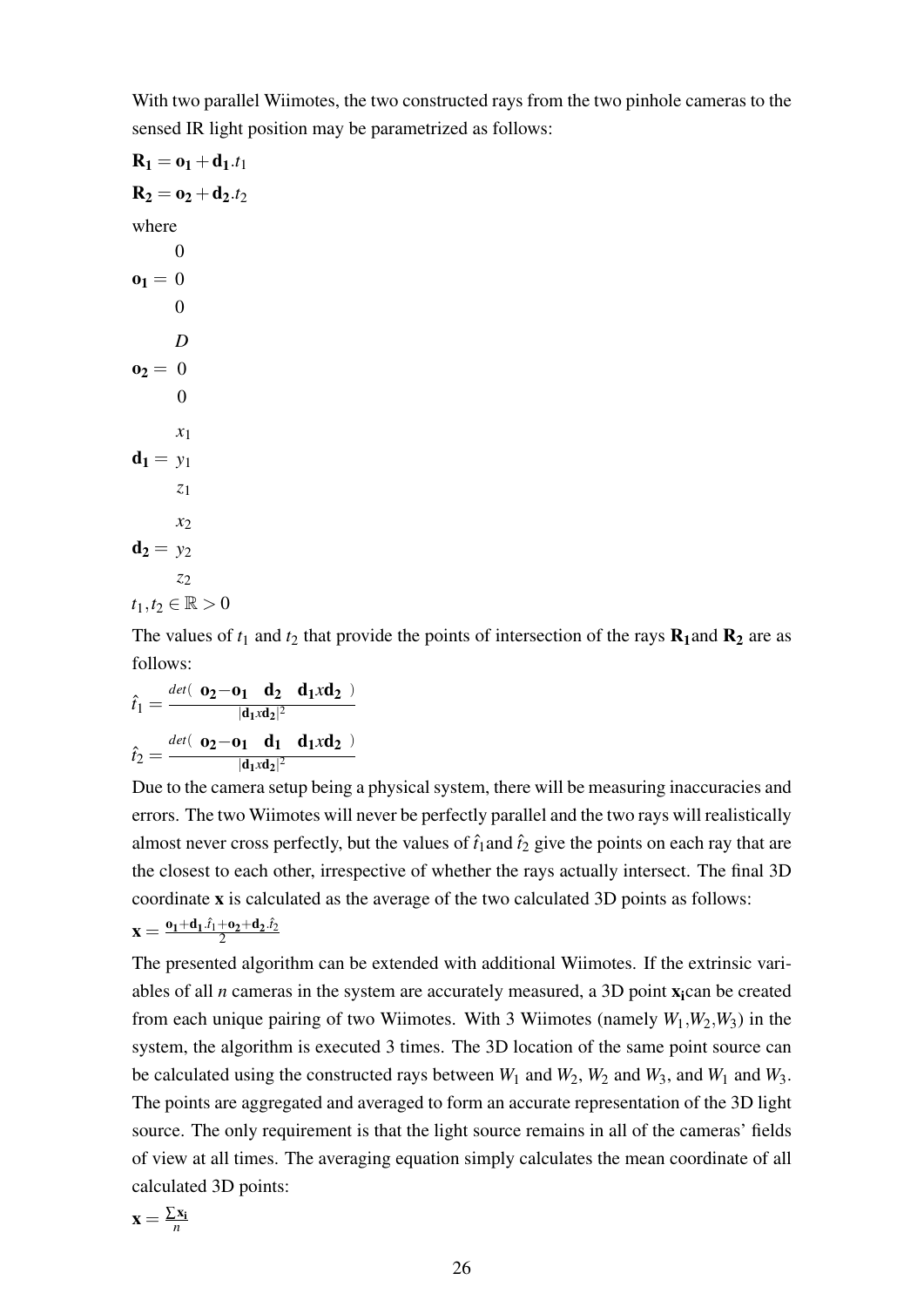# 4.3 Extensions

Much research is being conducted into automatic calibration of the intrinsic and extrinsic parameters of camera systems for use in 3D vision. In this project, all parameters are measured manually beforehand, and are used as constants in the programming code. However, potential problems with this system may include:

- Unusual changes in the system that may change the Wiimotes' orientation or viewing angles, such as bumping one of the Wiimotes out of place.
- Restriction of only 2 Wiimotes in the system, leading to less measurement accuracy.
- No consideration of lens distortion or skewing.

Due to the time constraints of an undergraduate thesis project, the above problems could not be suitably addressed in the model. However, research into possible solutions has been conducted and is made available in the final chapter on future work.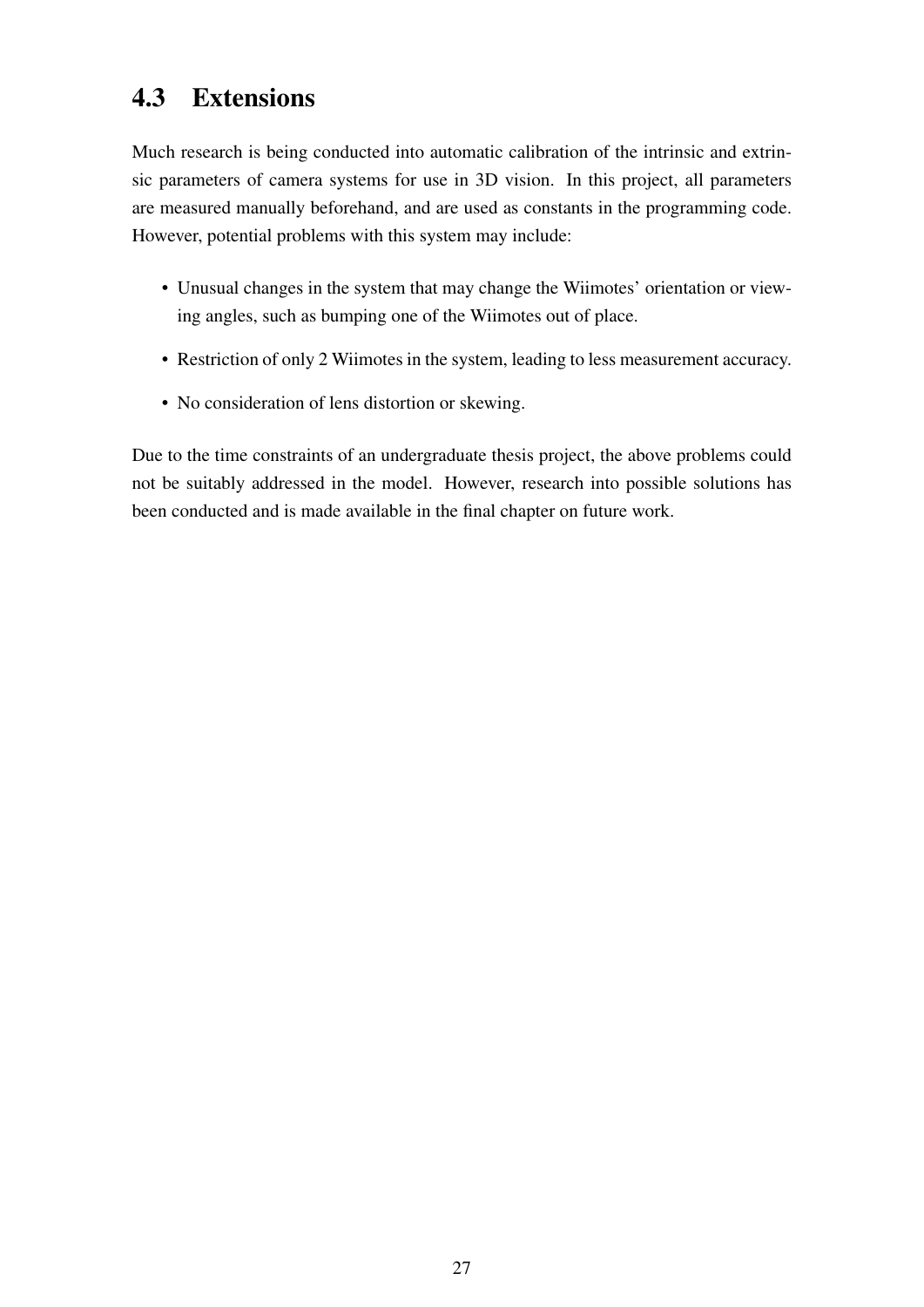# Chapter 5

# System Implementation

### 5.1 Hardware Interface

Two Wiimotes are used to reconstruct the 3D coordinates of 2 respective IR LEDs in space. A single IR LED is attached to the tip of each index finger, along with a small Lithium coin cell, resistor and connecting wires. The circuit is small enough to be attached to the tip of the index finger of a glove which can be easily equipped on the user's hand.



Figure 5.1: Photo of the LED system mounted on an index finger.

The two Wiimotes are placed parallel to one another, 20 cm apart. Both Wiimotes sense IR light data from both of the LEDs at the same time, which is in turn sent to the host computer and, subsequently, the software interface. In order to distinguish between the 2 LEDs detected, an algorithm is used which assumes the user's hands do not cross one another when navigating through the interface. Thus, it is guaranteed that the left most IR light as measured by both Wiimotes corresponds to the user's right hand, and vice versa.

## 5.2 Software Interface

Avogadro is a molecular visualisation package. It has been designed to be easily extendible with an efficient plugin architecture that has direct access to underlying functionality. A plugin is constructed for this project that receives IR tracking data from two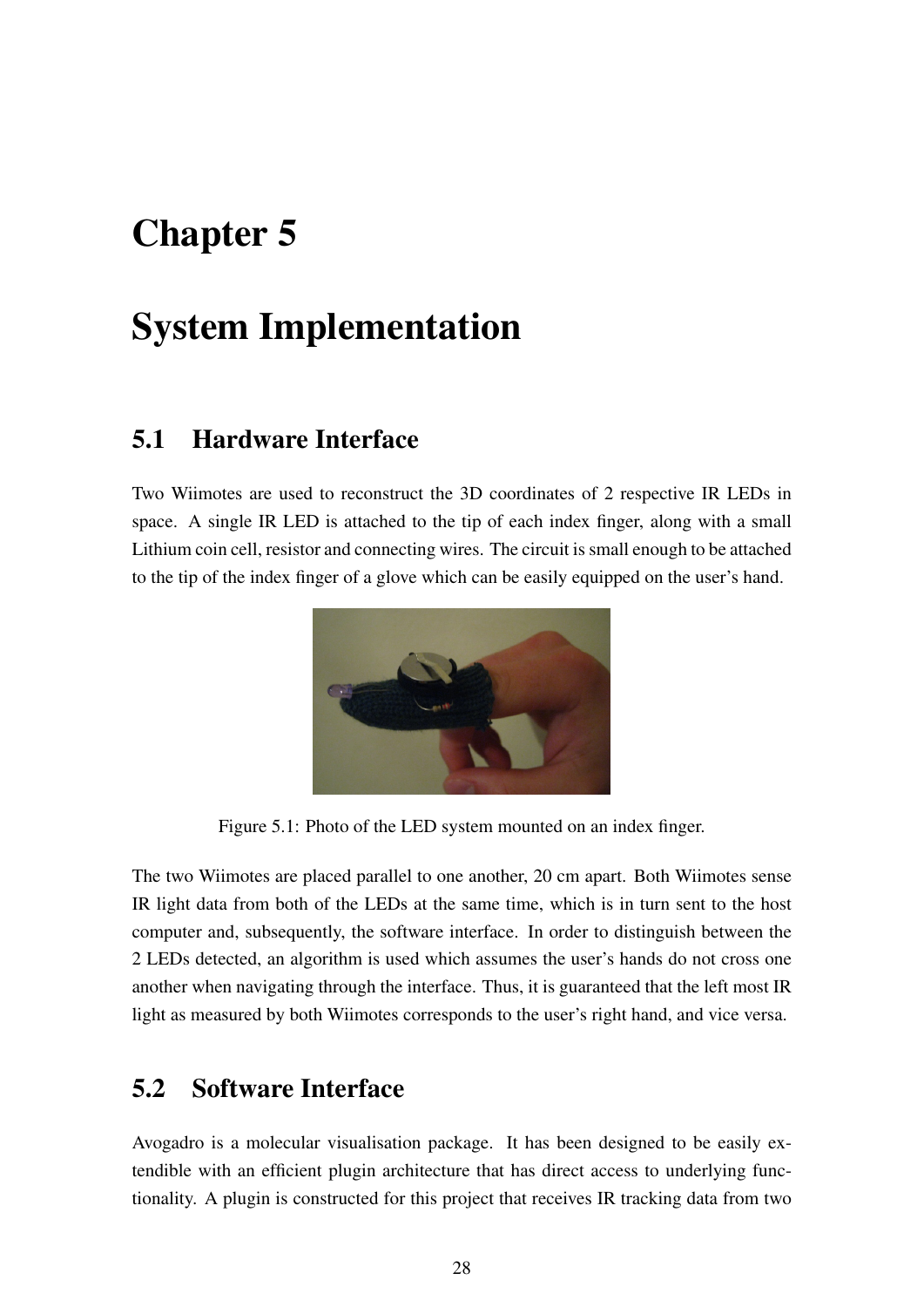pre-calibrated Wiimotes, and modifies the molecular viewport accordingly using translation and rotation functions. The Avogadro package includes direct access to its internal camera widget, which plugins can use to access functions for transforming the viewport.

In the hand tracking system, two 3D points are constructed using the formulas presented in the previous chapter. The 3D points are constructed once per rendered frame of the molecular viewport, and not with every camera update. The cameras update information at 100 Hz but the rendering frame rate may be significantly lower than this. Inter-frame updates are largely irrelevant in this application and are thus discarded. If the time elapsed between each rendered frame is measured and previous 3D coordinates of the light sources are stored, accurate velocity and even acceleration vectors can be constructed to record the exact motion of both hands. Although acceleration isn't explicitly used in this project, velocity vectors of the user's hands form the basis of the interface. If the time between rendered frames is  $\delta_t$ , and the 3D coordinates of a single light source in two successive rendered frames are stored as  $x_{new}$  and  $x_{old}$ , an example of how a single velocity vector  $\frac{\delta x}{\delta t}$ is constructed is shown below:

$$
\tfrac{\delta x}{\delta t} = \tfrac{x_{new} - x_{old}}{\delta_t}
$$

The interface incorporates 6 degrees of freedom, and the hand-transform mappings are presented as follows:

| <b>Hand Movement</b>                      | Viewport Transformation               |  |
|-------------------------------------------|---------------------------------------|--|
| Moving hands closer together              | Zooming into molecule                 |  |
| Moving both hands up, down, left or right | Panning horizontally and vertically   |  |
| simultaneously                            |                                       |  |
| Moving left hand down and right hand up,  | Rotating molecule along z axis (roll) |  |
| or vice-versa                             |                                       |  |
| Moving left hand forward and right hand   | Rotating molecule along y axis (yaw)  |  |
| backward, or vice-versa                   |                                       |  |
| Moving both hands forward or backward     | Rotating molecule along x axis        |  |
| simultaneously                            | (pitch)                               |  |

Velocity vectors are used to construct a model of the hand movement in all of the cases shown above.

# 5.3 Underlying Details

The 3D point reconstruction system is developed using the theory outlined earlier. However, there are certain nuances relating specifically to this application that are considered.

### 5.3.1 Components

Aside from the two Wiimote cameras used for sensing IR Light, the constructed LED system is made as simple as possible in order to maximise usability, battery life and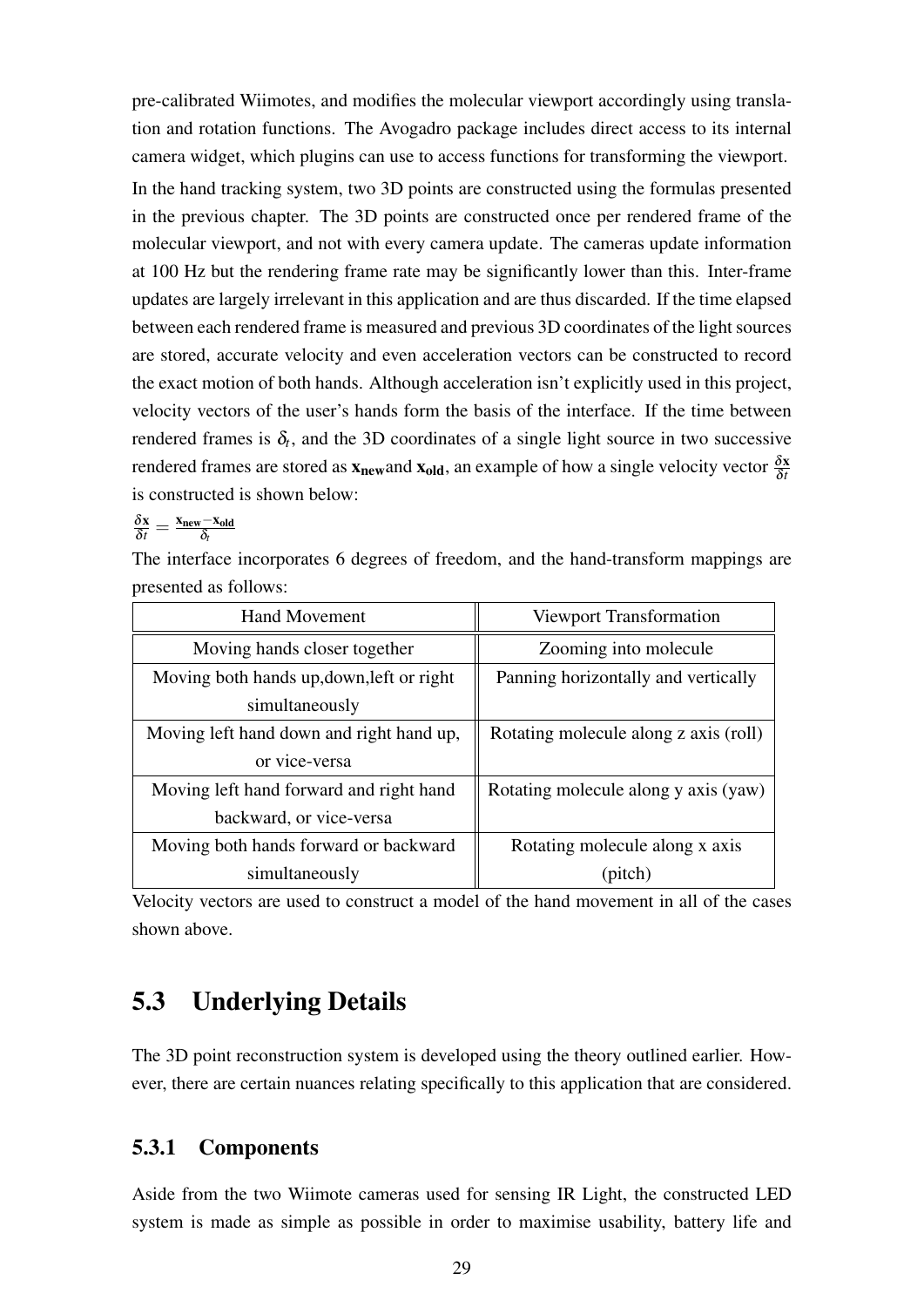aesthetics.



Figure 5.2: Circuit diagram of LED system.

Each circuit is attached to the tip of the index finger of a glove which can be worn by the user. The resistor limits the current and its value is chosen such that the IR LED emits light at its maximum rated current and power when switched on. The LED selected for the final design is the Siemens SFH484 IR  $LED<sup>1</sup>$ , but several alternate light sources are considered, as described in section 5.4.2.

### 5.3.2 Noise and External Interference

Daylight, incandescent lighting and similar light sources can be needlessly detected by the Wiimote. The Wiimote senses these sources of noise as random IR points that may flicker and move around the camera's field of view sporadically. There are several methods for filtering noise out, and an effective noise reduction algorithm is used in this project that is described as follows.

The Wiimotes are designed to sense up to 4 sources of IR light. With this project only 2 IR LEDs are used, leaving up to 2 additional IR sources to be sensed. If there are more than 2 measured sources of light, the two most likely positions of where the IR LEDs are selected based on the last successful data capture of the Wiimote. Given the relatively slow nature of one's movements when compared to a 100 Hz camera, the new measured positions of the IR LEDs will be very close to the old values. With these nearest values being selected as the LED positions, all other IR sources are assumed to be noise and are discarded.

### 5.3.3 Insufficient IR Sources

It sometimes occurs that one or more LEDs are blocked from view temporarily. This could be as a result of the user rotating or moving the LEDs outside of either of the cameras' fields of view. With the absence of noise, this results in fewer than the 2 required IR sources captured by the Wiimote. In this situation, the plugin ignores the Wiimote's data capture for that frame, effectively rendering it non-existent. Once the IR LEDs come back into view again, data processing continues normally. Thus, when there are insufficient IR sources, the sensor data is ignored and the molecular viewport is not modified.

<sup>1</sup>http://harrier.itc.if.ua/doc/opto/irda/siemens/sfh484.pdf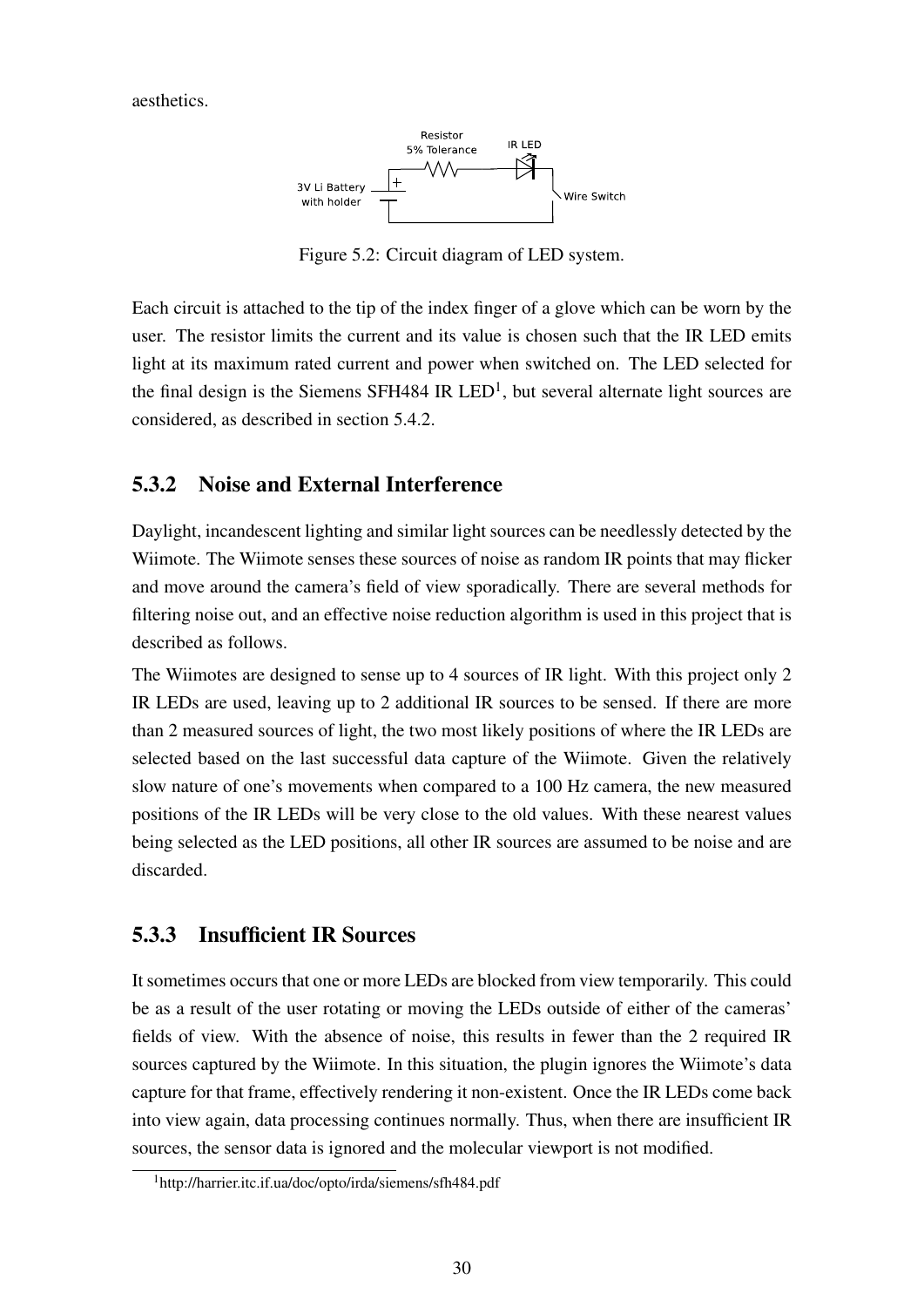### 5.3.4 Camera Orientation

The plugin establishes Bluetooth links with 2 Wiimotes during initialization, but initially has no information regarding where each remote is located in the system. In order for the presented algorithm to be effective, it needs to differentiate between the left camera and the right camera in space, because the left camera is mapped to the origin of the global coordinate system used. This problem is easily solved by capturing a sequence of IR light locations from both cameras. If the cameras track the same sources of light as in this project, it logically follows that the left-most Wiimote will capture light data towards its right hand side, and the right-most Wiimote will correspondingly capture IR blobs to the left of the same measured light sources in the left-most Wiimote. The leftmost Wiimote is selected as the one with the largest sum of all captured x coordinates of all measured light sources. This concept is illustrated as follows:



Figure 5.3: Relative IR data images for both Wiimotes.

## 5.4 System Testing

The Wiimote is extensively tested in this project, and accurate quantitative attributes are measured. Once sensing boundaries, accuracies and sensitivities of a single Wiimote are established, the stereoscopic hand tracking system is assembled and extensively tested. Details of all tests conducted are presented here.

#### 5.4.1 Time Dynamics

A Wiimote is left unchanging over an extended period of time in order to establish whether the passage of time has any effect whatsoever on the measurement accuracies or stability of the system. The effect of extended usage on battery life is analysed in order to determine the system's maximum operational time between battery changes. This includes the maximum power-on time and discharge rates of both Wiimotes, and of the LED system attached to the user.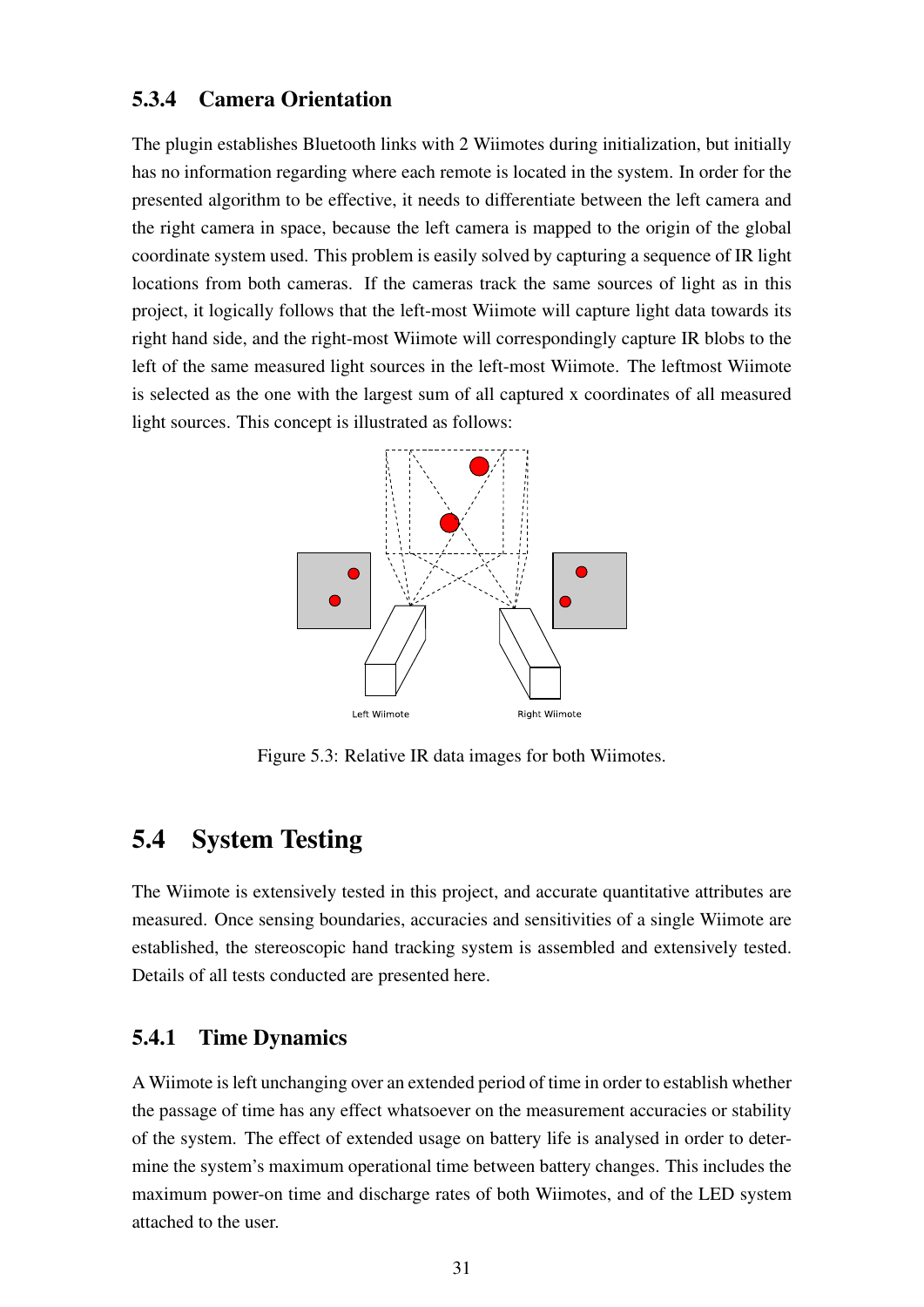### 5.4.2 Alternative Light Sources

An analysis of several IR light sources is conducted, including the following:

- 1. Siemens SFH484 IR LED<sup>2</sup>
- 2. Siemens SFH487 IR LED<sup>3</sup>
- 3. NTE3027 IR LED<sup>4</sup>
- 4. Candle light
- 5. Mini Maglight® incandescent bulb

These light sources are tested for their viability for use in 3D tracking.

### 5.4.3 Camera Limitations

The camera reports IR blobs at a 1024x768 resolution. However, distance and angle measurement limitations during IR blob tracking are unknown. These include any minimum or maximum measurement distances for effective camera operation, and any non-linear changes in the field of view as the user moves further away from the camera. These changes may or may not be significant, and are attributed to the focal distortion of the lens. The tests are outlined below.

- 1. Minimum effective sensing distance from camera with several light sources.
- 2. Maximum sensing range for different IR lights.
- 3. Horizontal and vertical fields of view at measured distances from the camera.

### 5.4.4 Lens Distortion

#### **Overview**

Camera lens distortion is measured using a custom method the author names a pixel variance ray trace. In this technique, a different measure of lens distortion is created by analysing how the Wiimote senses an IR light source's position as it is back-projected along a ray extending from the camera's location outwards. For an ideal IR camera with no distortion, the measured pixel value should not change as the light source moves along the ray. A graph is plotted showing the variation from the mean pixel value with distance. It is appropriate to use this kind of measure in this application, because it is necessary

<sup>2</sup>http://harrier.itc.if.ua/doc/opto/irda/siemens/sfh484.pdf

<sup>3</sup>http://harrier.itc.if.ua/doc/opto/irda/siemens/sfh487.pdf

<sup>4</sup>http://www.mantech.co.za/Datasheets/Products/NTE3027.pdf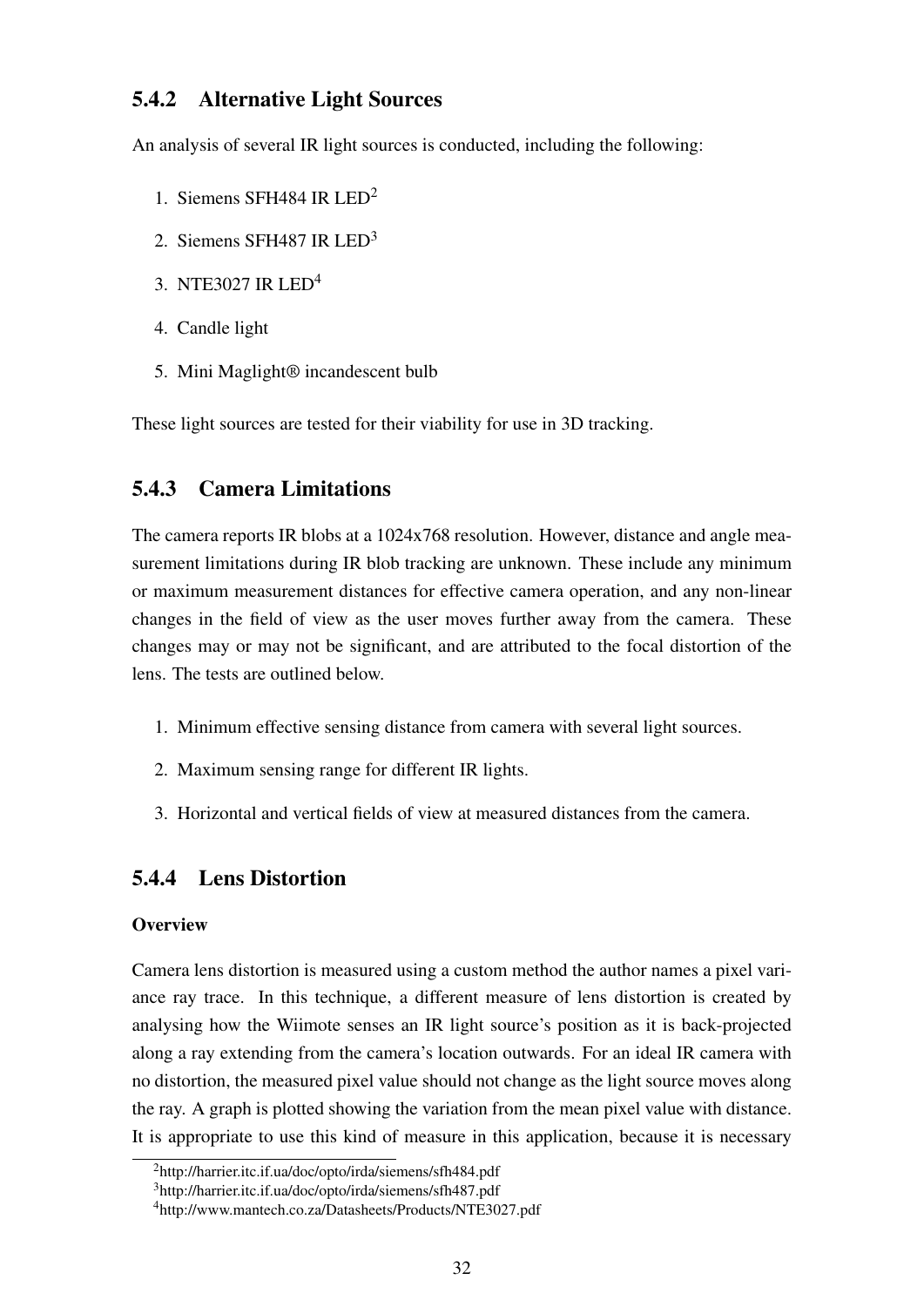to analyse how one's hand is sensed as it moves back and forth directly in line with one Wiimote.

In order to implement this method, a string is attached to the bottom base of the camera, essentially forming the camera's origin. The other end of the string is attached at an arbitrary angle and distance away from the camera and is pulled taut so as to implement a "ray" from the camera's origin outwards. An IR LED is connected next to the string, and moved from the base of the camera outwards to the opposite end of the string. All pixel coordinates of the IR LED as measured by the Wiimote are stored as it moves along the string outwards.

The pixel variance at a distance *d* from the camera's origin is the Euclidean pixel distance between the average pixel coordinate for the entire series, and the camera's coordinate sensed at the given distance. The exact direction of the ray is not needed because it is assumed that distortion is constant along all rays originating from the camera. However, the ray direction can easily be parametrized by its horizontal and vertical angles to a constant reference ray if needed.

#### **Theory**

A set of *n* measured pixel coordinates are stored as follows:

 $p_0(x, y, d) \dots p_n(x, y, d)$ 

where *x* and *y* are the camera's measured coordinates of the IR Light at a distance *d* from the origin. For every distance value *d*, there is an associated pixel coordinate which is referenced as  $p_d(x, y)$  for convenience. The mean value is calculated as the mathematical average of all pixel coordinates:

$$
\bar{p} = \sum \frac{p_i}{n}
$$

The pixel variance  $V(d)$  at a distance *d* determined the distance between the measured pixel at *d* and the mean pixel value  $\bar{p}$ .

$$
V(d) = \sqrt{(p_{dx} - \overline{p_x})^2 + (p_{dy} - \overline{p_y})^2}
$$

The 1D pixel variance function is then plotted as a function of distance. If details concerning the ray's exact parameters are required, the pixel variance function can be given as $V(d, \alpha, \beta)$  where  $\alpha$  and  $\beta$  are horizontal and vertical deviation angles from a constant reference ray, respectively. The reference ray can be selected as the ray parallel to the camera, extending along the z axis. However, it is assumed in this project that lens distortion is approximately uniform, independent of the selected ray parameters  $\alpha$  and  $\beta$ .

### 5.4.5 Camera sensitivity

Tests are performed with respect to the measuring accuracies of the Wiimote camera. These tests include: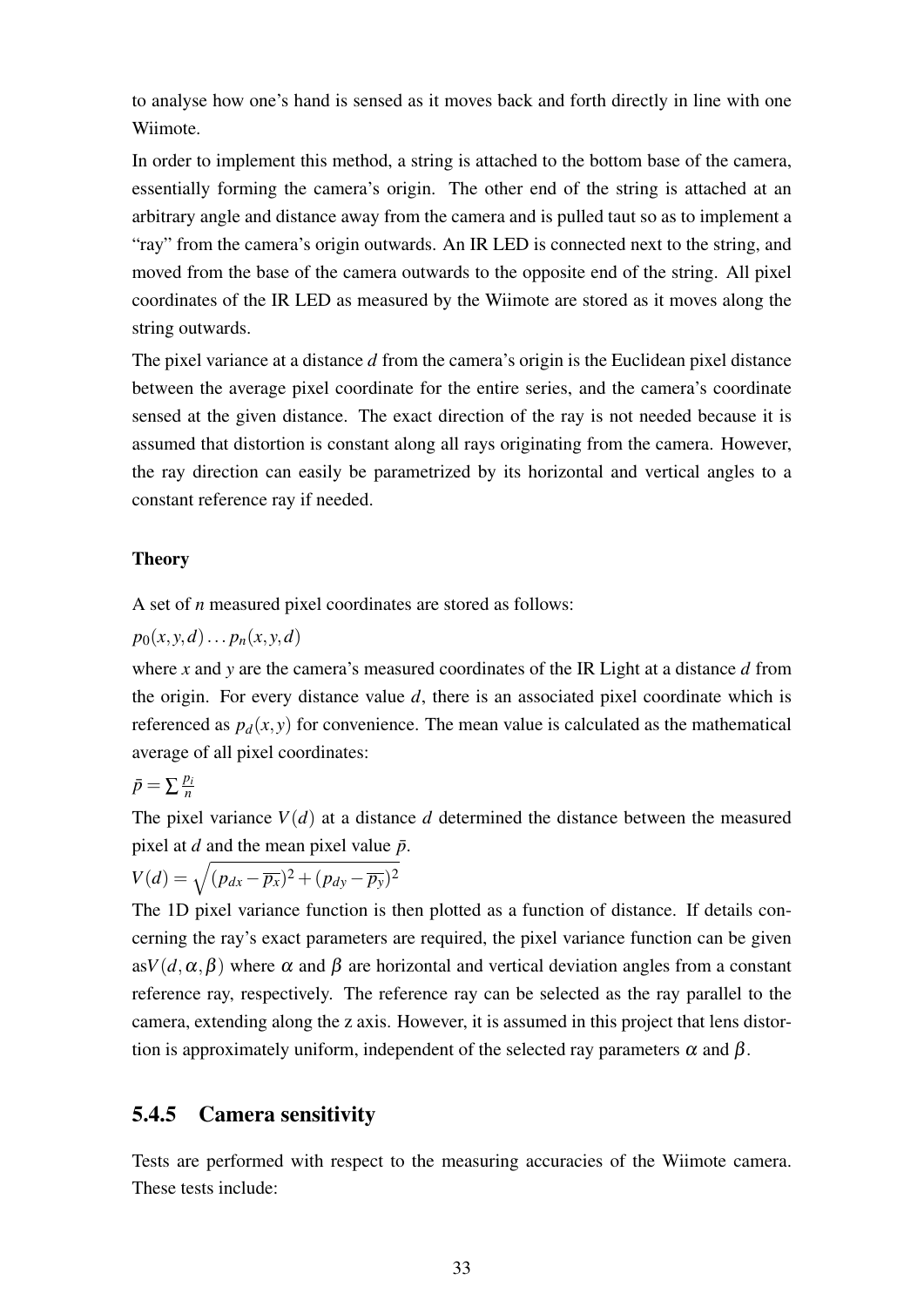- 1. Camera pixels changed per centimetre that the subject moves horizontally at a distance from the camera;
- 2. Change in IR blob size with distance for various light sources;
- 3. Sensitivity to noise from other sources of IR light, such as natural daylight and indoor lighting.

### 5.4.6 Algorithm Efficiency

The 3D point reconstruction algorithm used for the hand tracking interface will be analysed for efficiency in terms of its execution time and big-O notation. This provides insight into possible future implementations for embedded applications.

### 5.4.7 Accuracy of 3D Algorithm

In order to test the accuracy of the presented algorithm, the best approach is to compare the calculated 3D coordinates of IR light sources to their actual 3D positions in space. A measuring tape is used to measure the  $(x, y, z)$  coordinates of arbitrary locations of IR light sources in the cameras' field of view. These measured values are then compared with the coordinates calculated by the algorithm.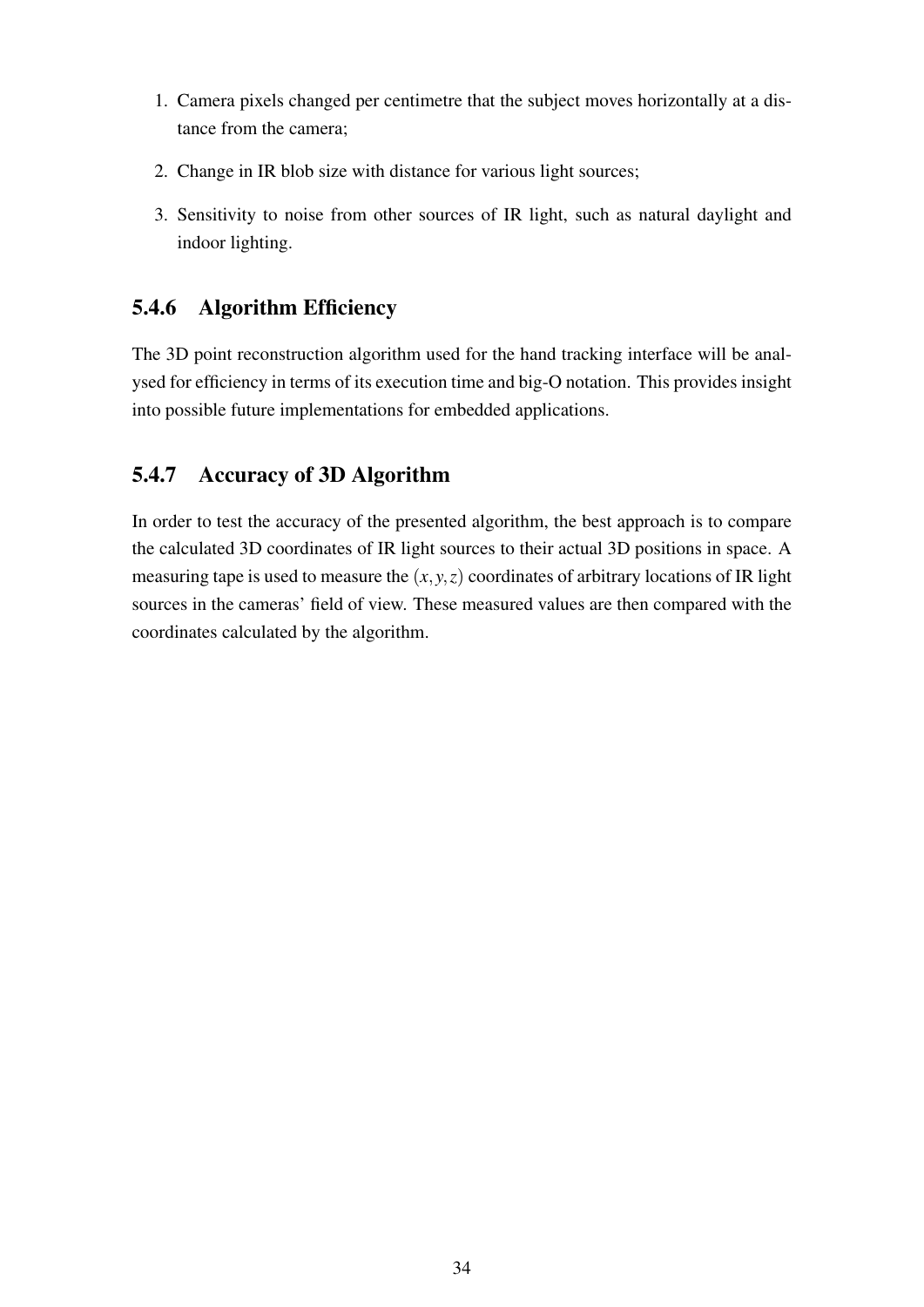# Chapter 6

# **Results**

# 6.1 Camera Details

### 6.1.1 Camera Range

The horizontal and vertical sensing ranges of the camera were measured at various distances from the camera. These ranges are attributed to the camera's field of view at those distances. An ideal camera has no distortion of its field of view. The Wiimote's camera range plot shows an almost linear curve, as shown below:



Figure 6.1: Viewing ranges at given distances from the Wiimote.

With the above information, an average field of view is calculated. From this data, the Wiimote's average field of view is calculated as 41° horizontally and 31° vertically.

It is established that any light sources closer than 10 cm to the camera's lens are not accurately tracked. This is most likely due to blurring of the IR light data stored in the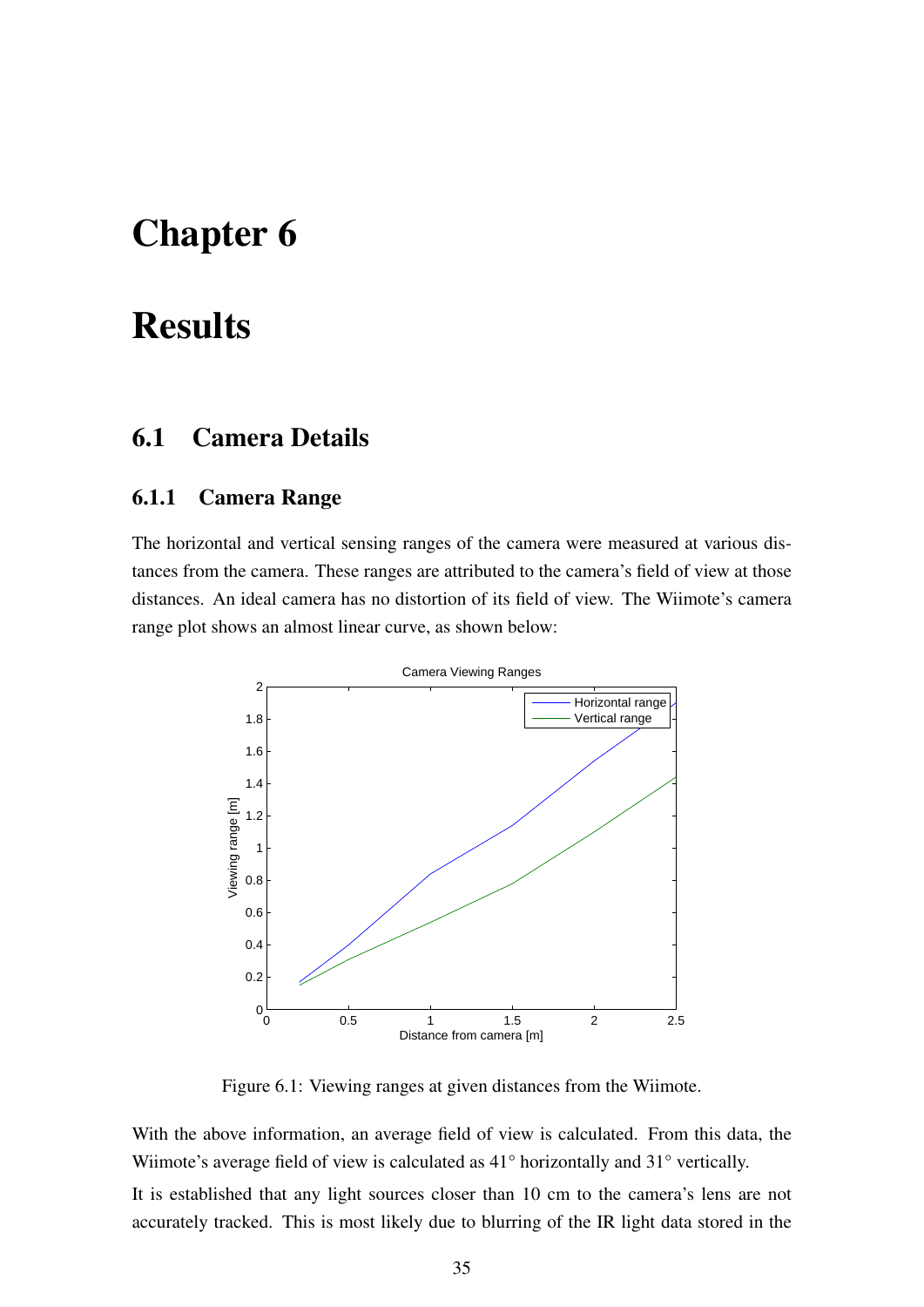CCD, resulting in difficulties in resolving the central pixel location of the light.

The camera's maximum sensing range depends largely on the size, luminescence, and output direction of the IR light source. Experiments were conducted with several light sources, and incandescent bulbs in torches are accurately sensed up to 10 m away. IR LEDs, however, are not reliably sensed further than 3 m. IR LEDs have significantly less power output per steradian than a focused incandescent light beam has, in addition to a smaller dimension of the active illuminated area. IR LEDs in general have very small output half-angles, typically ranging from  $\pm 18^\circ$  to  $\pm 30^\circ$ . Essentially, if the LEDs are rotated more than their half-angle value, the camera is ineffective at sensing the emitted IR light.

### 6.1.2 Camera Sensitivity

The sensitivity of the camera was determined, with respect to the number of unique pixels measured per centimetre moved horizontally at a given distance from the camera. These values were measured in 10 cm increments perpendicular to the camera, and subsequently averaged. The results are summarised in the following figure:



Figure 6.2: Meauring sensitivity at distances from Wiimote.

The camera sensitivity function can be modeled as a hyperbolic curve of the nature  $xy = k$ where  $x$  is the distance from the camera, in metres, and  $y$  is the number of unique pixels per centimetre. Calculation of the mean *k* value for the above graph results in a sensitivity function of  $xy = 13.0533$ .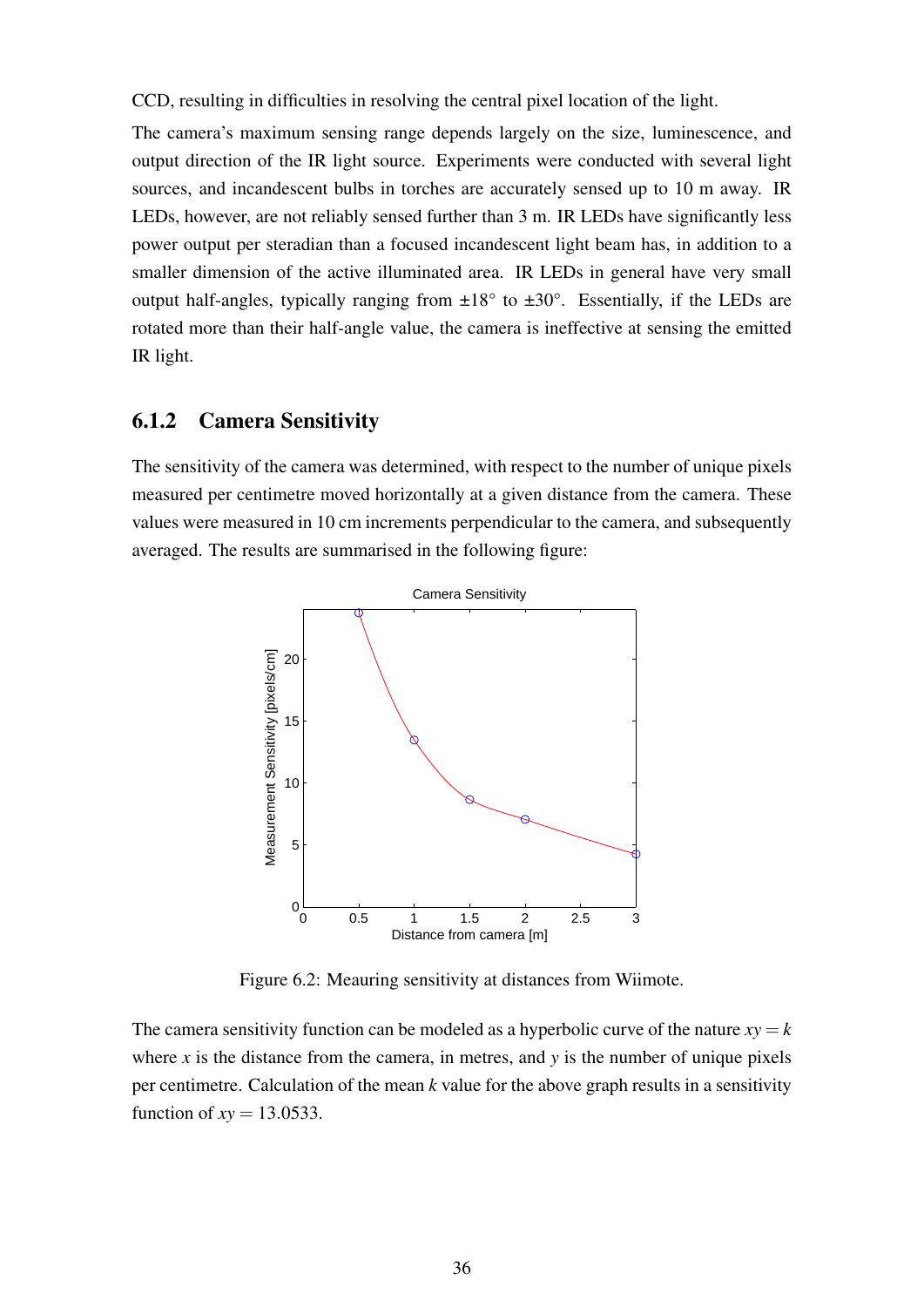#### 6.1.3 Blob Sizes

Several experiments were conducted to ascertain the variation of measured blob size with distance. Unfortunately, in all experiments the readings proved to be widely varying and sporadic. The measured size of an IR blob is highly dependant of the light sources' angles of inclination to the camera.

Incandescent bulbs and candles proved to have the most sporadic size readings, randomly fluctuating between 1 and 4 pixels at any given distance. IR LEDs had more stable readings, but no results were scientifically usable. IR LED blob sizes typically ranged between 1 and 2 pixels at distances greater than 1 m, and fluctuated greatly at closer distances.

The only way in which blob sizes could be reliably used for any engineering application is to construct an array of LEDs connected next to each other, and mounted in such a way that they constantly face the camera directly. Using this technique, it is possible to construct a crude algorithm for approximating the light source's distance to the camera. More information is provided in the final chapter regarding future work.

#### 6.1.4 Pixel Variance Ray Trace

The pixel variance ray trace, as described in the previous chapter in some detail, shows the variances between measured pixel coordinates and the mean pixel coordinate as a single light source moves along a ray from the camera outwards.



Figure 6.3: Pixe variance ray trace function.

All of the coordinates captured along the ray can be shown as a single scatter plot with no distance information:

Essentially what these graphs indicate is that there is some distortion in measurements along a ray from the camera. The distortion decreases somewhat further away from the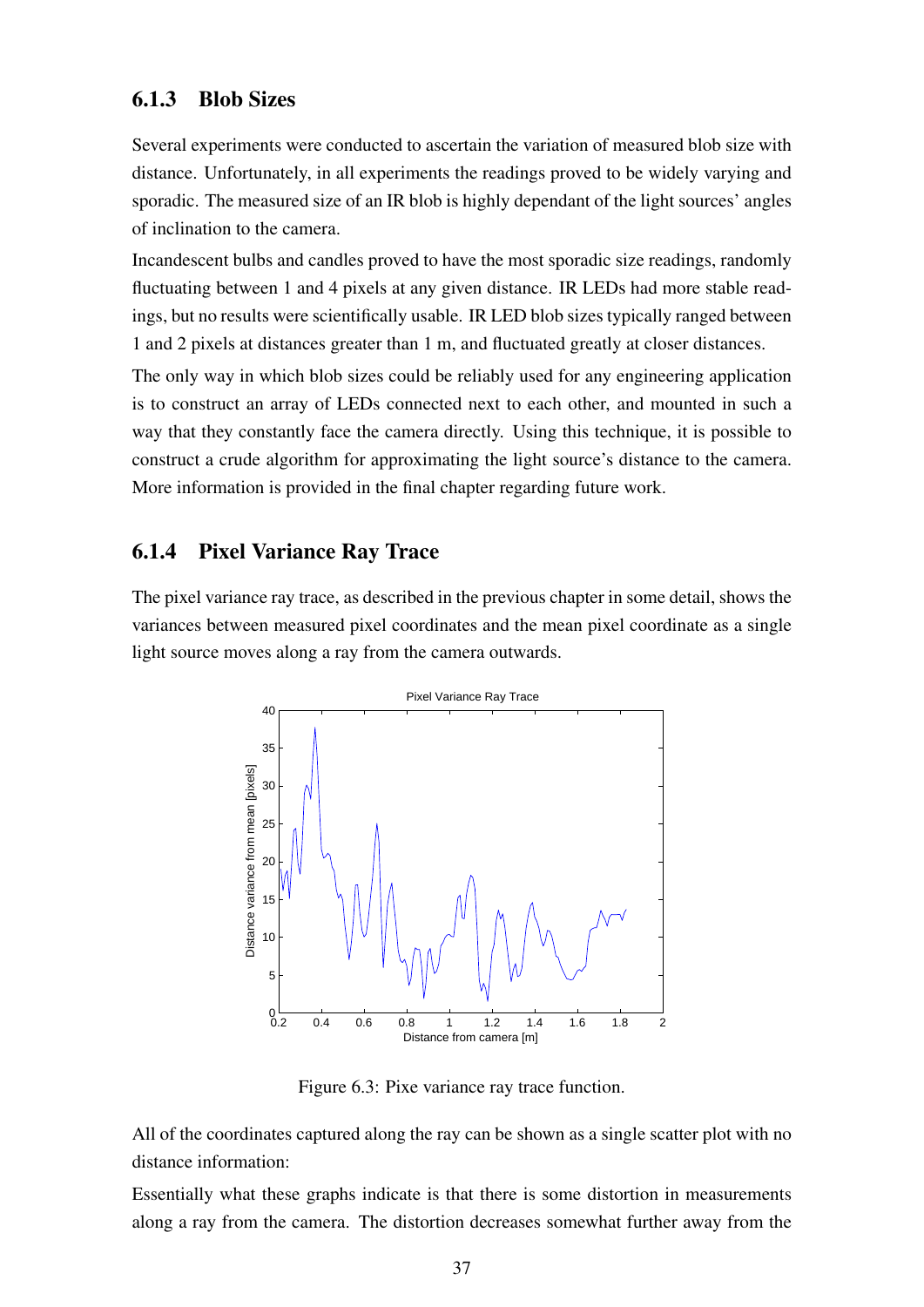

Figure 6.4: Scatterplot of pixel coordinates.

camera, due to lower sensitivity values at these distances. In general, the pixel variance is smaller than 15 pixels from the mean along the ray. This is certainly an acceptable figure for the given application, resulting in relative distortions of less than 1.46% along the x axis with 1024 pixels, and less than 1.95% along the y axis with 768 pixels with a distortion of 15 pixels.

### 6.1.5 Time Dynamics

A single Wiimote was connected to a PC and allowed to continuously capture IR blob sources. Over a 1 hour period, the batteries flattened by 8% as measured by the Wiimote's battery status report. This translates to approximately 12.5 hours of usage time with a new pair of AA batteries. During this time period, there was no fluctuation or change in the location readings of the IR light sources, indicating that the system is time invariant.

## 6.2 Analysis of 3D Algorithm and System

### 6.2.1 Accuracy

The 3D tracking algorithm was tested by measuring coordinates of several arbitrary locations from the camera system's origin, and comparing it to calculated values. The results are presented in the table below, and all values are given in cm: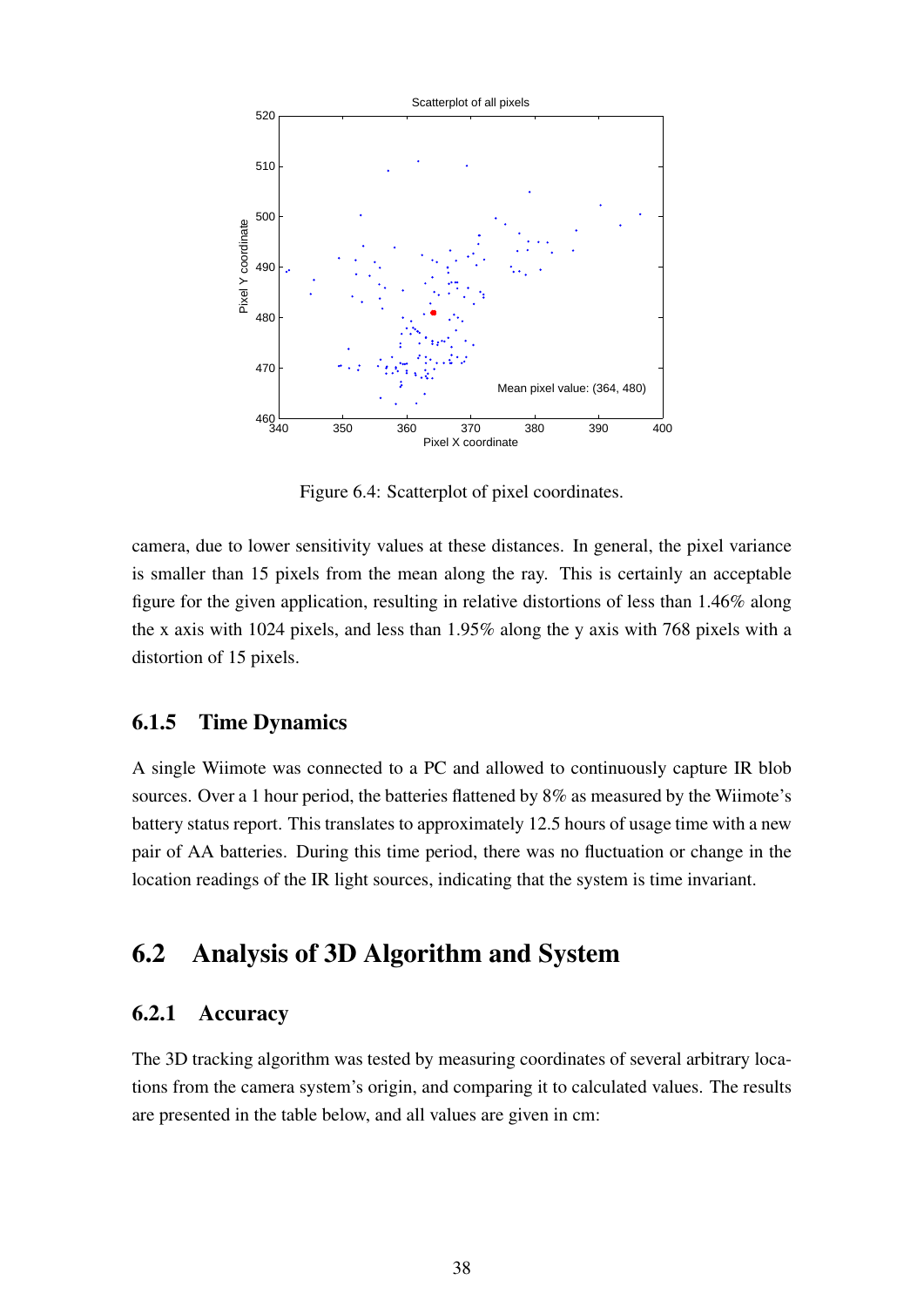| <b>Actual Location</b> | <b>Calculated Location</b> | Absolute Error    | Distance Error |
|------------------------|----------------------------|-------------------|----------------|
| (15,3,100)             | (15.7, 2.4, 83.4)          | (0.7, 0.6, 16.6)  | 16.62          |
| (0,10,80)              | (0.1, 7.4, 67.3)           | (0.1, 2.6, 12.7)  | 12.96          |
| (10,3,50)              | (7.65, 4.09, 49.9)         | (2.35, 1.09, 0.1) | 2.59           |
| $(-25, 20, 140)$       | $(-21.4, 16.5, 117)$       | (3.6, 3.5, 23)    | 23.54          |

The x and y coordinate values are adequately accurate for all of the locations. However, there is significant error in the z coordinate at larger distances from the camera system. The nature of the algorithm requires the Wiimotes to be exactly parallel in order to accurately sense the z coordinate. The Wiimotes were placed as parallel as practically possible, but it was discovered that a rotation of one Wiimote by a mere 5° created errors in the z coordinate calculation of up to 40 cm at 2 metres away.

### 6.2.2 Execution Time

The 3D tracking algorithm's execution time was measured over 100000 iterations and averaged. The stereoscopic resolution code executed in an average of 4.5  $\mu$ s on an AMD 2.4 GHz 3800+ CPU. This results in approximately 10800 instructions, mainly due to the usage of an external vector and matrix algebra library, namely Eigen. This value can be reduced with the implementation of custom algebra routines optimized for this application. The execution time, however, is almost negligible when compared to the 10 ms refresh time of the Wiimote's camera, at 100 Hz.

The algorithm's execution time remains constant irrespective of the position of an IR light source, and thus has a Big-O rating of O(1).

### 6.2.3 IR Light System

The LED system was designed with priorities given to simplicity and size metrics. As such, the usage time of the LED system is significantly less than the camera system's usage time. The 3V CR2032 Lithium coin cell used to power the LEDs provides 229mAH of current usage. The high power SFH484 IR LED chosen for the final model is driven with 100 mA of continuous forward current, resulting in an operation time of slightly over 2 hours. It is important to note that a slightly larger Lithium cell can be purchased which provides significantly more energy. An alternative is the CR2450 Lithium coin cell, providing 600 mAH of current usage.

Incandescent lamps and candles have a further sensing range from the camera due to their higher power output. Due to the flickering of candles, the IR camera randomly loses the IR signal. The incandescent lamp provides a good IR tracking source, but due to its concentratated reflector design, should point to the camera system for full effect. Incandescent lamps and torches are also larger than necessary for engineering applications, where is it most effective to use an IR LED.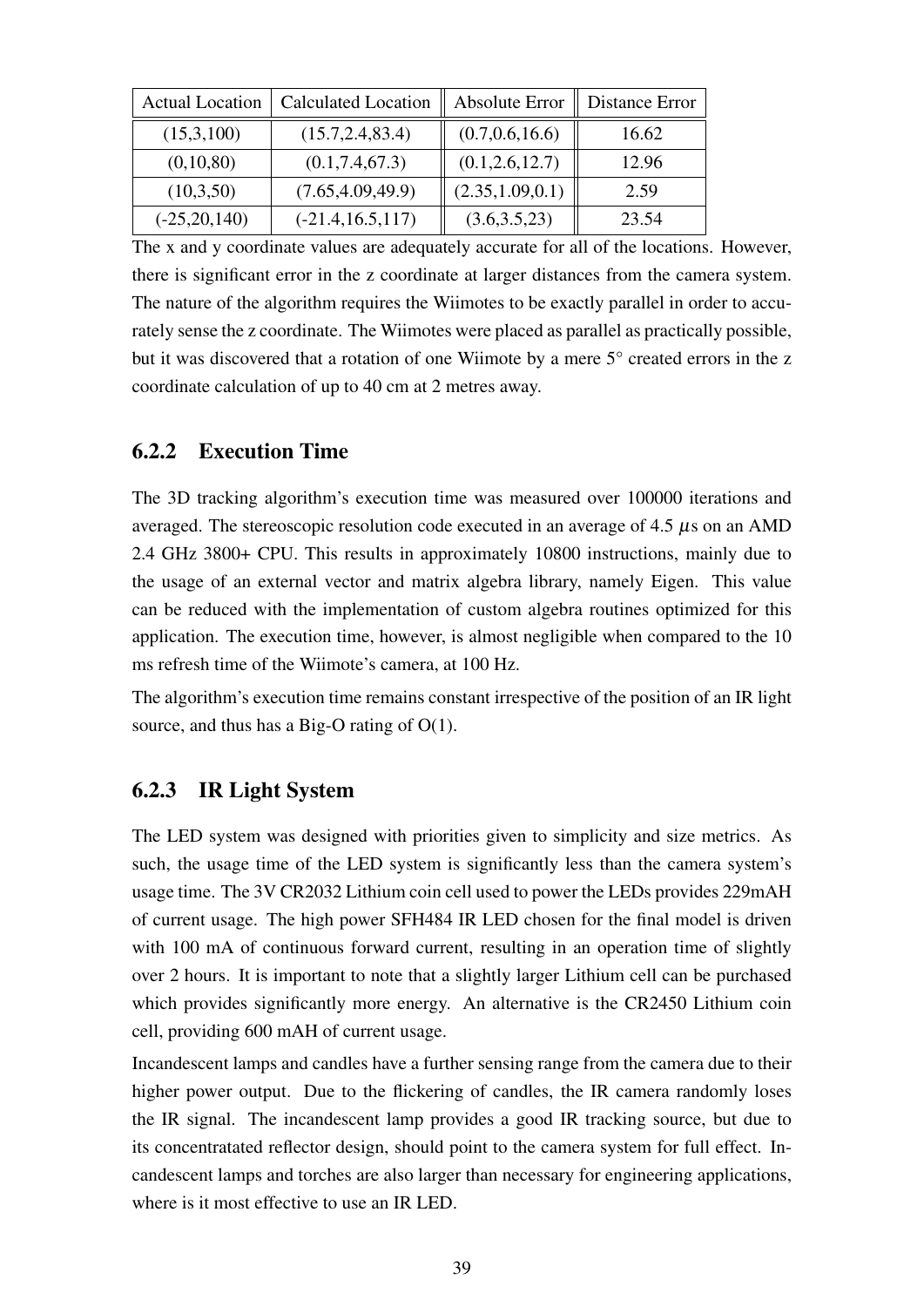The SFH484 and SFH487 LEDs both have the same current rating and power output, but the SFS484 provides a higher half-angle output than its counterpart, and was selected for that reason. The NTE3027 IR LED was also tested, and because of its extremely high current sink of 150 mA and forward voltage drop of 1.7 V, its power usage is undesirably high for use in this application, despite its favourable half-angle output beam.

The system works fairly accurately and allows easy visualisation of a molecule at any angle and position with minimal effort. However, a problem experienced with the light system is that the half angles of most IR LEDs are fairly small. This results in a user needing to concentrate on pointing the IR LEDs directly at the camera system at all times, which can be fairly frustrating. As one moves their hands around to effectively transform the molecule in the viewport, it may be difficult at times making sure that both light sources are pointed at the camera system.

#### 6.2.4 Freedom of Movement

An important factor considered in this project's application is the exact amount of freedom a user has to move around. It was measured that the selected IR LEDs are not reliably sensed further than 2 m away from the camera. With two parallel Wiimotes of a known distance apart, this allows one to construct a freedom of movement equation which gives the maximum leeway available to a user in the horizontal and vertical directions. The freedom of movement for the horizontal plane at 2 m away is illustrated below:



Figure 6.5: Diagram showing freedom of movement.

The result is summarised with the following equation, where all variables are given in metres:

 $2\tan(\frac{\sigma}{2})$  $\frac{\sigma}{2}$ ).2 – *D* = *x* 

The result is that two Wiimotes 25 cm apart allows the user's hands 124 cm of movement in the horizontal direction, at 2 m away from the camera system. If the horizontal field of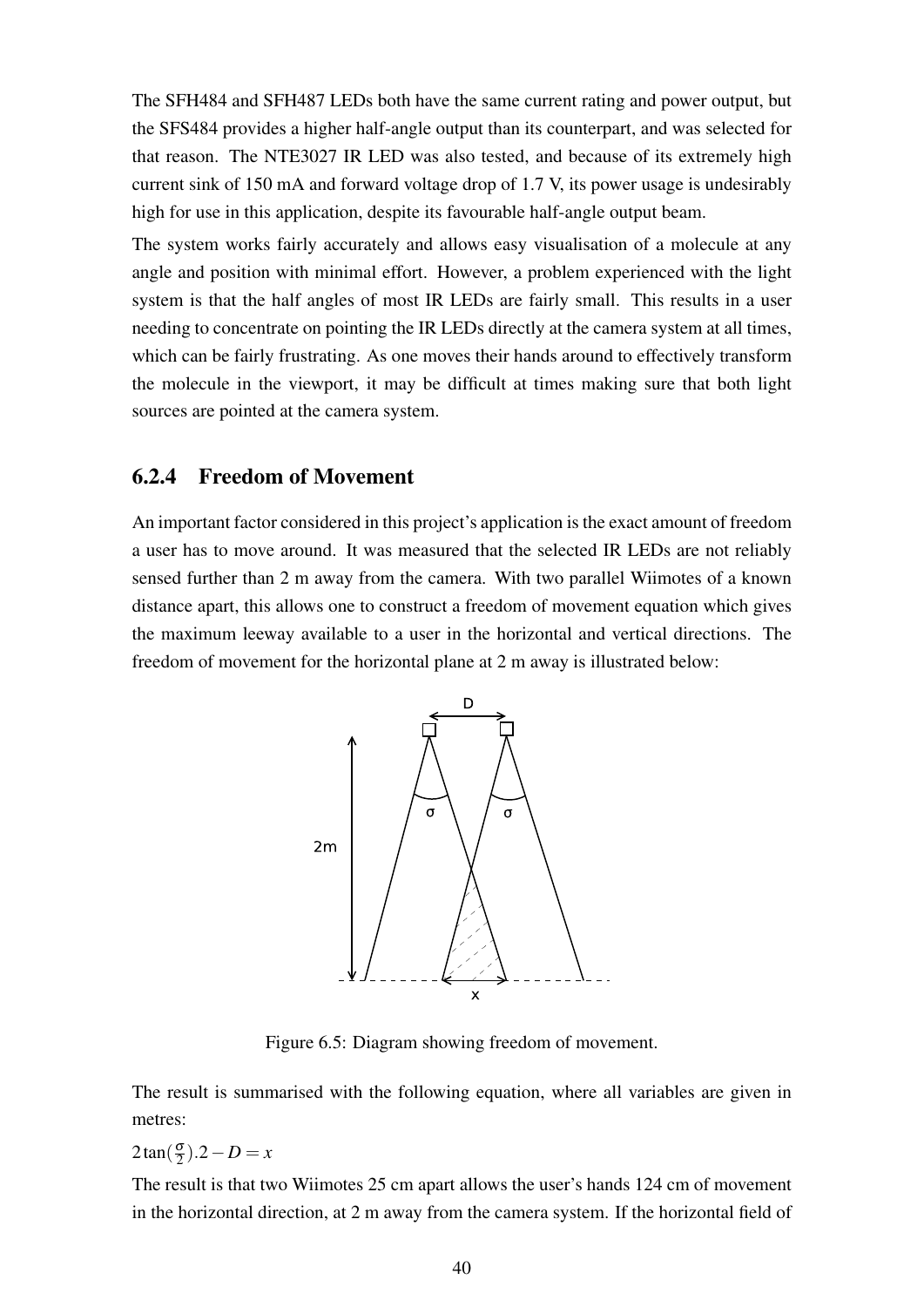view angle  $\sigma$  is replaced with the vertical field of view angle  $\theta$ , it is calculated that a user has 86 cm of space to move in the vertical direction.

## 6.2.5 Cost

The system proved to be remarkably cost efficient for tracking 3D positions of objects in real time. The cost breakdown of the core system components are given below:

| Component            | Cost             |
|----------------------|------------------|
| Wiimote x2           | R1300            |
| Bluetooth dongle     | R <sub>250</sub> |
| SFH484 IR LED system | R <sub>25</sub>  |
| Total                | R1575            |

The cost of the PC used to execute the code was not taken into account, as any Bluetoothlinked processor can be used to execute the 3D tracking code at varying speeds of computation. However, a basic PC system costing approximately R2000 can be used for this setup, bringing the total system cost to R3575.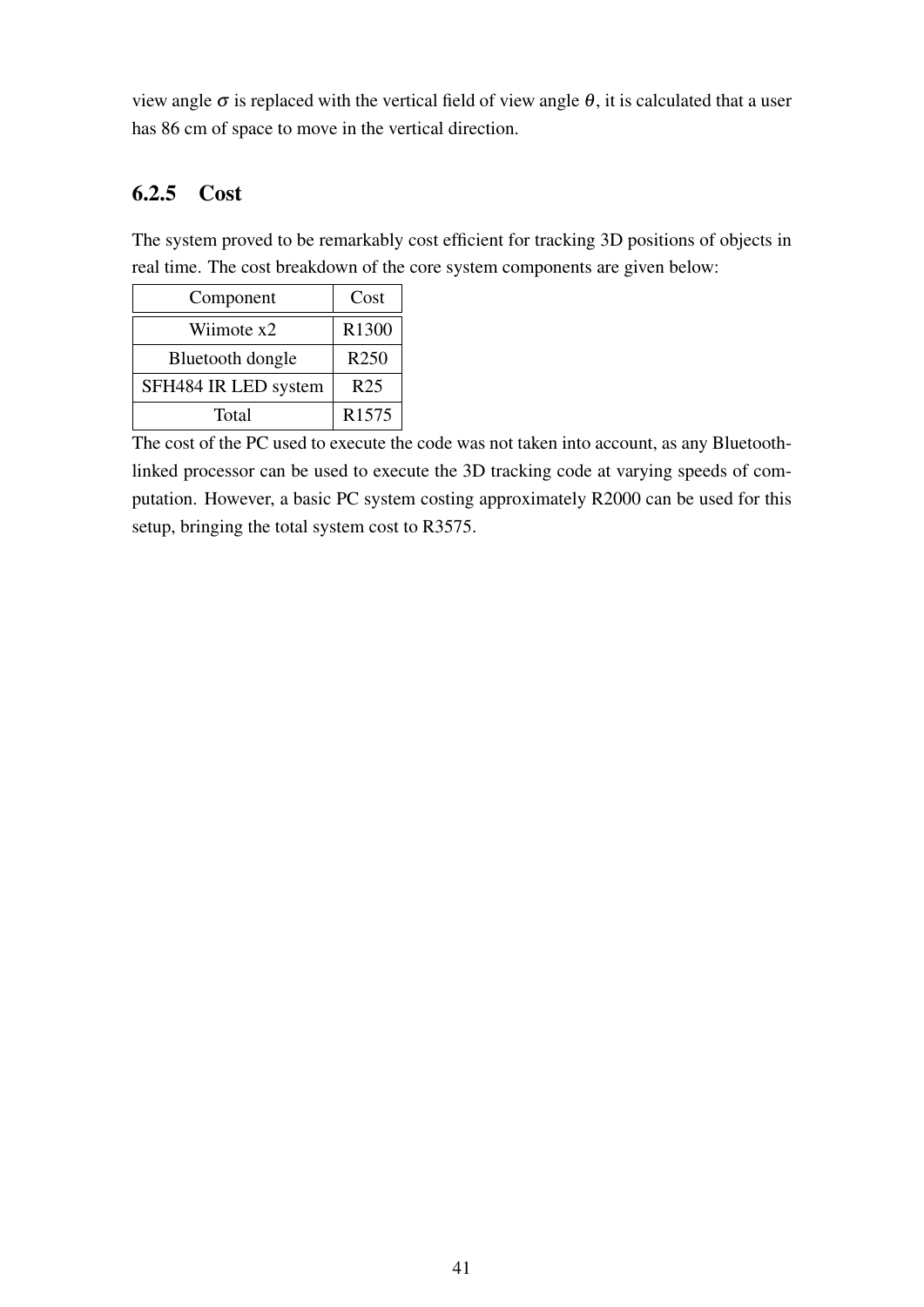# Chapter 7

# **Conclusions**

Several tracking design concepts were presented, and the most appropriate design was selected and implemented as the basis for this project. The system proved to have numerous advantages over traditional interfaces as well as proprietary 3D tracking systems, essentially combining the best of both worlds to create a novel, intuitive and easy way to interface with virtually any sort of CAD-like environment on the PC.

## 7.1 Fast 3D Tracking with Low Cost Hardware

The Wii Remote camera is a remarkably cheap and accurate solution for sensing and tracking objects emitting infrared light. With the camera update frequency of 100 Hz, the system can successfully track most slower moving objects, such as a person's hands. A set of two or more Wiimotes can be used to construct a true 3D coordinate of an IR light source from its pixel positions sensed by the camera system. More Wiimotes can be added into the system easily, linearly enhancing the calculation accuracy. The 3D tracking algorithm uses vector geometry, and executes very quickly since some techniques relating to normal stereoscopic algorithms can be bypassed, due to the key pixel locations being already extracted from the image.

The 3D tracking algorithm as presented is not accurate enough to track the exact 3D positions of light sources due to the difficulty in practically calibrating the system manually. However, this is not the aim of this application because the relative positions of a user's hands are successfully tracked and implemented into a molecular visualisation interface. An automated calibration solution is given in the following chapter which counteracts the accuracy problem, allowing the system to perform accurate, fast and cost effective 3D tracking that rivals similar systems that are several times more expensive.

The approximate system price of R3575 is a very cost effective and easily implementable solution to what is a newly emerging and financially expensive field of research.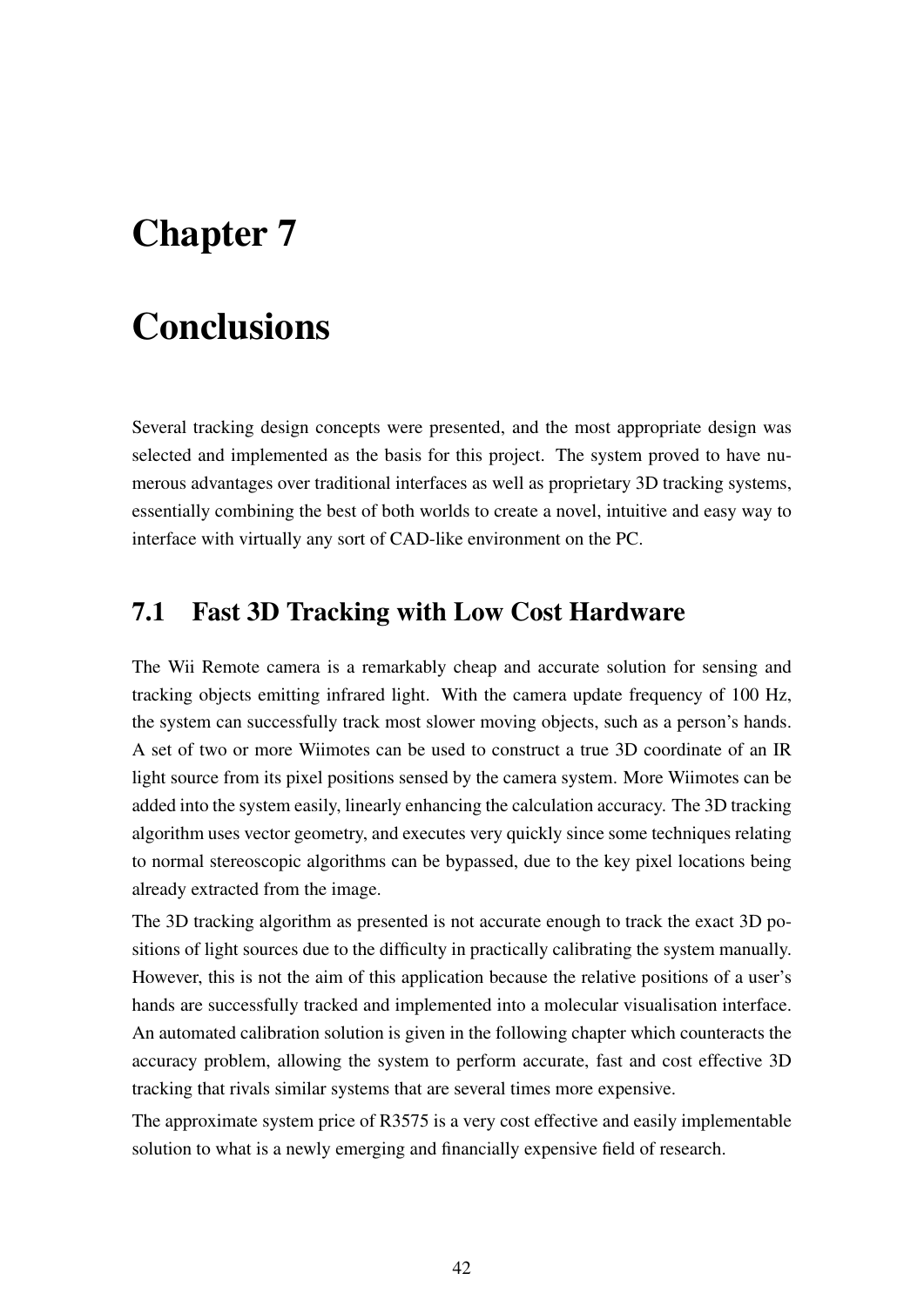## 7.2 Adequacy of Light System

The SFH484 LED system constructed is adequate for the given application. Despite the relatively low half-angle power output of this light source, the LEDs are almost always pointed towards the camera system, allowing for continuous sensing of all light sources. The LEDs are attached to the end of the user's index fingers, which naturally point forward towards the camera lenses when interfacing with the computer.

There are IR LEDs available with significantly greater half angles who's luminescence is captured by the camera system at more extreme angles of rotation, resulting in greater flexibility. One such IR LED is the KM-4457F3C Side Look LED<sup>1</sup>, featuring 3 mW/steradian output power with a 150° viewing angle. This would be ideal for an object that rotates sufficiently far for the camera to have problems sensing normal IR LEDs.

## 7.3 Improvement over Traditional Interfaces

The traditional interfaces for molecular visualisation use a combination of the keyboard and mouse to facilitate molecular transformations. These systems typically do not support multiple simultaneous transformations, resulting in difficulties in moving around and zooming into complex molecules efficiently and quickly. In Avogadro, the mouse can be used in conjunction with its buttons to implement all 6 degrees of freedom for transforming a molecule in the viewport. However, only one transformation can be performed at a time, resulting in slower, bulkier HCI interaction.

With the Wiimote plugin in use, one can use both of their hands to independently translate, rotate and scale the molecule. These transformations can be performed at the same time, and are mentally intuitive to the application. This results in virtually no time taken to learn the novel interface, and much faster and less frustrating navigation around the molecule. This results in a superior interface design to traditional interfaces. The only real disadvantage to this system is the cost of purchasing new components and the time taken to implement and configure the system. These cost factors are performed once only, and are trivial when compared to the budgets of larger institutions and corporations. The 3D tracking using the presented algorithm is not ideal for all engineering tracking purposes, but it is very adequate for the given hand tracking application.

## 7.4 Viability in Other Applications

The concept of 3D tracking has widespread application possibilities. Using the techniques presented in this thesis, it is possible to track any object with an attached IR light source, provided that the object remains within the fields of view of at least two cameras in the

<sup>1</sup>http://www.datasheetcatalog.org/datasheets2/82/82962\_1.pdf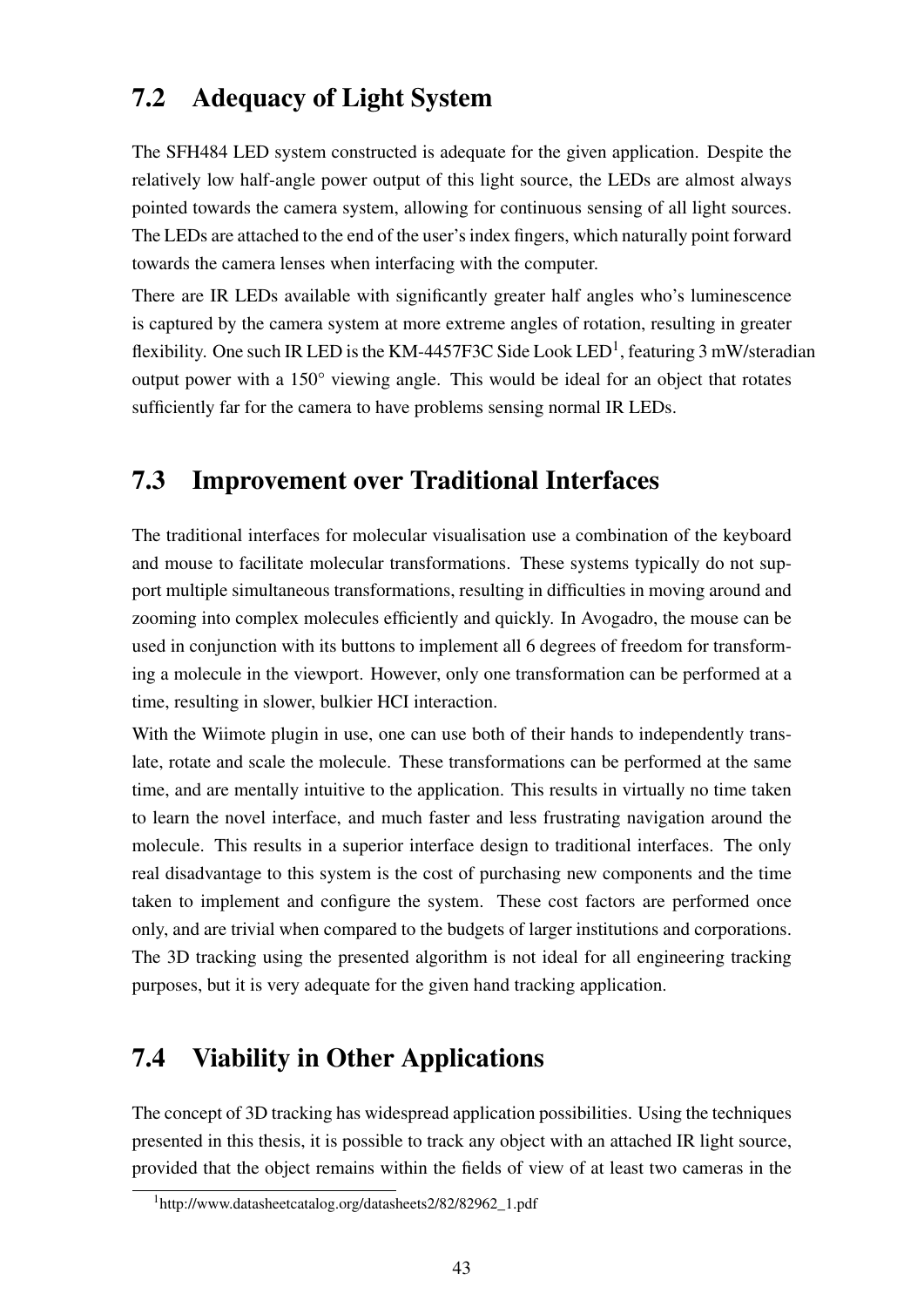system at all times. With additional cameras being added to the system, a more accurate 3D re-composition is possible.

It is possible to execute the algorithm on a Bluetooth enabled microprocessor for 3D tracking in embedded applications. The possibilities here are virtually endless, ranging from robotic vision and collision detection, to environment mapping and 3D shape reconstruction. Several changes and enhancements would need to be made to enable such functionality, but it is certainly possible. The extensible nature of the system and tracking algorithm provides an important stepping stone to future applications utilizing this technology. Given the 10 ms refresh times of the cameras, even a modest processing time of 1 ms for an algorithm constituting 10800 instructions results in a minimum required processor speed of 10.8 MHz.

The hand tracking concept need not only apply to molecular visualisation, since any CAD related work can be enhanced by using hand tracking. This would aid in the navigation and construction of complex 3D objects in fields ranging from 3D graphical design, architecture and even gaming.

A novel operating system interface can be created by extending the concept to involve full finger tracking. However, the restriction of 4 tracked IR hot spots by the Wiimote does impede the possibilities here. It is important to note that a typical CCD with an IR filter and hot spot detection code can effectively mimic the Wiimote's functionality without the restriction of only 4 IR light sources. With a full finger tracking interface, each finger will have its own unique degree of freedom, allowing for a virtual keyboard interface to the PC. If used in conjunction with a reference picture of a keyboard, it is possible to move one's fingers over the reference picture's keys in order to detect which keys have been "pressed" by sensing the positions of the IR sources located on each finger.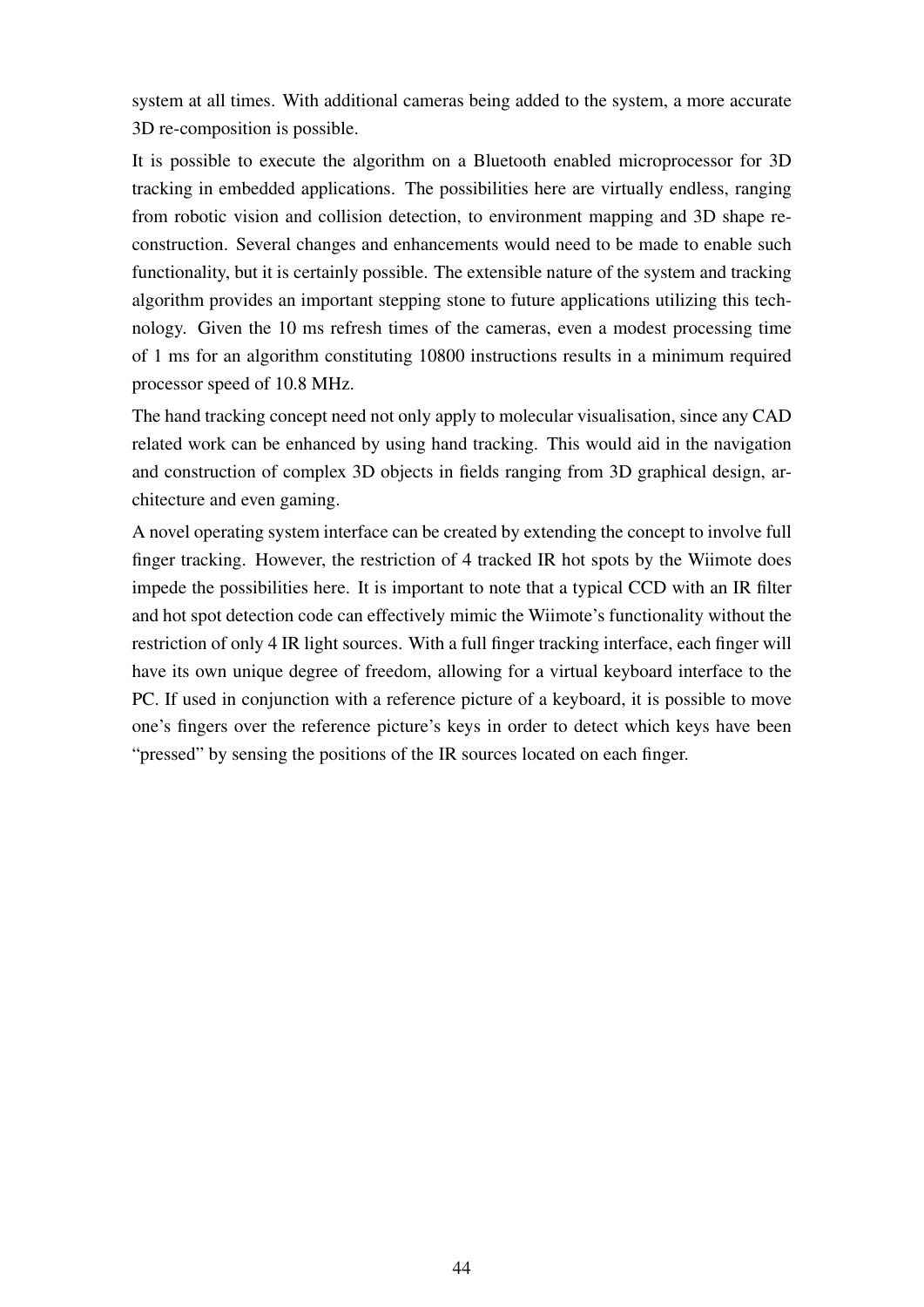# Chapter 8

# Future Work

## 8.1 Automatic Camera Calibration

#### 8.1.1 Research

Zhengyou Zhang has presented a method that involves presenting a checkered pattern such as a chessboard in several orientations to both cameras[7]. The technique only requires the camera to observe a planar pattern from a few (at least two) different orientations, and correspondingly generates the intrinsic system matrices. The algorithm uses maximum likelihood estimation to generate the most accurate system parameters, both intrinsic and extrinsic, in a closed form solution.[8] The algorithm takes into account radial lens distortion in order to accurately resolve 3D objects. The application of this algorithm for the Wiimote has been implemented by the Digital Technology Group at Cambridge University[2]. This method presents a board with 4 IR LEDs at each corner to both Wiimotes, and the Camera Calibration Toolbox for Matlab<sup>1</sup> is used to construct 3D coordinates.

#### 8.1.2 Proposed Algorithm

An automatic camera calibration algorithm is proposed that automatically resolves the extrinsic parameters of the camera system, given *a priori* knowledge of the Wiimote's intrinsic horizontal and vertical fields of view.

The dual Wiimote system is presented in figure 8.1. If an arbitrary Wiimote is chosen as the reference point, at  $(0,0,0,0)$ , then the second Wiimote's location and orientation is parametrized as  $(x,0,z,\alpha)$ . Only 3 variables are required, due to the assumption that both Wiimotes lie on the same horizontal plane (such as a table top), and the only rotation is the yaw of the Wiimotes along their y-axes. Maximum possible values *xmax* and *zmax* are pre-selected for *x* and *z*, given the nature of the application. If it is certain that the

<sup>1</sup>http://www.vision.caltech.edu/bouguetj/calib\_doc/index.html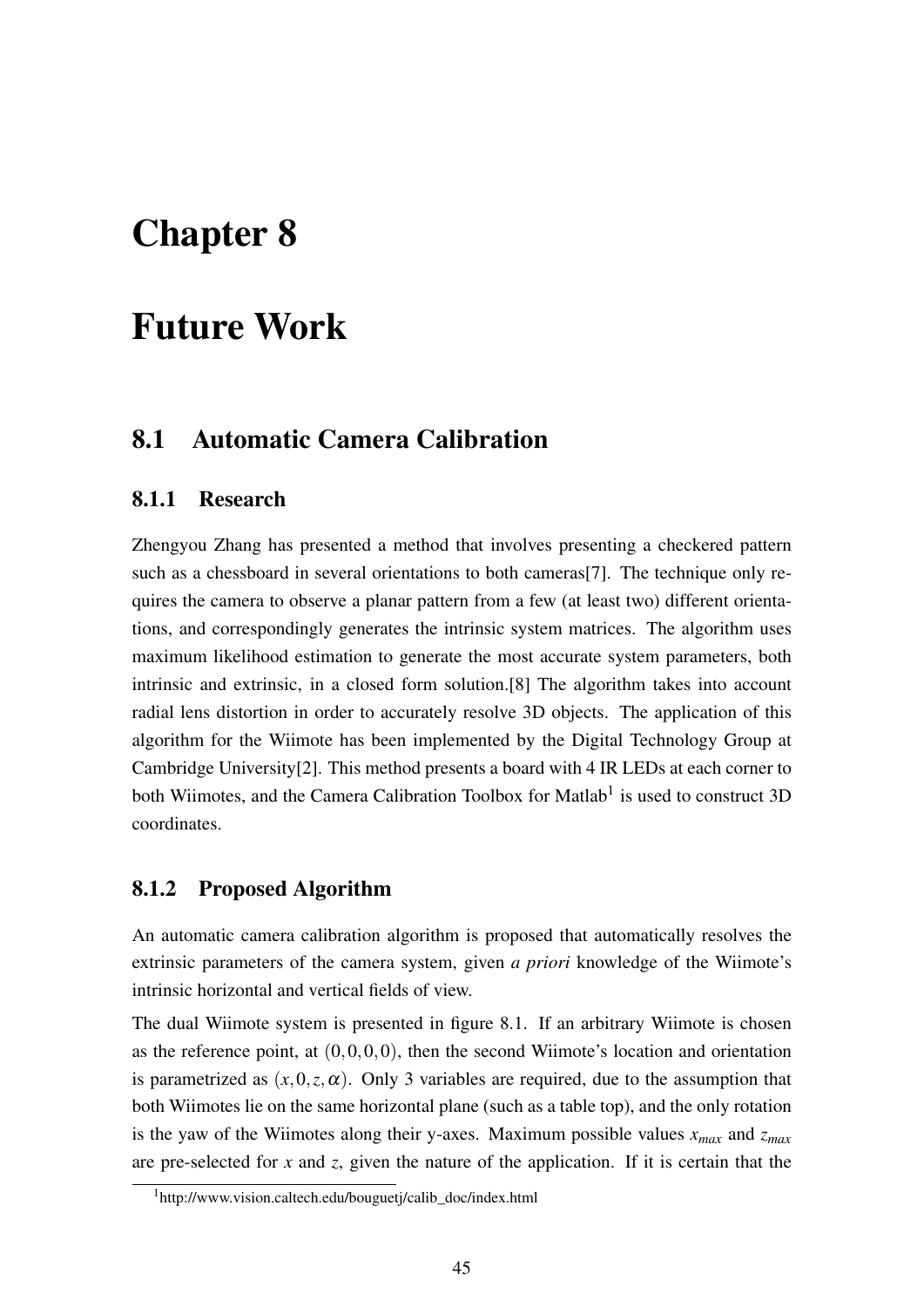

Figure 8.1: Automatic calibration using several generated planes.

Wiimotes are placed within 2 metres of each other, *xmax* and *zmax*are assigned the values of 200 cm. Since  $\alpha$  is an angle, its maximum value of  $\alpha_{max}$  is 360°.

A single LED light source is added to the system and tracked by both Wiimotes simultaneously. Each recorded pixel value is stored and resolved into a 3D ray originating from the Wiimote's reference point, as explained in previous chapters. The LED is allowed to move around, with several different rays being calculated for each set of pixel values over time.

It is described in section 4.2 that the resolved 3D coordinates along each ray, parametrized by  $\hat{t}_1$  and  $\hat{t}_2$ , give the points along the rays closest to each other. Given these two points, the distance between them can be used as a gauge for the error in resolving the 3D position. A 3 dimensional binary search<sup>[1]</sup> is thus conducted for *x*,*z* and  $\alpha$  that rapidly converges to the best-fitting values of these variables. Every stored ray pair from the Wiimotes is used to create two 3D coordinates using the algorithm described previously, with the variables of *x*,*z* and  $\alpha$  in the current loop. The distance error between the two points is used to determine the accuracy of the variables within the current loop. This distance error is calculated, squared and aggregated over all stored rays, giving an absolute error value ε for the currently selected values of *x*,*z* and α. The binary search continues until the error becomes less than a predetermined amount  $\varepsilon_{min}$ , whereby the search stops and the values of  $x, z$  and  $\alpha$  corresponding to the smallest distance error are selected and used in the Wiimote system for future 3D tracking.

Although this algorithm is computationally intensive, it is performed during system initialization only, and need not be used again until a system parameter changes. For example, if  $x_{max} = 200$  and the algorithm is assumed to stop when the values are within 1 cm of their real values, the required number of binary iterations for each variable is shown: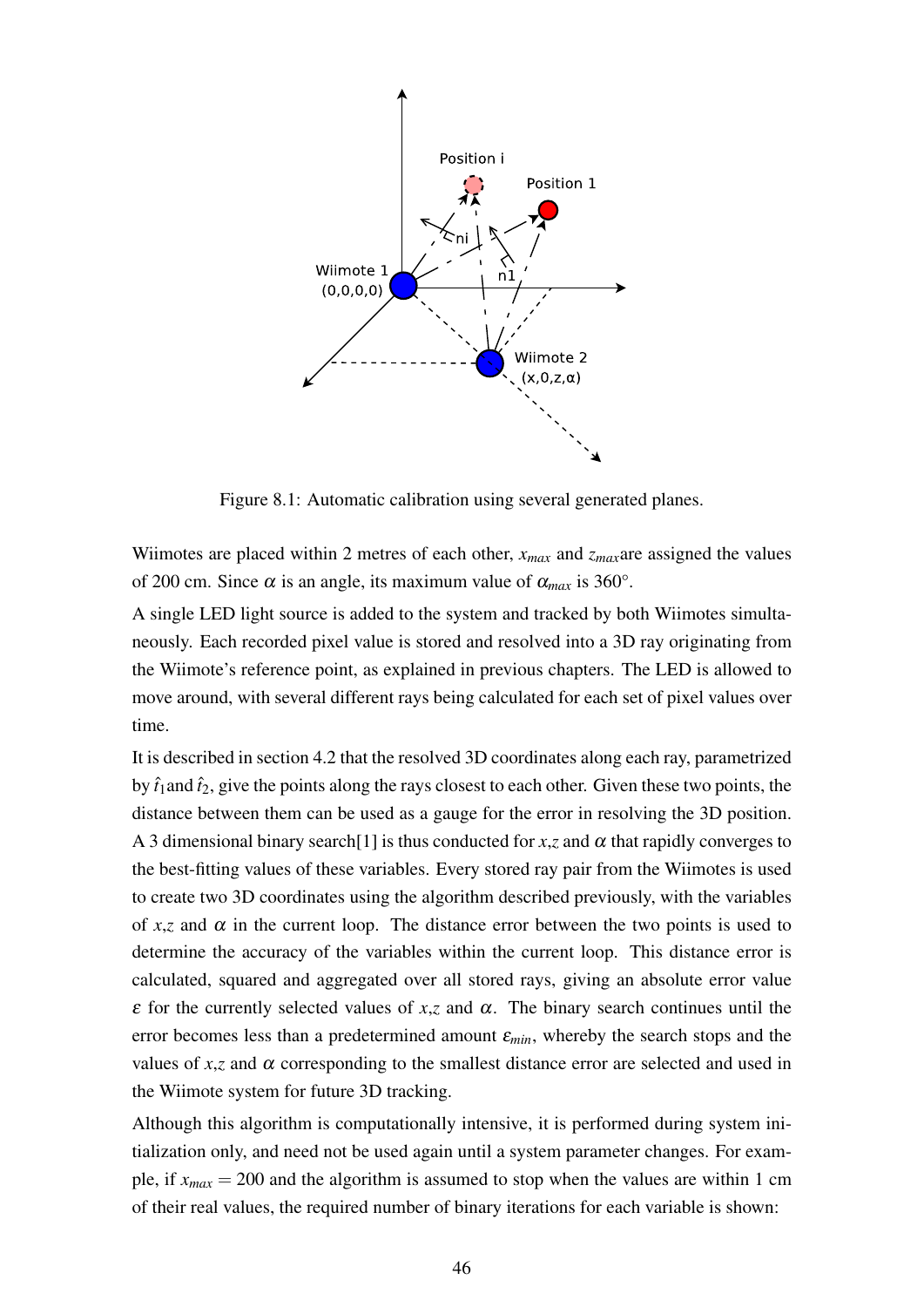$\frac{\log \frac{1}{200}}{\log \frac{1}{2}} \approx 8$ 

With 3 variables being analysed,  $8<sup>3</sup>$  iterations are required to converge all values accordingly. If the LED is allowed to be tracked for 5 seconds at 100 Hz, 500 pairs of rays will be calculated. Given  $8<sup>3</sup>$  iterations for each pair of rays and an execution time of  $4.5 \mu s$  for each iteration as timed in this project, the processing time in this algorithm is approximately:

$$
t = 8^3 \cdot \frac{4.5}{10^{-6}} \cdot 500 = 1.15
$$

The algorithm executes in 1.15 seconds, automatically and accurately resolving the extrinsic parameters  $(x, 0, z, \alpha)$  of this system. With additional degrees of freedom in the translation and rotation of the Wiimotes, a higher level binary search can be performed, but greatly degrades algorithmic performance.

## 8.2 Tracking Multiple IR Points

The Wiimote is capable of tracking up to 4 IR point sources of light. This project tracks two points in 3D with a simple algorithm for differentiating between the 2 light sources as discussed. The algorithm would need to be extended if the light sources were allowed to cross over each other in the cameras' viewports, or if more point sources were to be added to the system.

Once the camera calibration is complete and a single point can be tracked in 3D, up to 4 points can be tracked as long as the system keeps track of which pixel points are associated with which IR LEDs in space. Several methods are presented to keep track of this information.

#### Distance Differentials

The IR camera creates pixel frame reports at 100 Hz. Under the assumption that the motion of the LEDs is acceptably slow, such as in hand movements, each LED can be tracked using the distance it moved from the camera's previous frame. Each LED's corresponding pixel position will be very near to its position in the previous frame. If each pixel is connected to its nearest neighbour in the previous frame, the mapping is accurate.

As an example, if a pair of IR point light sources are in motion 1 metre away from the camera system, the measuring accuracy at this range is 13 px/cm, as presented in the results. If the LEDs are guaranteed to remain further than 1 cm away from each other, this corresponds to a minimum range of 13 pixels between the LEDs. The LEDs would need to be moving faster than half of this distance between the frames, that is  $\frac{13}{2}$  px/frame, in order for the algorithm to map to the wrong point sources, as shown in the diagram.

It is important to note that at the speed of  $\frac{13}{2}$  px/frame, the LED's actual movement speed is: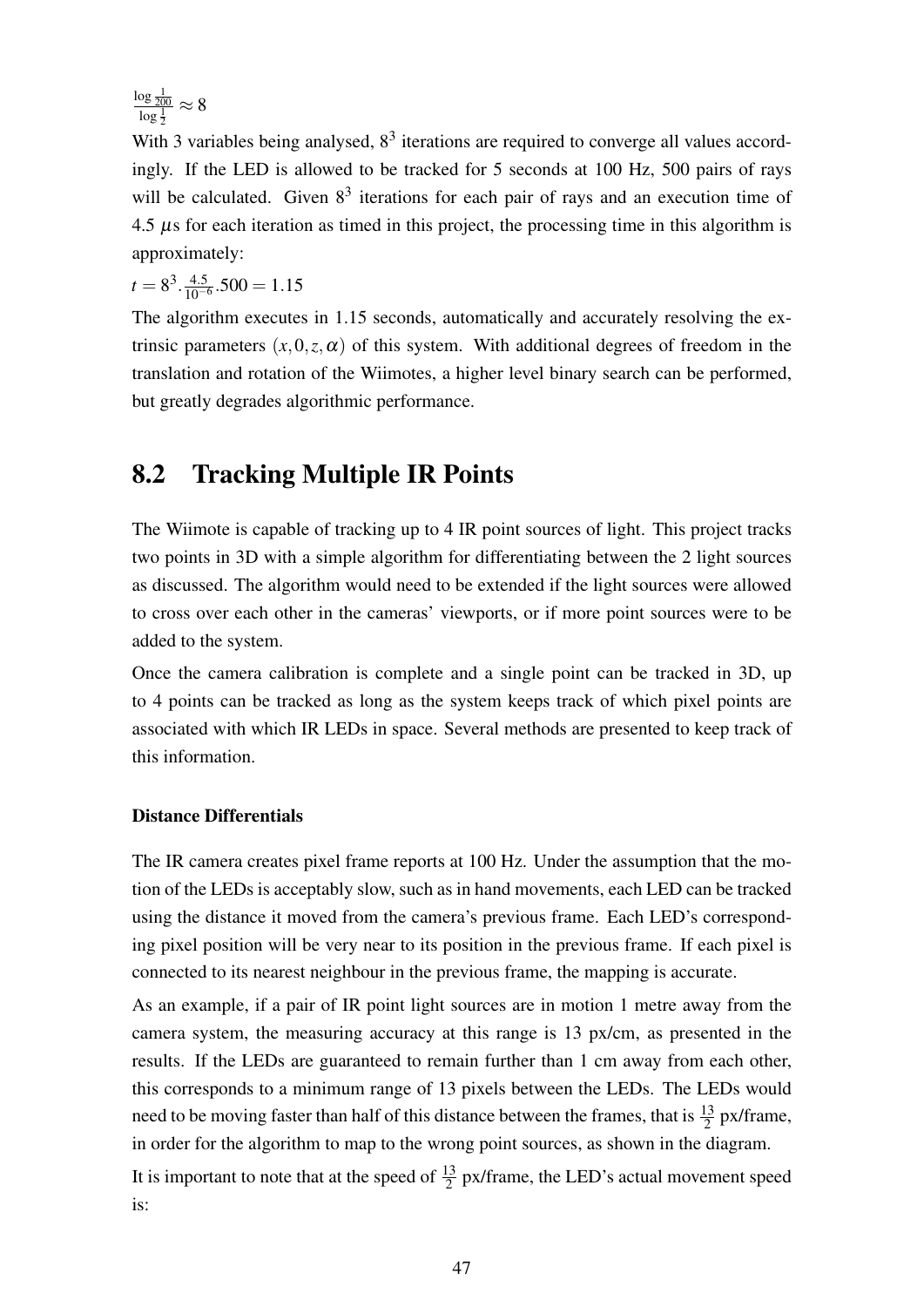

Figure 8.2: Distance differential mapping.

13 2 *pixels f rame* . 100 1 *f rames sec* . 1 13  $\frac{cm}{pixel} = 50 \frac{cm}{sec}$ 

Thus for the algorithm to remain effective, the LEDs located 1m away and a minimum of 1 cm apart need to travel faster than 50 cm/sec. With a higher minimum distance between the LEDs, the maximum movement speed increases linearly.

### Light Size Differentials

The Wiimote is capable of measuring the relative sizes of IR light sources. An approach can be considered where the size of the light sources are used to differentiate between the various measured points. Sets of LEDs with different sizes may be used which will in turn register different IR blob size readings by the camera. Alternatively, a tightly packed array of several LEDs can be used as this will be sensed as one large IR blob by the camera.

In this approach, the distance of all light sources from the camera need to remain fairly constant. This is because the further away the light source moves, the less accurate the measurement of size is which can result in algorithm inaccuracies.

#### LED Light Modulation

In an LED system, each LED can be selectively modulated at a unique frequency or pulse width. If a sufficient number of sequential pixel frames captured by each Wiimote are saved and analysed, it is possible to identify each IR point with its corresponding LED. An algorithm may examine each successive frame and examine the modulation frequencies of each sensed light source, and match them to the actual modulation frequencies of the corresponding IR LEDs.

This technique is augmented with the distance differential algorithm for a more robust tracking method that is less prone to errors.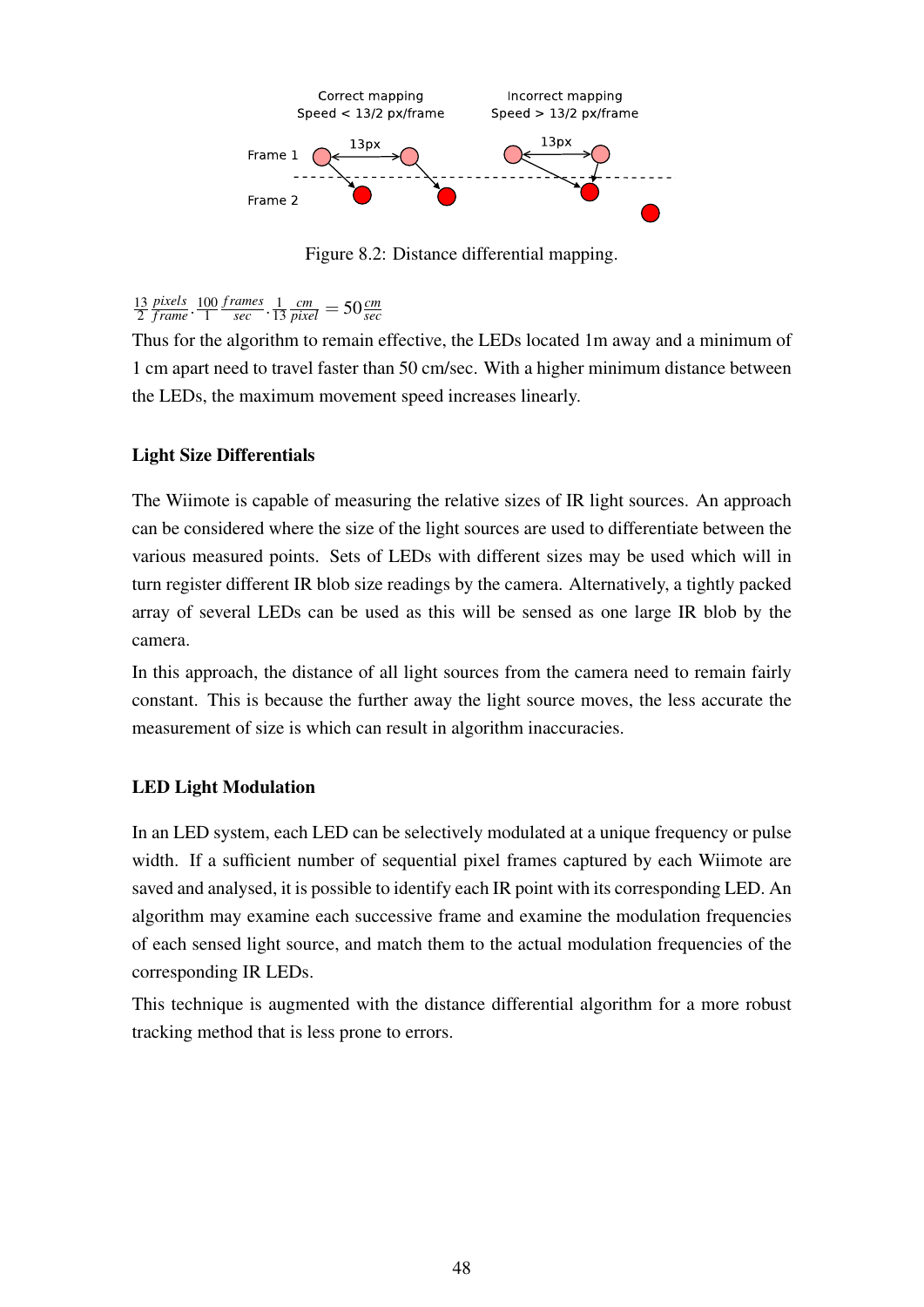# Appendix A

# Bluetooth Communications

Bluetooth is a short range wireless communications technology that utilises frequencies in the 2.4 GHz radio frequency (RF) band. Class 2 Bluetooth devices, such as the Wiimote's internal Broadcom 2042 chip, emit a maximum power of 2.5 mW (4 dBm). This translates to an approximate maximum range of 10 metres. The Nintendo Wii typically acts as the host for Bluetooth communications from the Wiimote, but in this project a Bluetooth enabled PC is used as the host. In this project, Bluetooth packets sent to and received from the controller are processed by the BlueZ Bluetooth library in Linux.



Figure A.1: Bluetooth layer stack.

The figure provides an overview of the lower software layers. The HCI firmware implements the HCI Commands for the Bluetooth hardware by accessing baseband commands, link manager commands, hardware status registers, control registers and event registers.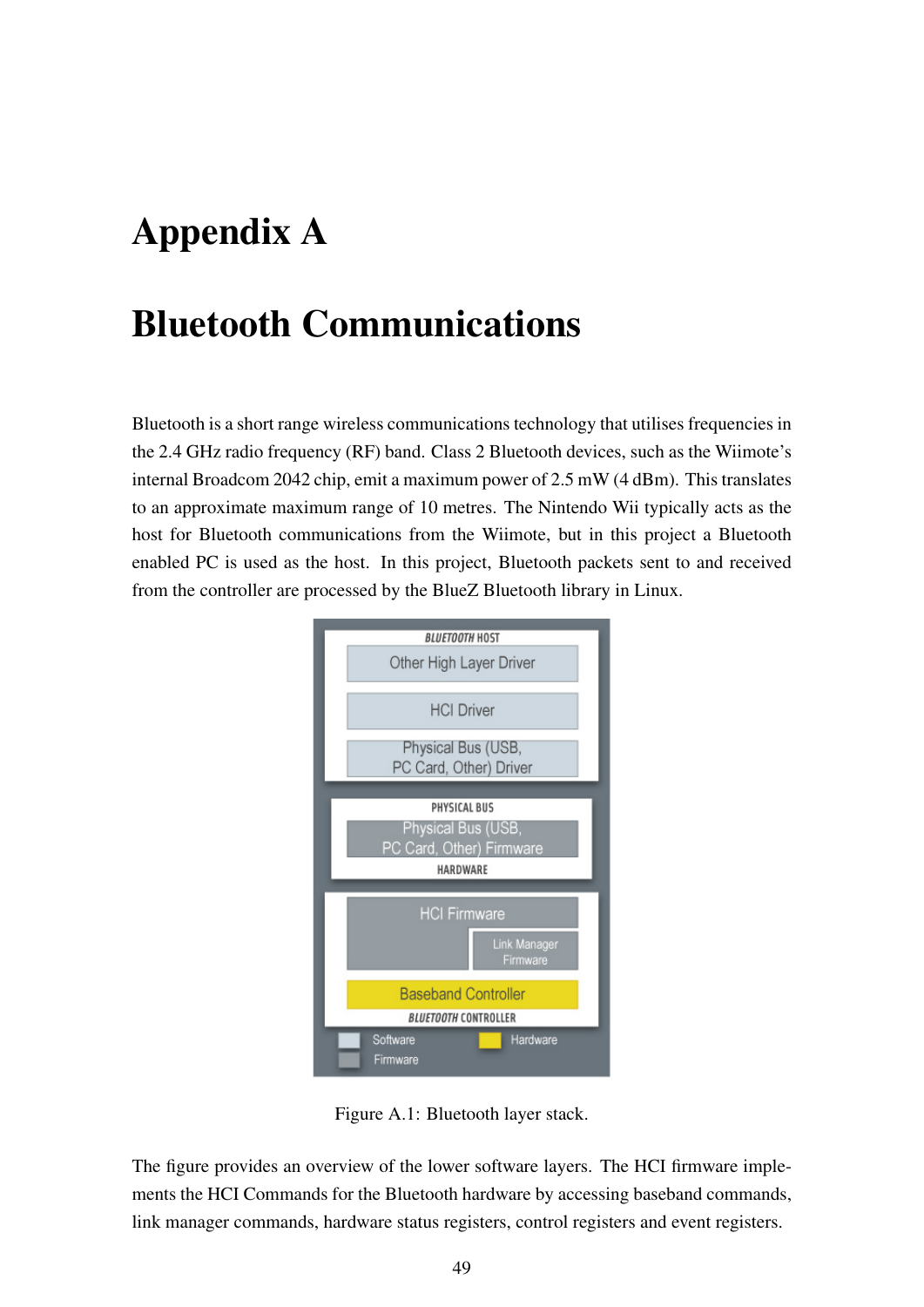Several layers may exist between the HCI driver on the host system and the HCI firmware in the Bluetooth hardware. These intermediate layers, the Host Controller Transport Layer, provide the ability to transfer data without intimate knowledge of the data.

The HCI driver on the Host exchanges data and commands with the HCI firmware on the Bluetooth hardware. The Host Control Transport Layer (i.e. physical bus) driver provides both HCI layers with the ability to exchange information with each other.

The Host will receive asynchronous notifications of HCI events independent of which Host Controller Transport Layer is used. HCI events are used for notifying the Host when something occurs. When the Host discovers that an event has occurred it will then parse the received event packet to determine which event occurred.<sup>1</sup>

The Bluetooth HID profile defines the protocols, procedures and features to be used by Bluetooth HID such as keyboards, pointing devices, gaming devices and remote monitoring devices.The HID defines two roles, that of a Human Interface Device (HID) and a Host:

- Human Interface Device (HID) The device providing the service of human data input and output to and from the host.
- Host The device using or requesting the services of a Human Interface Device.

The HID profile uses the universal serial bus (USB) definition of a HID device in order to leverage the existing class drivers for USB HID devices. The HID profile describes how to use the USB HID protocol to discover a HID class device's feature set and how a Bluetooth enabled device can support HID services using the L2CAP layer. The HID profile is designed to enable initialization and control self-describing devices as well as provide a low latency link with low power requirements.<sup>2</sup> The outputs of the HID descriptor block facilitating full duplex communication in the Wiimote is presented in section 2.2.2. This is used to differentiate between the types of data that can be read from and written to the Wiimote, contained in the sent and received Bluetooth packets.

<sup>1</sup>http://www.bluetooth.com

<sup>2</sup>http://www.bluetooth.com/Bluetooth/Technology/Works/HID.htm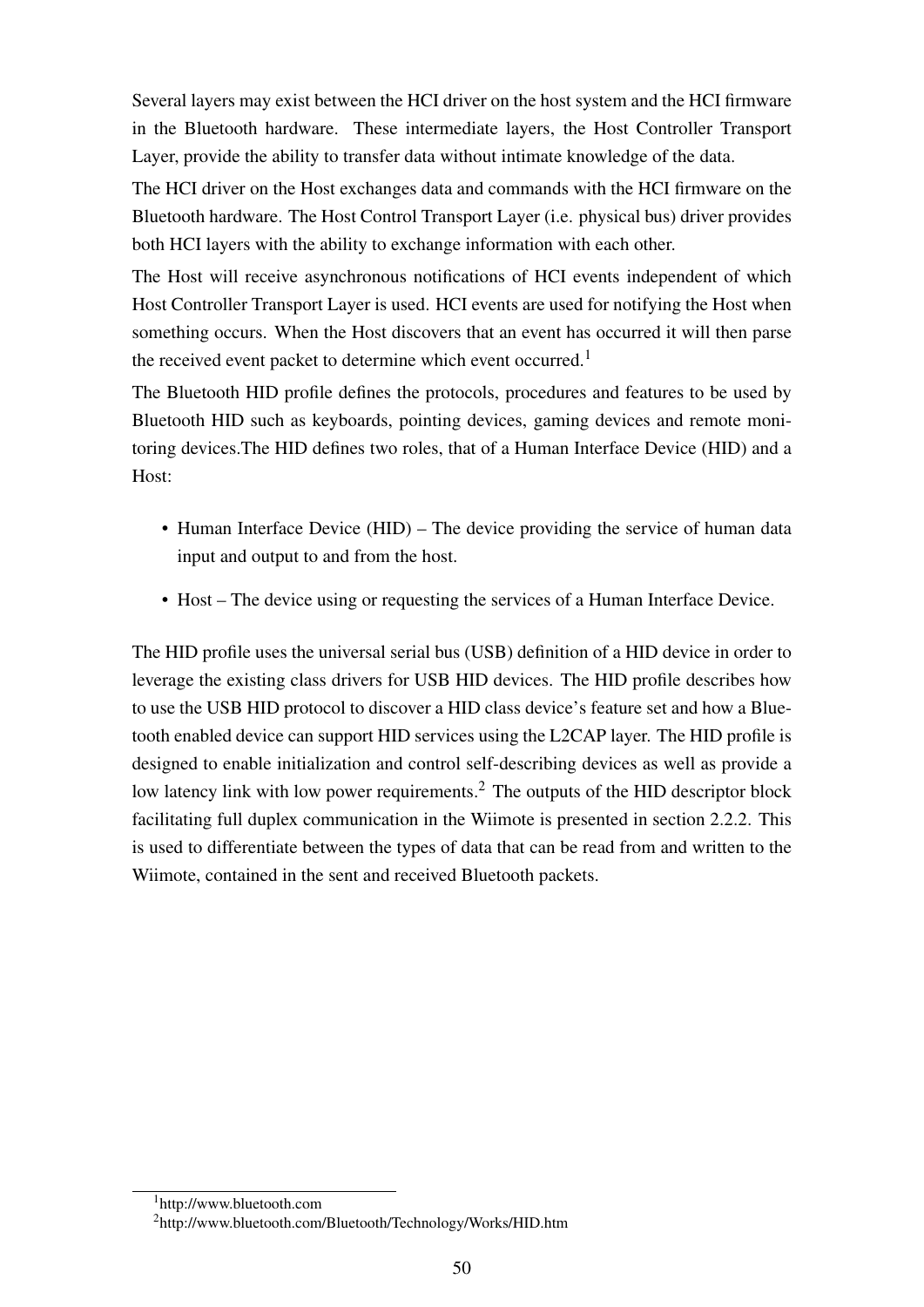# Appendix B

# CD Contents

A CD is accompanied with this thesis, containing the following data:

- 1. readme.txt provides a guide to installing Avogadro, cwiid and the Wiimote plugin on a Linux PC, as well as information regarding system setup.
- 2. cwiid-0.6.00.tar.gz the latest version of the cwiid library at the time of writing.
- 3. avogadro-0.8.1-wii.tar.gz the latest version of the Avogadro molecular editing software, with the Wiimote plugin included to automatically compile and install with the package.
- 4. wrnmic002\_ug\_thesis.tar.gz Lyx files, images and references used in the creation of this document.
- 5. wrnmic002\_ug\_thesis.pdf electronic version of this document.